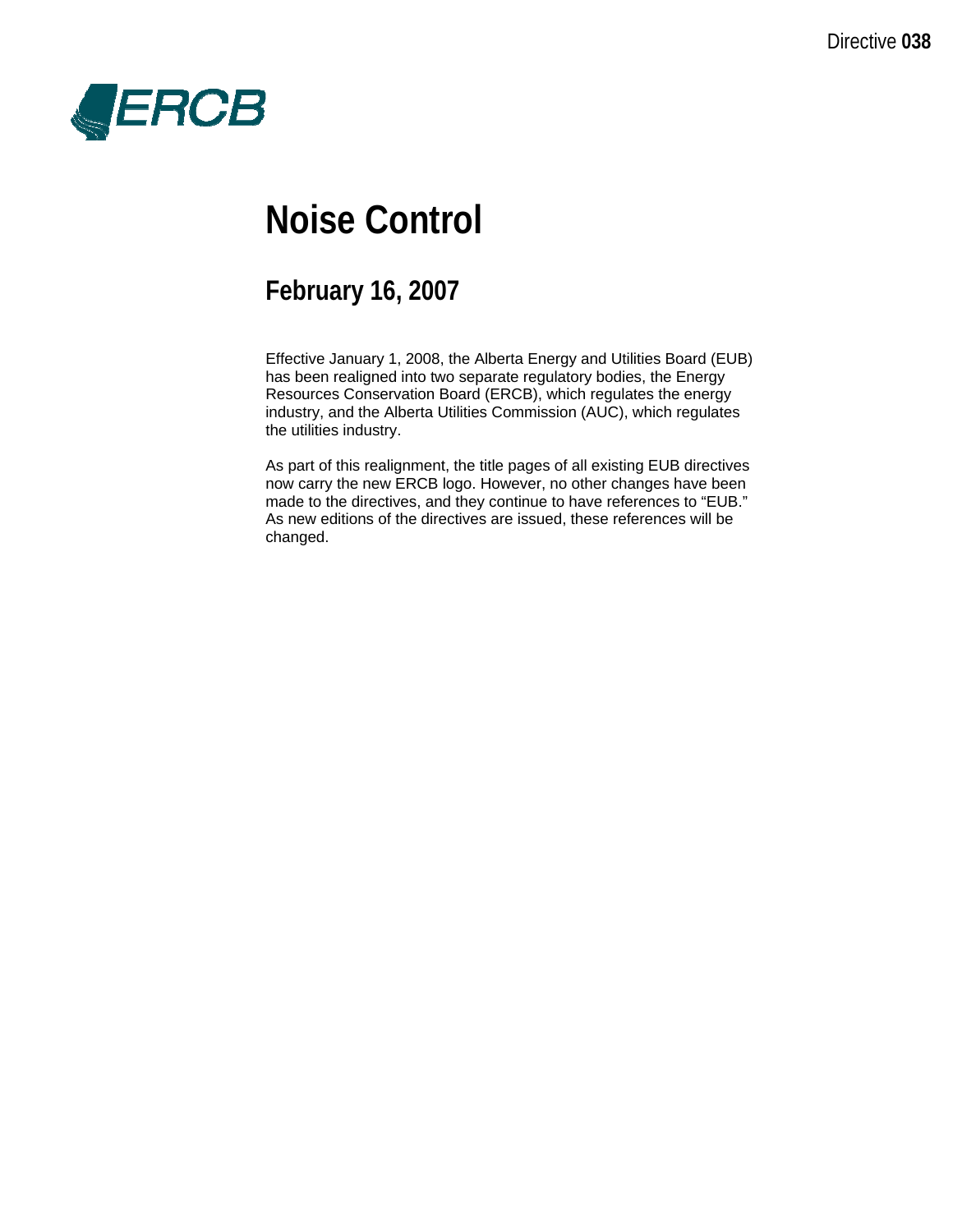#### **ENERGY RESOURCES CONSERVATION BOARD Directive 038: Noise Control**

February 16, 2007

Published by

Energy Resources Conservation Board 640 – 5 Avenue SW Calgary, Alberta T2P 3G4

Telephone: 403-297-8311 Fax: 403-297-7040 [Publications@ercb.ca](mailto:Publications@ercb.ca)  Web site: [www.ercb.ca](http://www.ercb.ca/)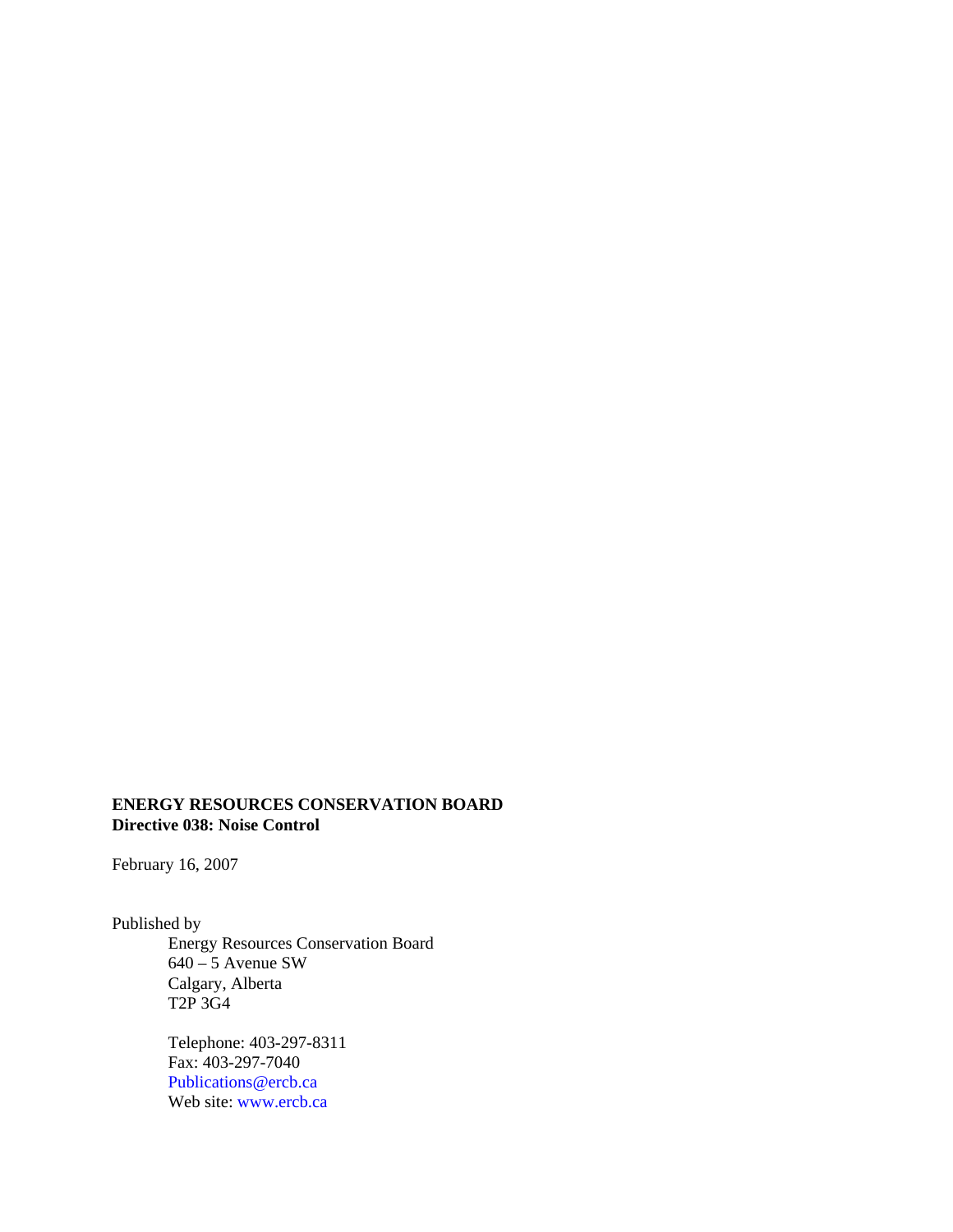

640 - 5 Avenue SW Calgary, Alberta Canada T2P 3G4 Tel 403 297-8311 Fax 403 291-7336 www.eub.ca

# **Directive 038**

Revised edition February 16, 2007

# **Noise Control**

The Alberta Energy and Utilities Board (EUB/Board) has approved this directive on February 16, 2007.

[Original signed by]

M. N. McCrank, Q.C., P.Eng. Chairman

# **Contents**

| 1              |                |       |  |  |  |
|----------------|----------------|-------|--|--|--|
|                | 1.1            |       |  |  |  |
|                | 1.2            |       |  |  |  |
|                |                | 1.2.1 |  |  |  |
|                |                | 1.2.2 |  |  |  |
|                |                | 1.2.3 |  |  |  |
|                |                | 12.4  |  |  |  |
|                |                | 1.2.5 |  |  |  |
|                | 1 <sup>3</sup> |       |  |  |  |
|                | 1.4            |       |  |  |  |
|                |                | 1.4.1 |  |  |  |
|                |                | 1.4.2 |  |  |  |
| $\overline{2}$ |                |       |  |  |  |
|                | 21             |       |  |  |  |
|                |                | 2 1 1 |  |  |  |
|                |                | 212   |  |  |  |
|                |                | 2.1.3 |  |  |  |
|                | 2.2            |       |  |  |  |
| 3              |                |       |  |  |  |
|                | 3.1            |       |  |  |  |
|                |                |       |  |  |  |
|                | 3.2            |       |  |  |  |
| 3.3            |                |       |  |  |  |
|                | 34             |       |  |  |  |
|                | 3.5            |       |  |  |  |
|                |                | 3.51  |  |  |  |
|                |                | 3.5.2 |  |  |  |
|                |                | 3.5.3 |  |  |  |
|                | 3.6            |       |  |  |  |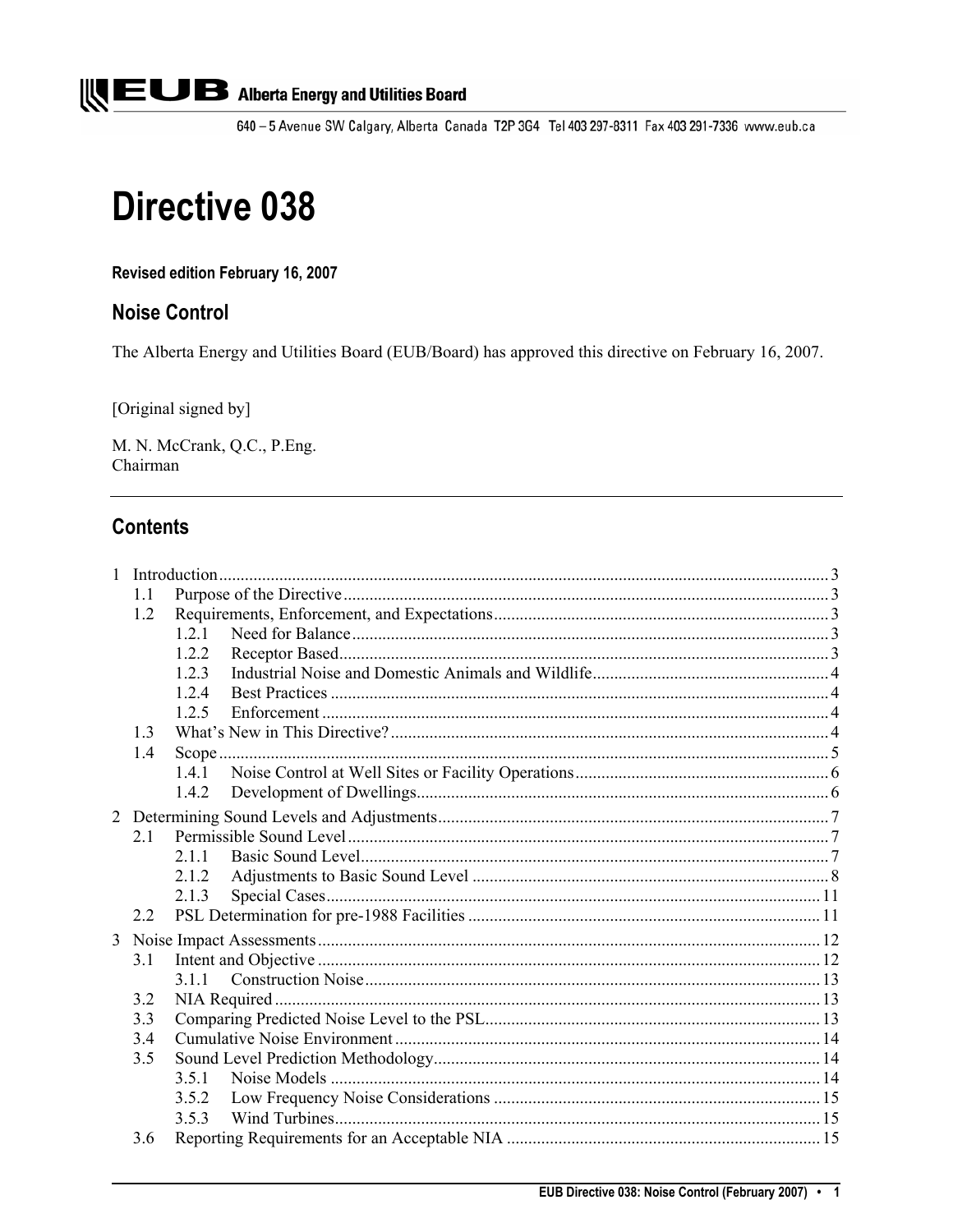|                | 41             |  |  |
|----------------|----------------|--|--|
|                | 4.1.1          |  |  |
|                | 4 1 2          |  |  |
|                | 4.1.3          |  |  |
|                | 42             |  |  |
|                | 4.3            |  |  |
|                | 4.3.1<br>4.3.2 |  |  |
|                | 4.4            |  |  |
|                | 4.5            |  |  |
|                | 4.5.1          |  |  |
|                |                |  |  |
| 5 <sup>1</sup> |                |  |  |
|                | 5.1            |  |  |
|                | 5.2            |  |  |
|                | Tables         |  |  |
|                |                |  |  |
| 2              |                |  |  |
| 3              |                |  |  |
| 4              |                |  |  |
| 5              |                |  |  |
|                |                |  |  |
|                |                |  |  |
|                | Appendices     |  |  |
| $\mathbf{1}$   |                |  |  |
| 2              |                |  |  |
| 3              |                |  |  |
| 4              |                |  |  |
| 5              |                |  |  |
| 6              |                |  |  |
| 7              |                |  |  |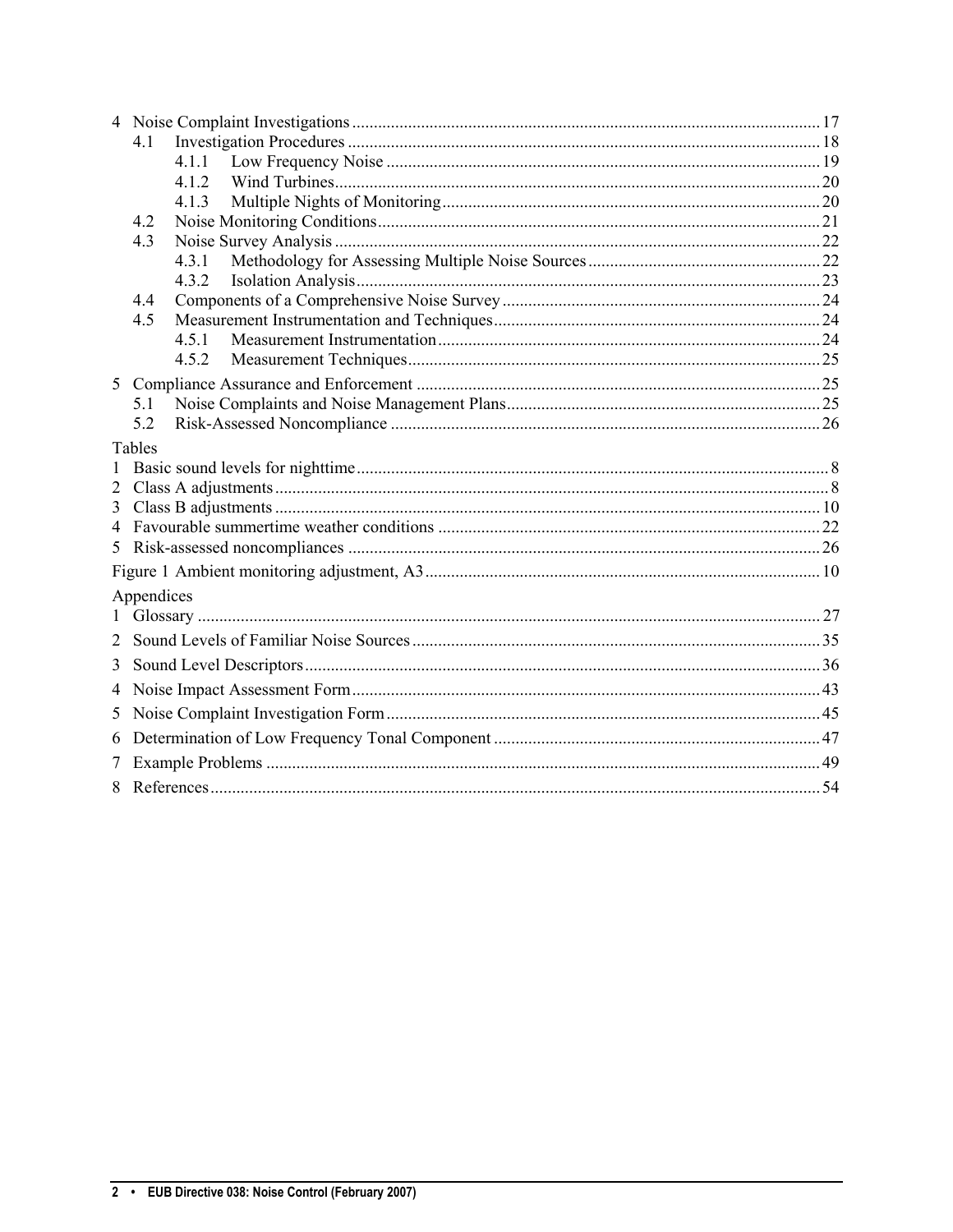# <span id="page-4-0"></span>**1 Introduction**

# **1.1 Purpose of the Directive**

*Directive 038: Noise Control* states the requirements for noise control as they apply to all operations and facilities under the jurisdiction of the Alberta Energy and Utilities Board (EUB). The directive also provides background information and describes an approach to deal with noise problems. This directive is the fifth edition, superseding *Interim Directive (ID) 99-8*, and is effective immediately.

The requirements address environmental noise, not health-related impacts, such as noiseinduced hearing loss. Alberta Human Resources and Employment regulates matters related to occupational noise guidelines. Non-energy facility noise issues are the jurisdiction of Alberta Environment or the local municipality.

# **1.2 Requirements, Enforcement, and Expectations**

EUB requirements and recommended practices are identified throughout this directive and are numbered sequentially within each section. The term "must" indicates a requirement and "recommends" and "expects" indicate a recommended practice.

For the purposes of the directive, "licensee" is used to designate the responsible duty holder (e.g., licensee, operator, company, applicant, approval holder, or permit holder) as specified in legislation.

# **1.2.1 Need for Balance**

This directive attempts to take a balanced viewpoint by considering the interests of both the nearby residents and the licensee. It does not guarantee that a resident will not hear noises from a facility; rather it aims to not adversely affect indoor noise levels for residents near a facility. The directive sets permissible sound levels (PSLs) for outdoor noise, taking into consideration that the attenuation of noise through the walls of a dwelling should decrease the indoor sound levels to where normal sleep patterns are not disturbed (see Appendix 2: Sound Levels of Familiar Noise Sources).

# **1.2.2 Receptor Based**

The directive considers noise at the point of the receptor, rather than at the property line. Criteria based on property line measurements were considered to be problematic for several reasons:

- They might be too restrictive in rural settings, since a natural buffer often exists between operating facilities and any occupied dwellings.
- It is difficult to select an appropriate maximum noise level that could be applied uniformly.
- More land might be "sterilized" from other development because of the need for industry to purchase land to act as a buffer, extending the property line from the facility.
- Due to the nature of many elevated sources of noise associated with industrial facilities, measurements from property lines may not accurately reflect the noise levels that would exist at a dwelling.

Measuring noise levels at the dwelling allows a licensee to take maximum advantage of the normally substantial distance in rural areas between a facility and any dwellings. The only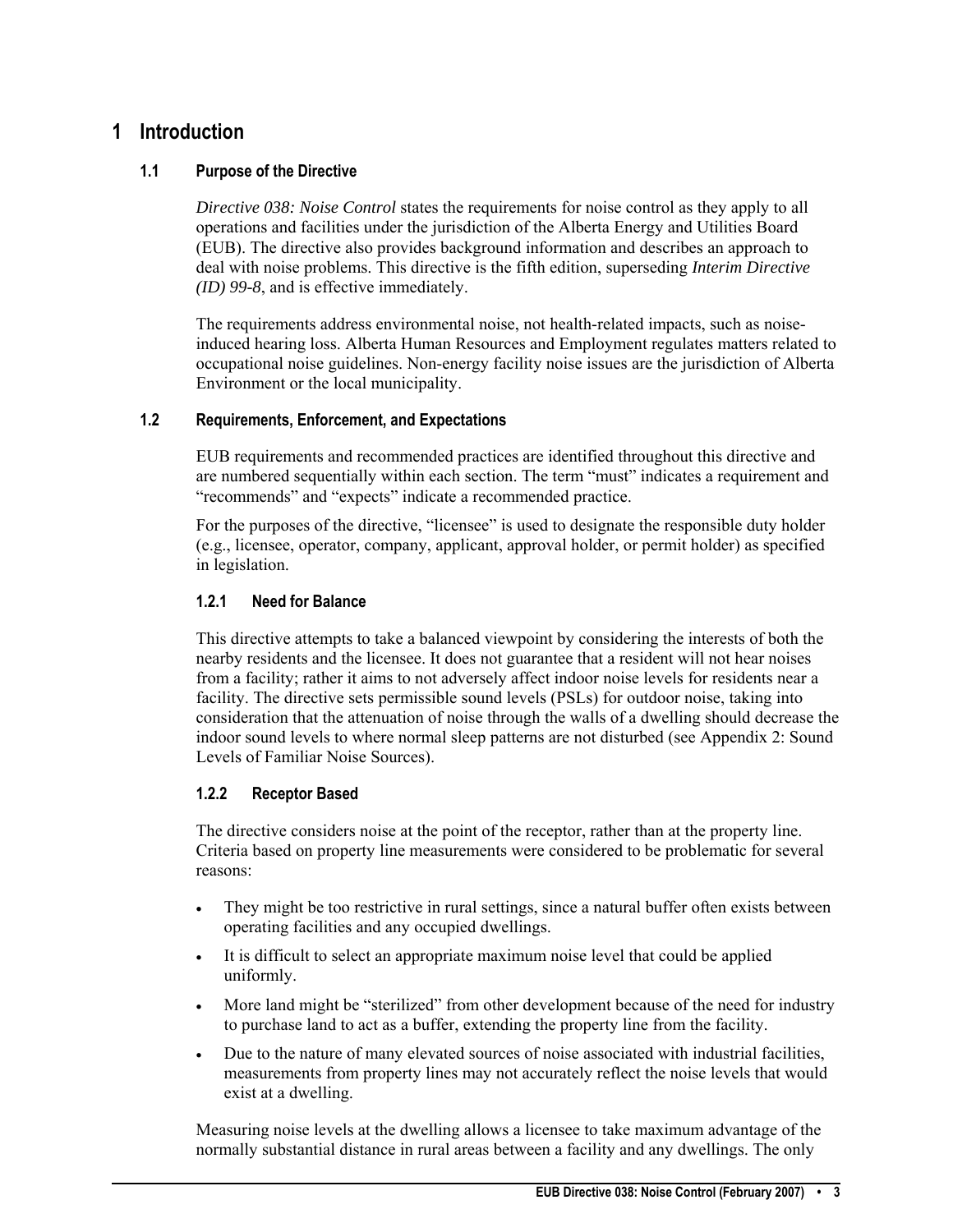<span id="page-5-0"></span>exception is for facilities in remote areas where a receptor is not present. In such cases a PSL of 40 decibels absolute energy level equivalent (dBA Leq) nighttime must be met at 1.5 kilometres (km).

# **1.2.3 Industrial Noise and Domestic Animals and Wildlife**

Landowners and residents often express concern about the impact of industrial noise on domestic animals and wildlife. While not the basis for these requirements, the EUB continues to examine peer-reviewed scientific literature and has concluded to date that typical industrial noise regulated under its jurisdiction does not significantly impact the physiology and habituation patterns of animals over the long term. The literature does suggest that animals might temporarily avoid an area until they become familiar with or acclimatized to industrial noise.

# **1.2.4 Best Practices**

Licensees are encouraged to adopt and incorporate a best practices approach to noise management into their maintenance and operating procedures. This may include such things as taking regular fence-line measurements to determine if there are any significant changes to sound emanating from the facility and improving notification measures to neighbours of a planned noisy event. Licensees wishing more information on a best practices approach may contact the EUB or refer to the Sundre Petroleum Operators' Group (SPOG) Web site (www.spog.ab.ca) to view an example of a best practices policy being used by industrial licensees in that part of Alberta.

# **1.2.5 Enforcement**

See Table 5: Risk-Assessed Noncompliances in Section 5 for the enforceable items related to *Directive 038*.

# **1.3 What's New in This Directive?**

Although the basic acoustical engineering requirements, noise metrics, and expectations establishing industry noise limits have not changed significantly in this edition from the previous version of *Directive 038*, there have been numerous additions and modifications of technical and procedural requirements that licensees must note, as these may greatly affect facility design considerations. Some highlights are as follows:

- PSLs: New facilities must not exceed a sound level of 40 dBA Leq (nighttime) at 1.5 km from the facility fence line if there are no closer dwellings (Section 2). This is a new requirement. In addition, changes have also been made to the A1 Adjustment (cannot be used in the design of a facility) and A2 adjustment (has been rescinded).
- Comparing predicted noise levels to PSL: The predicted noise levels (sound pressure levels [SPLs]) of the facility plus the ambient sound levels must be compared to the PSL (Section 3.3).
- Noise models: Predicted noise levels from noise modelling may differ depending on the noise propagation algorithm used, input parameters, sound pressure level calculations, etc. Acoustic modellers have the flexibility to choose the appropriate model. However, this directive sets out a list of parameters and conditional inputs (Section 3.5) that the model must incorporate.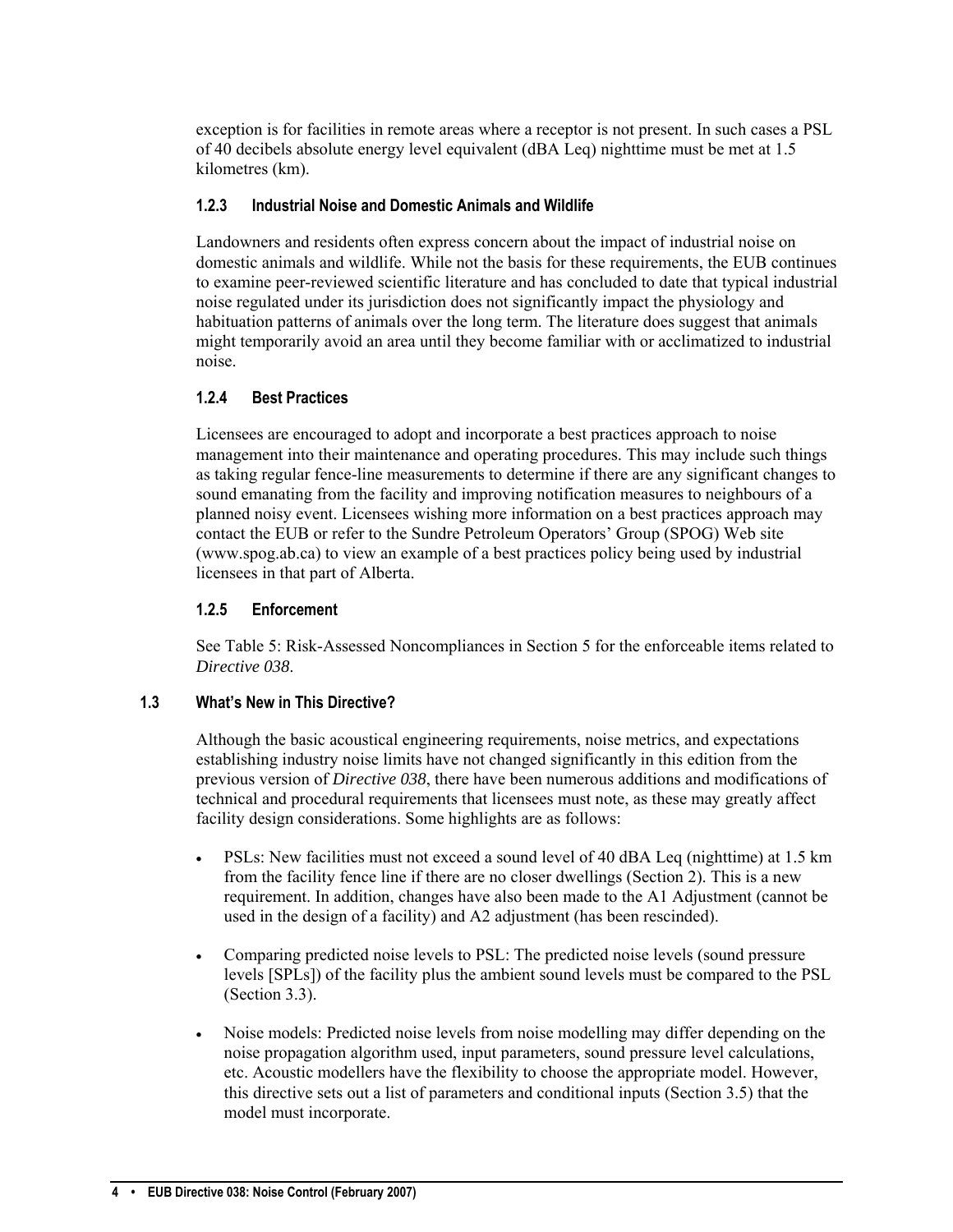- <span id="page-6-0"></span>• Reporting requirements for an acceptable noise impact assessment (NIA): A detailed list of information must be provided in an NIA to be considered acceptable and compliant with Directive 038 (Section 3.6).
- Wind turbines: These pose an interesting challenge with regard to the potential for noise from turbines and blades, causing some difficulty and differences in modelling (Section 3.5.3) and monitoring noise levels (Section 4.1.2). Regardless, licensees must locate wind turbines to minimize the noise impacts on nearby dwellings.
- Complaint investigation process (Section 4): The directive now requires that each complaint response must use Parts 1 and 2 of the Noise Complaint Investigation Form provided.
- Low frequency noise  $(LFN)$  (Section 4.1.1): Section 4.1.1 describes how the presence of LFN is to be determined and what corresponding adjustments must be made to the Aweighted comprehensive sound level.
- Wind speed and direction measurements must be taken between 1.2 and 10 metres (m) aboveground in the vicinity of the sound monitoring location(s) based on the professional judgement of the acoustical consultant. This will ensure accurate data to support meeting representative conditions for noise monitoring and remove the potential for any sound from wind instruments influencing the noise monitoring results.
- Noise management plans: In unique cases, as determined by the EUB, where traditional comprehensive sound surveys are not practical, compliance may be demonstrated through the development and implementation of detailed regional noise management plans (Section 5).
- Measurement instrumentation and techniques (Section 4.5): Calibration requirements have been added for sound level meters in accordance with the appropriate standards.

# **1.4 Scope**

This directive applies to

- energy developments licensed under the *[Oil and Gas Conservation Act](http://www.eub.ca/docs/requirements/actsregs/ogc_act.pdf)* and *[Regulations](http://www.eub.ca/docs/requirements/actsregs/ogc_reg_151_71_ogcr.pdf)*,
- developments permitted or licensed under the *[Coal Conservation Act](http://www.eub.ca/docs/requirements/actsregs/cc_act.pdf)* and *[Regulations](http://www.eub.ca/docs/requirements/actsregs/cc_reg_270_81.pdf)*,
- oil sands projects licensed or approved under the *[Oil Sands Conservation Act](http://www.eub.ca/docs/requirements/actsregs/osc_act.pdf)* and *[Regulation](http://www.eub.ca/docs/requirements/actsregs/osc_reg_076_88_oil_sands.pdf)*,
- facilities that hold industrial development permits under the *[Oil Sands Conservation](http://www.eub.ca/docs/requirements/actsregs/osc_act.pdf) Act*, *[Oil and Gas Conservation Act](http://www.eub.ca/docs/requirements/actsregs/ogc_act.pdf)*, and *[Coal Conservation Act](http://www.eub.ca/docs/requirements/actsregs/cc_act.pdf)* (some chemical plants, fertilizer plants, and refineries), and
- electrical generation facilities (including wind turbines) approved under the *[Hydro and](http://www.eub.ca/docs/requirements/actsregs/hee_act.pdf)  [Electric Energy Act](http://www.eub.ca/docs/requirements/actsregs/hee_act.pdf)*. In addition to the requirements in the directive, licensees may also be required to meet municipal requirements.

Although the directive is comprehensive, it is expected that some cases will need to be dealt with on a site-specific, issues-oriented basis. For example, while the directive does not set specific noise limits for construction activity, these activities must be conducted with some consideration for noise. For more details about construction noise, see Section 3.1.1.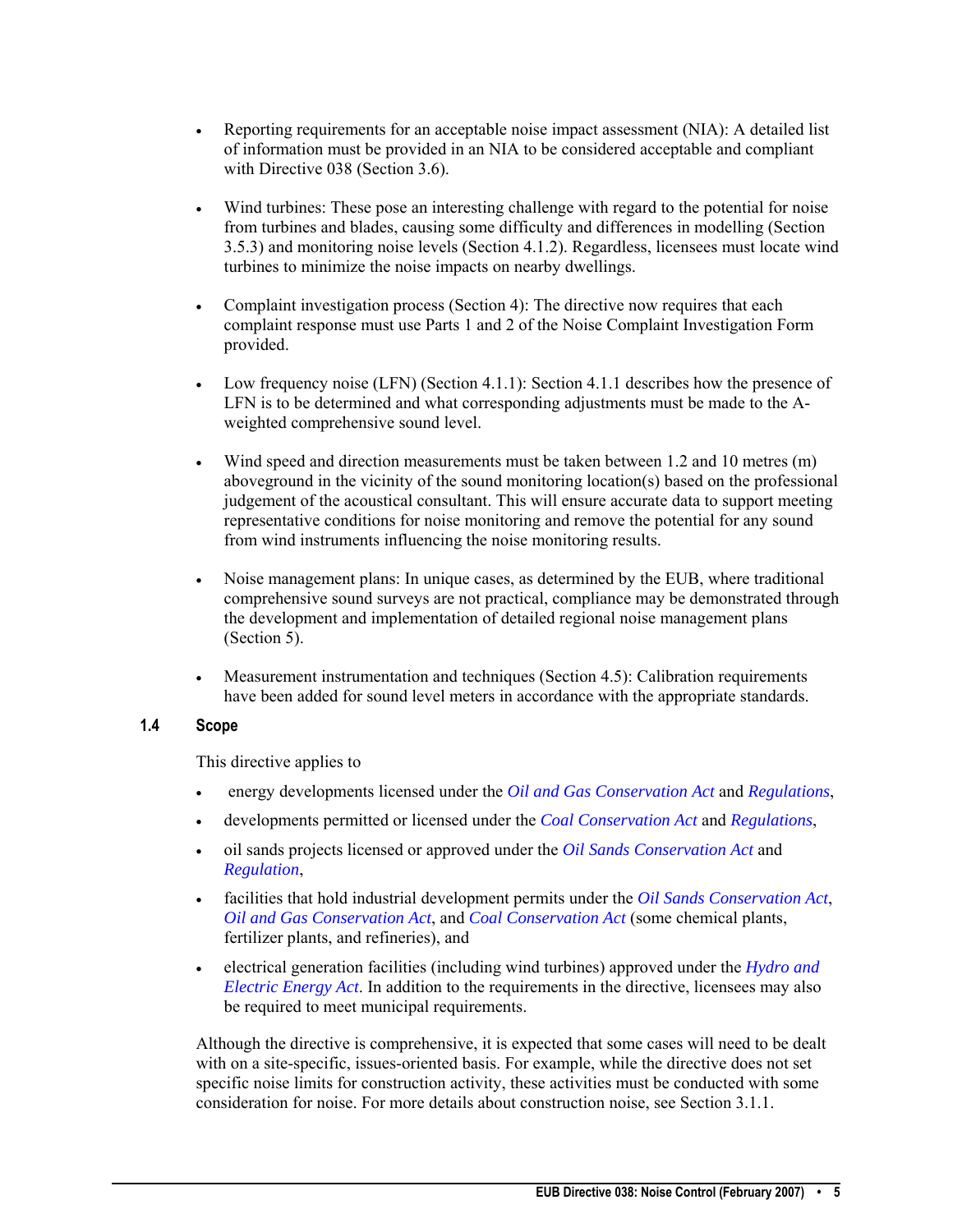<span id="page-7-0"></span>The EUB intends to eliminate the deferred status for pre-1988 facilities (see Section 2.2) as of October 17, 2018. After that date, all deferred facilities under the EUB's jurisdiction will be required to meet the appropriate PSL set out in Section 2.

# **1.4.1 Noise Control at Well Sites or Facility Operations**

For drilling and servicing activities, the well licensee is responsible for noise control at the well site. Compliance regarding drilling and servicing activity noise is evaluated on a complaint basis only and is initially assessed by the local EUB Field Centre.

While noise impacts from facility-related heavy truck traffic and vibration impacts from facility operations are not specifically addressed in this directive, receipt of complaint with regard to these sources may require corrective action from the licensee. The EUB acknowledges the special nature of these sources and is prepared to consider these on a site-specific basis. A licensee is expected to take every reasonable measure to avoid or minimize the impacts of heavy truck traffic and vibration.

If a valid noise complaint is received for a facility, compliance with the directive is established if a comprehensive sound survey indicates that the cumulative facility contribution is equal to or less than the PSL. In unique situations where a comprehensive sound survey is not practical, the EUB may approve a noise management plan.

If a facility is found to be noncompliant, the licensee is given the time stated in the enforcement document to undertake corrective action. This includes time for sound monitoring, analysis, evaluation, and equipment procurement and installation. The licensee must be in communication with the complainant through all phases of corrective action.

# **1.4.2 Development of Dwellings**

The receptor-oriented approach does not protect a licensee against local landowners, residents, or developers wanting to build a dwelling on a location near a facility where the PSL (as determined by Section 2) may be exceeded. Therefore, licensees are advised to consider the magnitude of this risk when choosing sites, designing facilities, and negotiating leases. Licensees are strongly encouraged to communicate with nearby residents to identify imminent developments. Applicants' or licensees' representatives are then expected to work proactively to minimize potential impacts on new developments.

Licensees must communicate existing noise levels (using existing noise survey data or modelling data extrapolated to the proposed building site) to any landowners, residents, and developers proposing dwellings near a facility. In all cases, the licensee is encouraged to keep documentation of communication between the licensee and landowners, residents, and developers.

In cases where landowners, residents, or developers build dwellings near an existing facility and ignore the obvious noise impact, the PSL will be the existing noise level at the new dwelling coming from the facility. The EUB expects a licensee to be prepared to comply expeditiously with the requirements of this directive once it is aware that new developments resulted in the facility exceeding the PSL.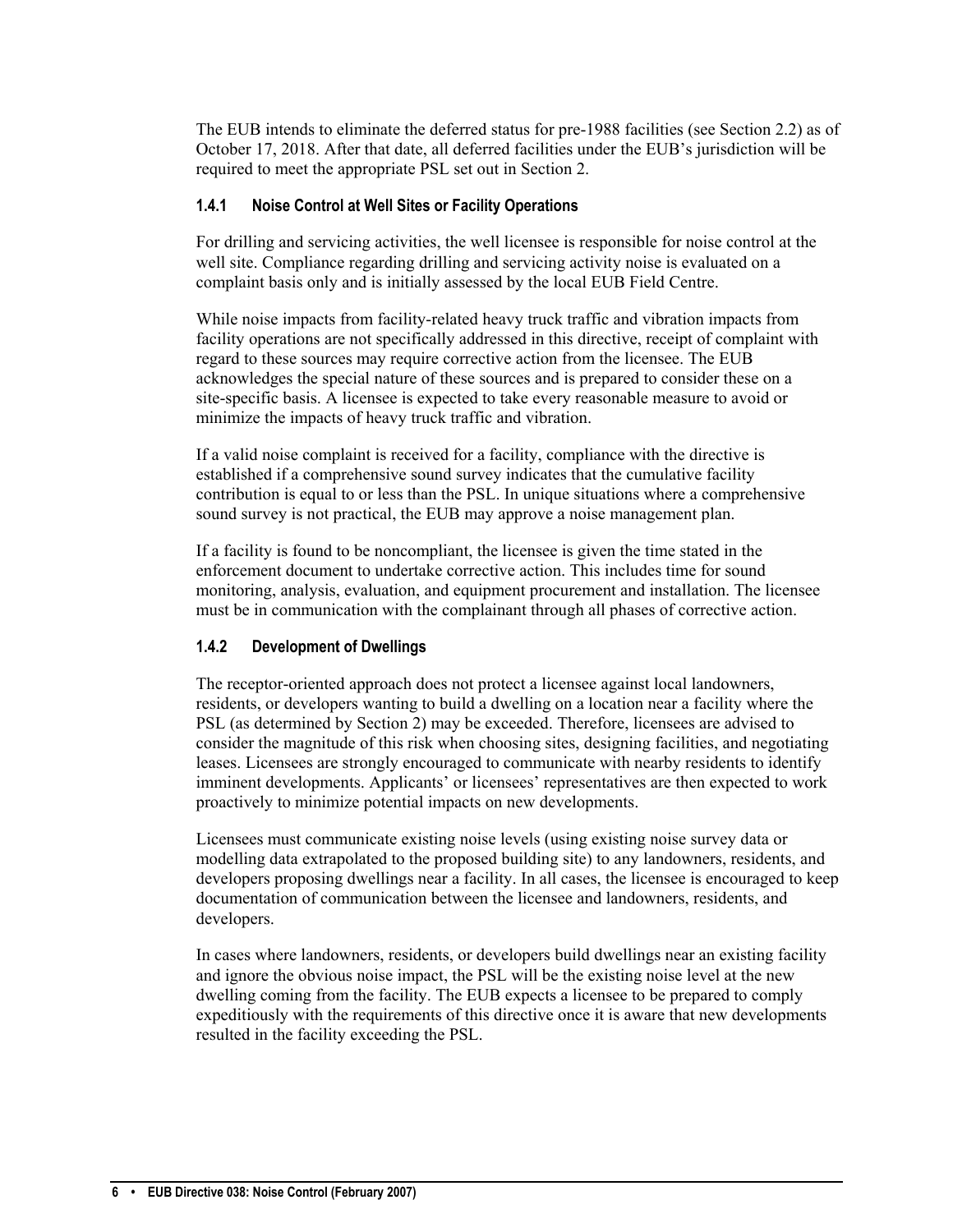# <span id="page-8-0"></span>**2 Determining Sound Levels and Adjustments**

# **2.1 Permissible Sound Level**

1) New facilities must meet a PSL of 40 dBA Leq (nighttime) at 1.5 km from the facility fence line if there are no closer dwellings.

If there are dwellings within 1.5 km, the PSL is determined as described below. Cases where the development of dwellings occurs after a facility has begun operations are covered in Section 1.4.2.

This section sets out the tables used to determine PSLs, basic sound levels (BSLs), and adjustments.

The PSL is generally derived from a base value (the BSL), which includes a 5 dBA allowance to the ambient sound level plus adjustments intended to more accurately reflect specific aspects of the facility and the environment.

2) The PSL is determined for the nearest or most impacted dwelling(s) and is assigned to that dwelling unit.

The predicted facility noise levels plus average rural ambient levels are compared to the PSL in an NIA (Section 3.3). The actual isolated facility noise levels are compared to the PSL for complaint situations.

Because the vast majority of noise concerns for residents occur during the summer months, the PSL definition is based on summertime conditions. If complaints do occur in the winter, the PSL may be modified to reflect site-specific winter conditions after consultation with the EUB.

The PSL is calculated as follows:

| Permissible | $=$ | Basic sound | $^{+}$ | Daytime    | Class A    | Class B    |
|-------------|-----|-------------|--------|------------|------------|------------|
| sound level |     | level       |        | adiustment | adjustment | adjustment |
|             |     | (Table 1)   |        |            | (Table 2)  | (Table 3)  |

One exception to the above method for PSL determination is for pre-1988 facilities that are undergoing an expansion or modification (see Section 2.2).

3) The PSLs do not apply in emergency situations.

An emergency is defined as an unplanned event requiring immediate action to prevent loss of life or property. Events occurring more than four times a year at a facility are not considered unplanned. Planned maintenance or operational events (e.g., blowdowns, catalyst changes) may be considered temporary activities and thus qualify for a Class B adjustment. Prior to such events, licensees should inform nearby residents of the potential for increased sound levels and should attempt to schedule the events during daytime hours to reduce the noise impact on nearby residents.

# **2.1.1 Basic Sound Level**

Nighttime BSLs are determined from Table 1. See Section 2.1.2 for the adjustment used for daytime values. Based on research conducted by the Environment Council of Alberta, the average rural ambient sound level in Alberta is about 35 dBA Leq at night. Therefore, the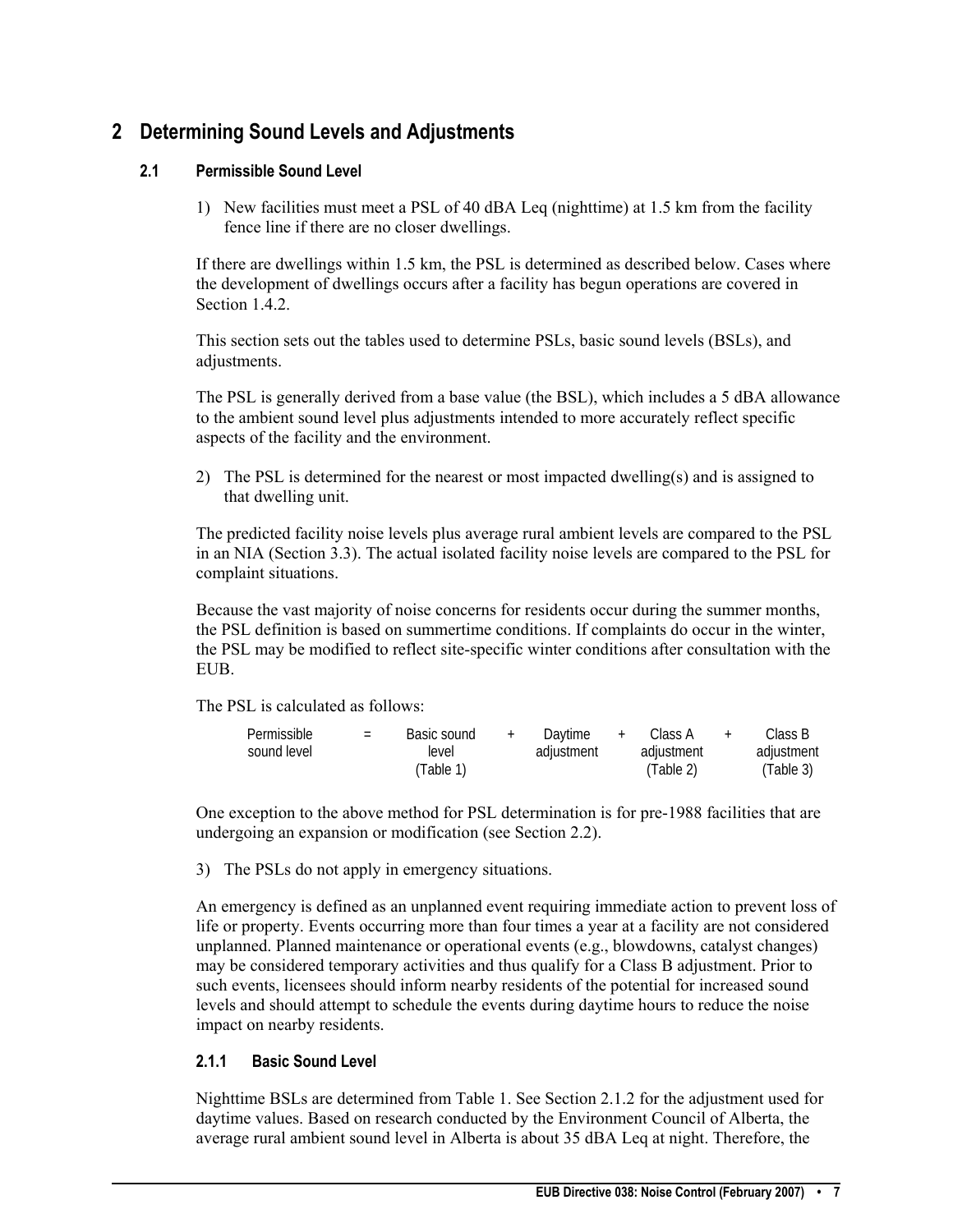<span id="page-9-0"></span>BSL is determined to be 40 dBA Leq (5 dBA Leq above ambient) to generate the minimum PSL. Moving down each column in Table 1, an adjustment is made to the BSL for proximity to transportation noise sources. Moving across each row, an adjustment to the BSL is made for higher population density.

|                                       | Dwelling unit density per quarter section of land               |                                                                   |                                                                |  |  |
|---------------------------------------|-----------------------------------------------------------------|-------------------------------------------------------------------|----------------------------------------------------------------|--|--|
| <b>Proximity to</b><br>transportation | 1 - 8 dwellings;<br>$22:00 - 07:00$<br>(nighttime)<br>(dBA Leq) | 9 - 160 dwellings;<br>$22:00 - 07:00$<br>(nighttime)<br>(dBA Leq) | >160 dwellings;<br>$22:00 - 07:00$<br>(nighttime)<br>(dBA Leq) |  |  |
| Category 1                            | 40                                                              | 43                                                                | 46                                                             |  |  |
| Category 2                            | 45                                                              | 48                                                                | 51                                                             |  |  |
| Category 3                            | 50                                                              | 53                                                                | 56                                                             |  |  |

#### **Table 1. Basic sound levels for nighttime\***

\*Notes:

- The average rural ambient noise level is 5 dBA less than the BSL.
- Category 1—dwelling units more than 500 m from heavily travelled roads and/or rail lines and not subject to frequent aircraft flyovers.
- Category 2—dwelling units more than 30 m but less than 500 m from heavily travelled roads and/or rail lines and not subject to frequent aircraft flyovers.
- Category 3—dwelling units less than 30 m from heavily travelled roads and/or rail lines and/or subject to frequent aircraft flyovers.
- Density per quarter section—refers to a quarter section with the affected dwelling at the centre (a 451 m radius). For quarter sections with various land uses or with mixed densities, the density chosen is then averaged for the area under consideration.
- See Appendix 1 for more definitions.

#### **2.1.2 Adjustments to Basic Sound Level**

#### **2.1.2.1 Daytime Adjustment**

The daytime adjustment recognizes that daytime ambient sound levels are commonly 10 dBA Leq higher than nighttime levels and that nighttime noise disturbances are generally considered less acceptable. The daytime period is 07:00 to 22:00, and the daytime adjustment is 10 dBA Leq above the nighttime.

#### **2.1.2.2 Class A Adjustments**

Class A adjustments are based on the nature of the activity and/or the actual ambient sound level in an area.

4) Technical verification must be supplied to use any of the adjustments to the BSL. More than one Class A adjustment may be claimed for permanent facilities if applicable to a maximum of 10 dBA Leq.

| $14010 + 191400 + 191400$                                                                         |                                             |                 |  |  |
|---------------------------------------------------------------------------------------------------|---------------------------------------------|-----------------|--|--|
| <b>Class</b>                                                                                      | <b>Reason for adjustment</b>                | Value (dBA Leg) |  |  |
| A1                                                                                                | Seasonal adjustment (wintertime conditions) | $0 to + 5$      |  |  |
| A2                                                                                                | Ambient monitoring adjustment               | $-10$ to $+10$  |  |  |
| *Class A adjustment - Sum of A1 and A2 (as applicable), but not to exceed a maximum of 10 dRA Leg |                                             |                 |  |  |

#### **Table 2. Class A adjustments\***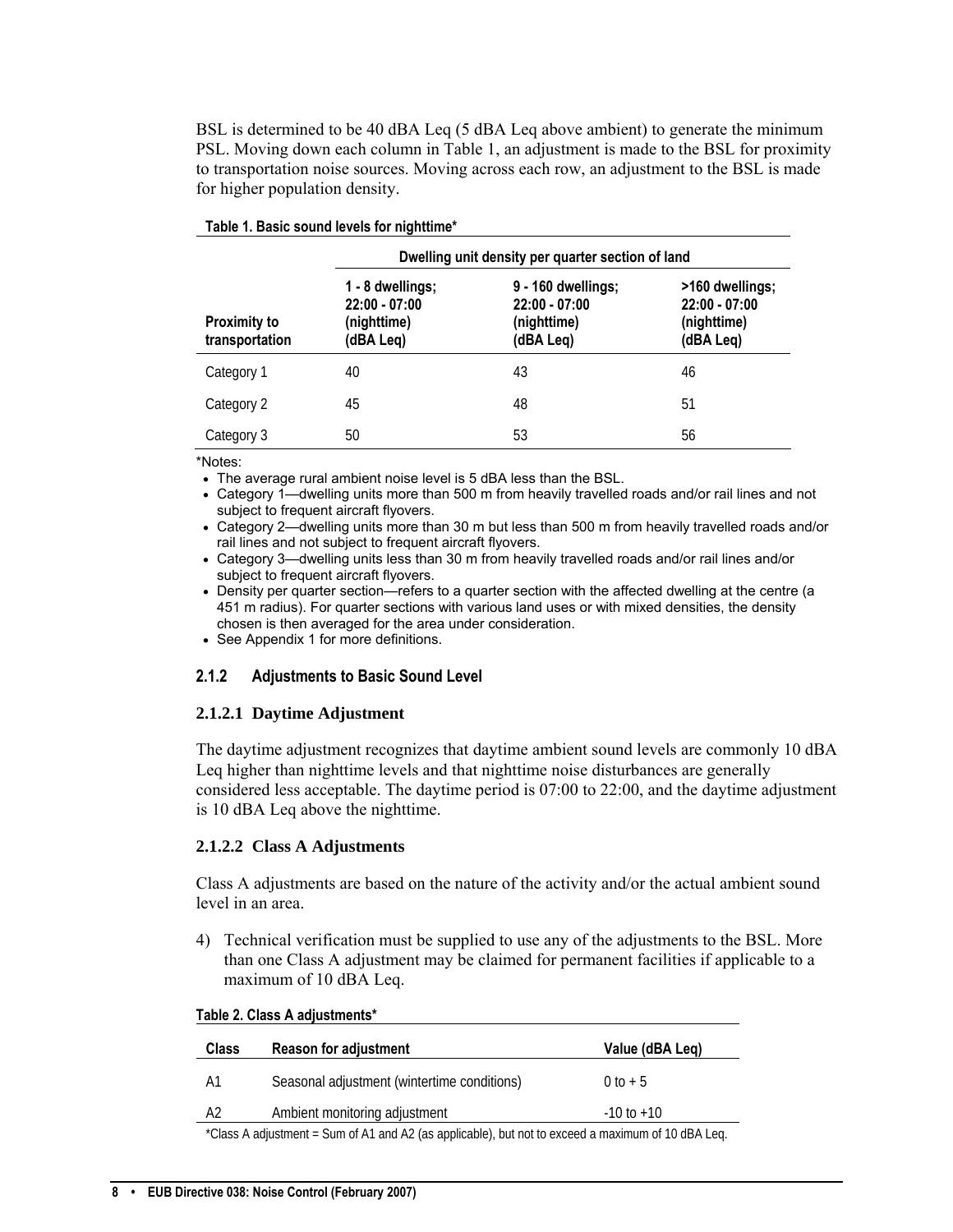# **A1—Seasonal Adjustment**

5) The PSL determination is for summertime conditions. Therefore, a seasonal adjustment may be allowed for wintertime complaints. However, the licensee must not add this adjustment when determining the PSL for design purposes. The seasonal adjustment may only be used during the complaint process (Section 4).

*After* consultation with and approval from the EUB, the PSL may be modified to reflect sitespecific conditions for a wintertime complaint. If it is demonstrated that the facility may affect a winter recreation area where a quiet environment is a key aspect, the seasonal adjustment might not be allowed.

#### **A2—Ambient Monitoring Adjustment**

The ambient sound level (ASL) is the average sound environment in a given area without the contribution of any energy-related industry. An adjustment for an incremental change to the BSL is applicable only when BSLs (Table 1) are thought not to be representative of the actual sound environment and when ASLs have been measured. The only two cases where it may be necessary to determine the ambient sound level are

- areas considered to be pristine (defined in Appendix 1), and
- areas with non-energy industrial activity that would impact the background noise levels.
- 6) In either case, the licensee must obtain prior approval from the EUB's Compliance and Operations Branch to determine if an ambient sound adjustment is applicable.

Licensees may choose to conduct a background noise survey to determine the total noise levels that currently exist in an area for information purposes. The background noise level would include all current noise sources (such as energy-related industry, non-energy industry, transportation).

An ambient sound monitoring survey consists of a 24-hour continuous sound monitoring survey, with measured ASLs presented for the daytime and nighttime periods, that is conducted 15 m from the nearest or most impacted dwelling unit and under representative conditions. The 15 m requirement may be altered if it is physically impossible or acoustically illogical. Another measurement location may be chosen if the affected dwelling unit is not an appropriate location.

7) An ambient sound survey must be conducted *without* any energy-related industrial components.

See Figure 1 to determine the appropriate adjustment value, A2, which will be added to any other applicable Class A adjustment factors.

To use Figure 1:

- Determine the difference between the BSL (Table 1) for the appropriate dwelling density and transportation proximity and the measured ASL to the nearest whole number.
- Look up this difference on the x-axis of Figure 1.
- Move up on the figure until the plotted line is intersected.
- Move left on the figure and read off the applicable A2 adjustment factor; it may be positive or negative.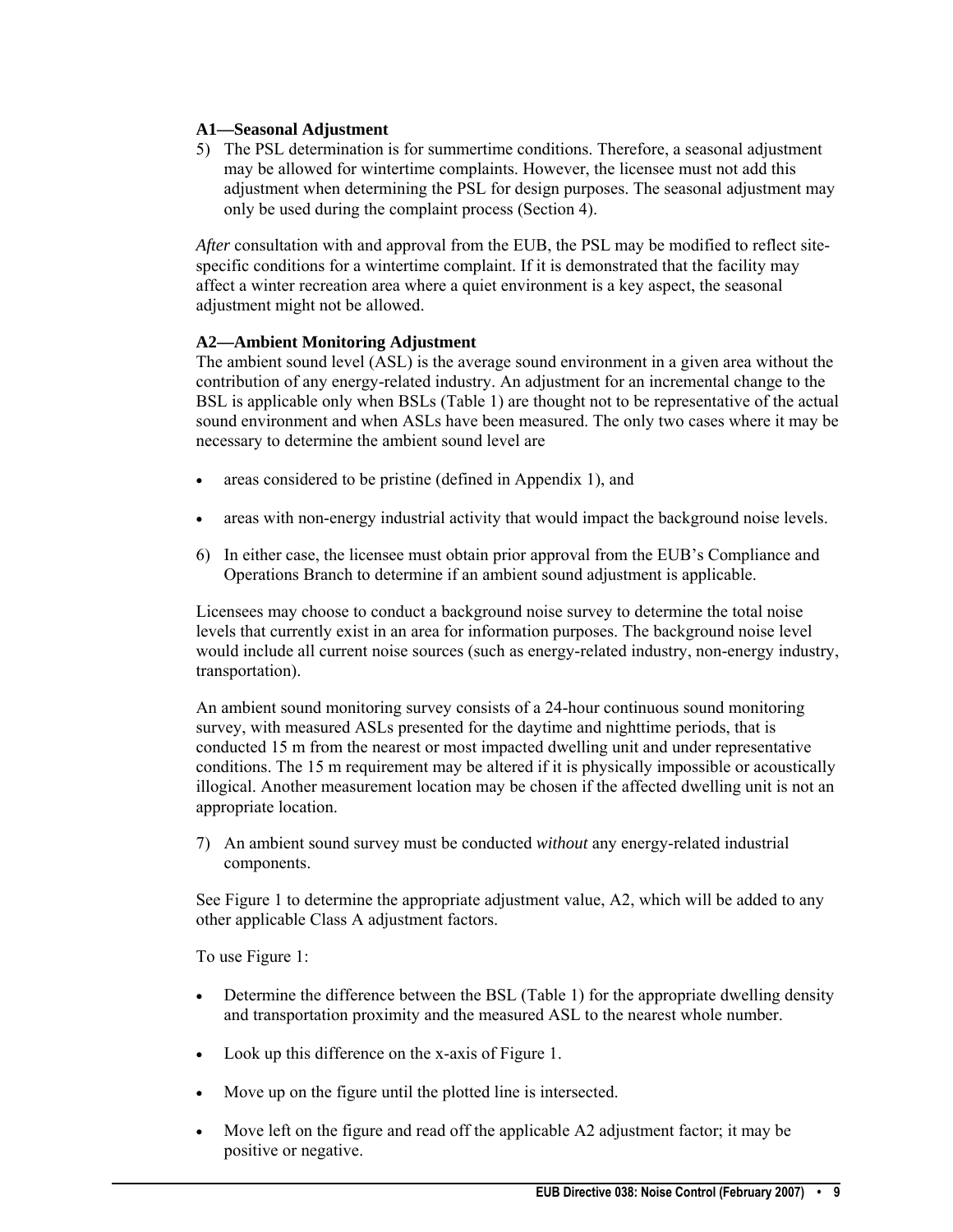• Add this adjustment factor to any other applicable Class A adjustment factors to arrive at the Class A adjustment. Note that if the sign of A2 is negative, you will be adding a negative number to arrive at the Class A adjustment.



**Figure 1. Ambient monitoring adjustment, A2** 

#### **2.1.2.3 Class B Adjustment**

These values are intended to permit adjustments to the BSLs based upon people's responses to temporary noise generating activities. If it is known that an activity will only be of a temporary duration, there may be some additional tolerance of it.

8) In order to use this adjustment, the licensee must fully inform the potentially impacted residents of the duration and character of the noise.

Note that for the purposes of the directive, any activity lasting longer than 60 days is not considered temporary.

| <b>Class</b>   | <b>Duration of activity</b> | Value (dBA Leq) |
|----------------|-----------------------------|-----------------|
| <b>B1</b>      | 1 day                       | $+15$           |
| B <sub>2</sub> | 7 days                      | $+10$           |
| B3             | $\leq 60$ days              | $+5$            |
| B4             | $> 60$ days                 | 0               |

\*Class B adjustment = one only of B1, B2, B3, or B4.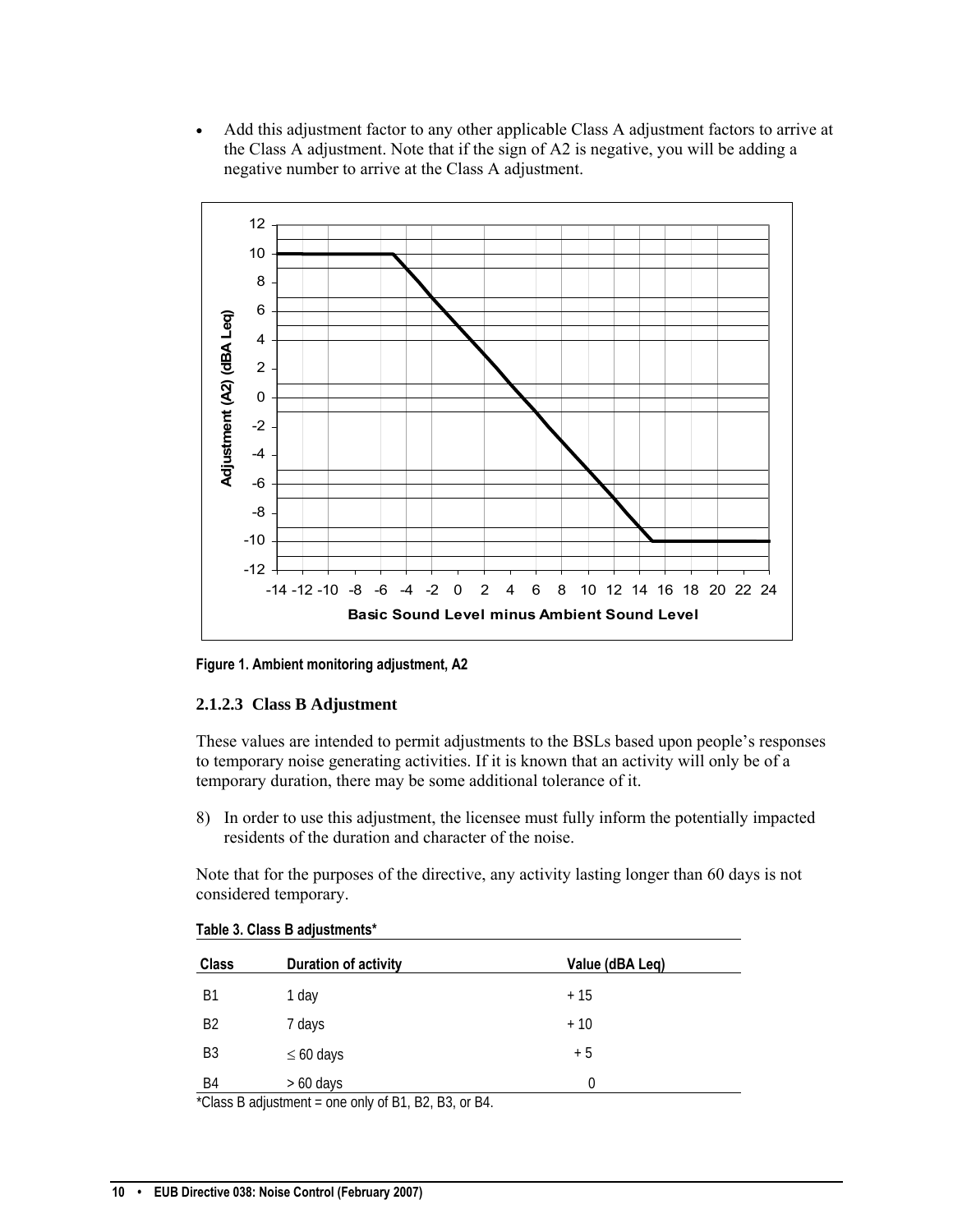# <span id="page-12-0"></span>**2.1.3 Special Cases**

The EUB recognizes that there will be situations that do not fit into the categories in the directive. These individual cases will be reviewed on a site-specific basis.

#### **2.1.3.1 Special Areas**

Under special circumstances, the PSLs calculated using this directive may need to be reviewed. A higher or lower noise emission from a resource facility may be deemed appropriate in such exceptional circumstances. The EUB may designate areas that meet these exceptional circumstances.

One such exception is Alberta's Industrial Heartland area (AIH) in the Fort Saskatchewan region. The AIH comprises about 40 industrial facilities, of which about half are regulated by the EUB, while the remaining industrial facilities do not fall under EUB jurisdiction and therefore are not required to meet EUB requirements. The PSLs for the AIH are based in part on ASL data dating back as far as 1980, when there were few EUB-regulated facilities. New and existing licensees considering expansion are required to comply with this directive and should consult the Northeast Capital Industrial Association office, the local municipal noise bylaw, or the EUB for information relevant in determining compliance for the area.

#### **2.2 PSL Determination for pre-1988 Facilities**

Facilities constructed and in operation before October 1988 are considered to be deferred facilities, meaning they do not have to demonstrate compliance in the absence of a complaint.

This does not exempt them from the requirements of this directive, but does recognize that they were potentially designed without the same consideration for noise as facilities approved after the issuance of the first EUB noise requirements.

Deferred facilities without any noise complaints registered against them with the EUB are considered to meet community noise tolerance levels. This existing noise level is considered to be the PSL for the facility if it is currently above the PSL as calculated using Section 2.1.

In cases where a valid complaint has been registered, the PSLs are determined by application of the BSLs and adjustments (Section 2.1).

9) If the facility does not meet the appropriate site-specific PSL requirements set out in this directive, the licensee must bring the facility into compliance.

The pre-expansion or premodification PSL will become the PSL for the expanded facility if it is currently above the PSL as calculated using Section 2.1.

10) The existing noise sources at the facility must be reduced in acoustic output to make room for the introduction of new noise sources so that there is no net increase in noise emitted from the facility.

The EUB intends to eliminate the deferred status for pre-1988 facilities as of October 17, 2018. This represents a minimum 30-year life expectancy for facilities approved prior to the issuance of the first comprehensive noise control directive. Most of these pre-1988 facilities should have either been decommissioned or modified since their initial start-up. The decision that deferred facilities must meet current regulations by 2018 is consistent with the philosophy of continuous improvement and the increasing need for a quiet environment.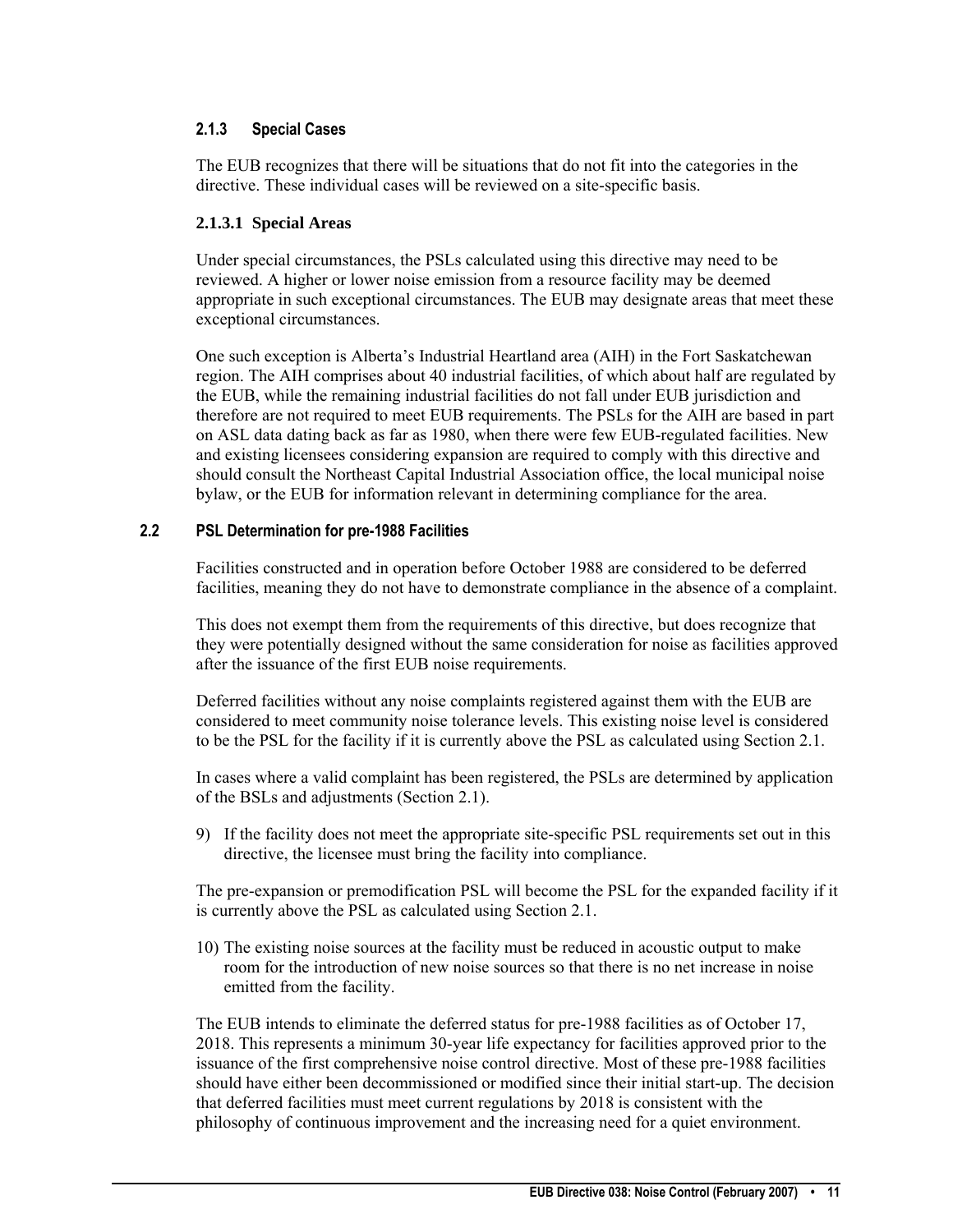Innovations and improvements in noise control technology should make compliance with these requirements more easily achievable.

# <span id="page-13-0"></span>**3 Noise Impact Assessments**

#### **3.1 Intent and Objective**

1) An NIA is required to ensure that licensees consider possible noise impacts before a facility is constructed or in operation.

It is suggested that a facility be designed with a suitable margin of safety (for example, 5 dBA Leq below the PSL) to cover absolute worst-case situations, possible low frequency noise, and inability of noise mitigation measures to meet performance levels. The cost to retrofit may be significantly more than if noise mitigation measures are incorporated into the design of a facility.

An NIA predicts what the sound level will be from the proposed facility at the nearest or most impacted permanently or seasonally occupied dwelling. Best practical technology (accounting for cost versus benefit) should be considered to minimize the potential noise impact to existing dwellings.

2) The facility must be modelled under operating conditions.

For example, if the compressor is modelled to operate with doors and windows closed, the facility must operate under those conditions to meet the PSL. Licensees are encouraged to consider the potential for future development of dwellings by local landowners, residents, or developers.

Licensees moving into an area with nearby residents should establish good relationships by discussing noise matters with area residents during the design, construction, and operating phases of an energy facility.

3) If a valid complaint is registered after the facility is in operation, the licensee must meet the PSL as determined by this directive.

It is in the licensee's best interest to get as accurate a predicted sound level as possible. Compliance determination is based on measurements.

4) An applicant planning a facility in an area where there is already an energy industry presence must ensure that its facility will not cause the overall sound levels to exceed the PSL or, if the existing noise levels are acceptable to residents, even though the noise levels may be higher than the PSL (only for deferred facilities), that its facility will not cause an increase in overall sound levels.

The applicant may wish to discuss the proposed project with adjacent licensees to examine potential sound attenuation measures that are both effective and economical. For example, it may be more cost effective to install silencers on existing equipment rather than design additional sound attenuation measures into the proposed facility.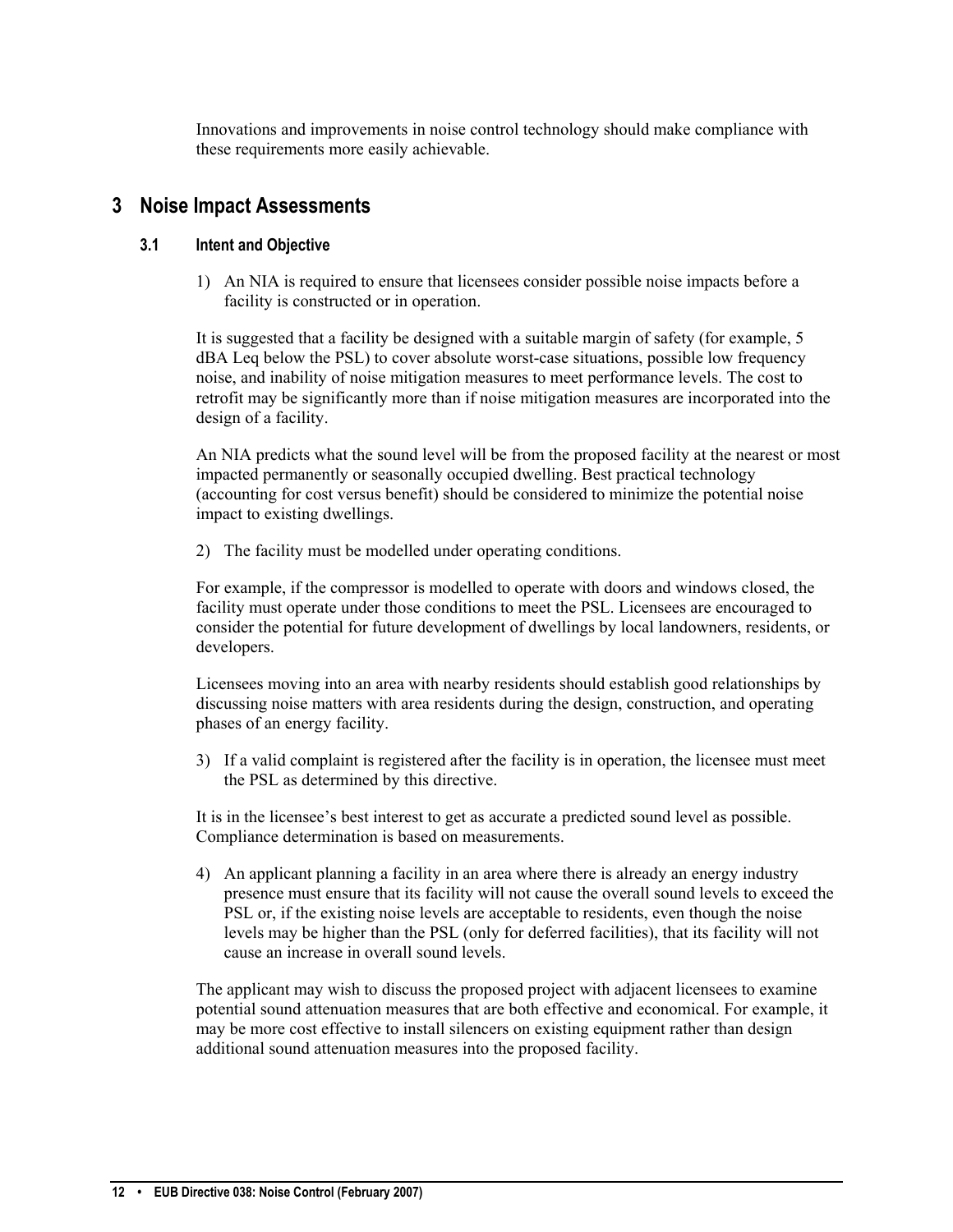# <span id="page-14-0"></span>**3.1.1 Construction Noise**

While *Directive 038* is not applicable to construction noise, licensees should attempt to take the following reasonable mitigating measures to reduce the impact on nearby dwellings of construction noise from new facilities or modifications to existing facilities. Licensees should

- conduct construction activity between the hours of 07:00 and 22:00 to reduce the potential impact of construction noise;
- advise nearby residents of significant noise-causing activities and schedule these events to reduce disruption to them;
- ensure that all internal combustion engines are fitted with appropriate muffler systems; and
- take advantage of acoustical screening from existing on-site buildings to shield dwellings from construction equipment noise.

Should a valid complaint be made during construction, the licensee is expected to respond expeditiously and take appropriate action to ensure that the issue has been managed responsibly.

# **3.2 NIA Required**

- 5) An applicant must complete an NIA for any new facility where there is a reasonable expectation of a continuous noise source or for modifications to existing facilities where there is a reasonable expectation of changes in noise source. The EUB may where it deems necessary require an NIA for a facility.
- 6) An applicant must complete an NIA before submitting an application for a new facility or modification to an existing facility.

For facilities to which *[Directive 056: Energy Development Applications and Schedules](http://www.eub.ca/portal/server.pt/gateway/PTARGS_0_0_270_233_0_43/http%3B/extContent/publishedcontent/publish/eub_home/industry_zone/rules__regulations__requirements/directives/directive056.aspx)* applies, the NIA does not have to be included with the facility licence application if the analysis indicates compliance.

7) However, the applicant must keep a copy of the NIA and have it available in case of audit. If the NIA indicates noncompliance with the PSL, the applicant must consider further attenuation measures. If such measures are not practical, the applicant must include the completed NIA with the application, along with reasons why the measures proposed to reduce the impacts are not practical.

See *[Directive 056](http://www.eub.ca/portal/server.pt/gateway/PTARGS_0_0_270_233_0_43/http%3B/extContent/publishedcontent/publish/eub_home/industry_zone/rules__regulations__requirements/directives/directive056.aspx)* with regard to submitting a nonroutine facility licence or licence amendment application. If the applicant is unsure of the requirements for an NIA, the EUB should be contacted.

• For other facilities, see the appropriate application requirements.

Drilling and servicing rigs fall into the temporary facility category even if they are expected to be at a location more than 60 days. Temporary activities generally do not require an NIA. The licensee is responsible for noise control.

### **3.3 Comparing Predicted Noise Level to the PSL**

The predicted facility sound pressure level is added to the average rural ASL using the methodology in Appendix 3.4. The combined facility and ambient noise level is compared to the PSL. The average rural ASL is 5 dBA less than the BSL (Table 1, Section 2.1.1).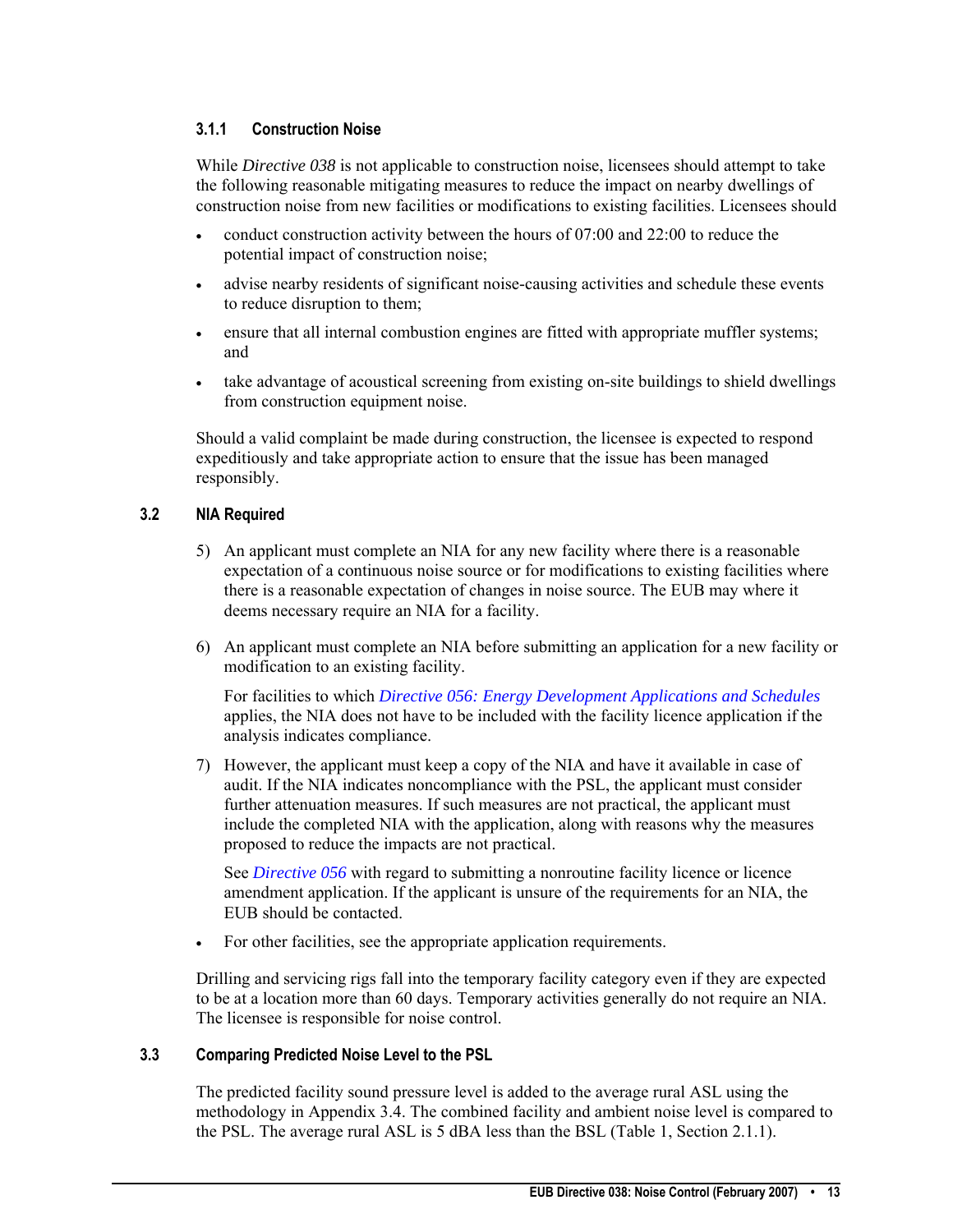### <span id="page-15-0"></span>**3.4 Cumulative Noise Environment**

The PSL is determined using the methodology described in Section 2.

8) The cumulative noise level of the existing and proposed facilities must not exceed the PSL.

In areas with established energy facilities, the licensee may want to discuss the proposed project with adjacent licensees, as the PSL may already be calculated for the nearby dwellings (a dwelling can only have a single PSL).

#### **3.5 Sound Level Prediction Methodology**

9) Licensees must follow and use appropriate acoustical engineering practices, equipment, and techniques when measuring or modelling sound levels. The proposed measurement approach should meet the requirements set out in this section. All documentation must be available for EUB audits.

The simplified 6 dBA loss per doubling of distance is an estimate commonly used. While such simplified or other informal calculations are generally not recommended, they are acceptable under limited circumstances (see Appendix 3.5 for conditions under which the estimate may be used). In cases where the simplified approach is not acceptable, an acoustical engineering consultant should be contacted.

#### **3.5.1 Noise Models**

Differences can occur in predicted noise levels from noise modelling depending on such factors as the noise propagation algorithm used, input parameters, and sound pressure level calculations. Acoustic modellers have the flexibility to choose the appropriate model. However, modellers should be aware of the limitations of the models they use.

10) The model must incorporate the following parameters:

- geometric spreading,
- barrier effects,
- atmospheric absorption,
- ground attenuation, and
- specific wind speed/direction.

Note that consideration should be given to

- source identification
	- source size and location
	- *isolation*
	- sound power level (PWL)-SPL spectrum data
	- intermittency
- mild downwind and/or temperature inversion conditions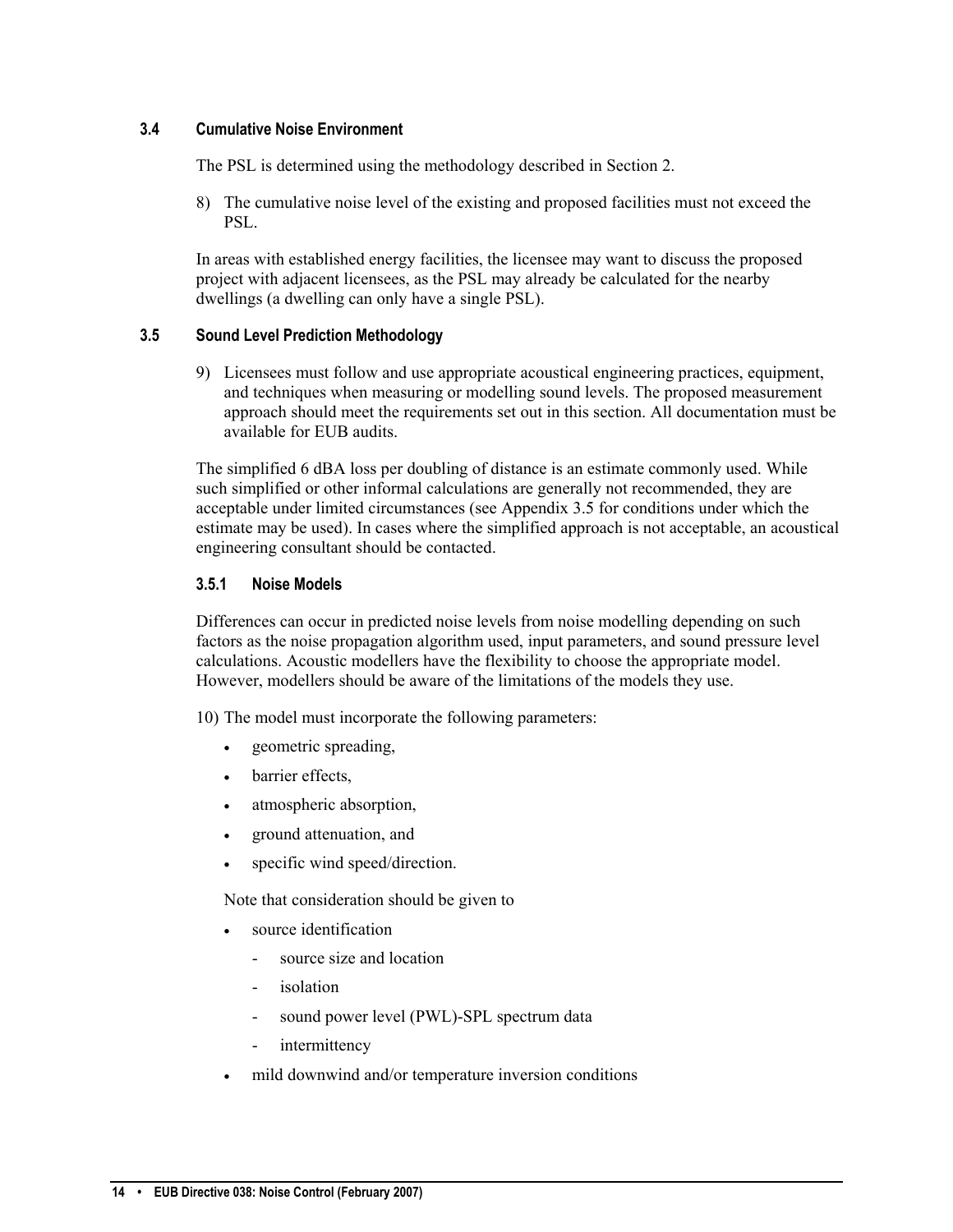- <span id="page-16-0"></span>11) The following must be used in modelling summertime conditions for an acceptable NIA:
	- wind speed:  $5.0$  to  $7.5$  km per hour (km/hr) (see Section 4.1.2 for wind turbines)
	- wind direction: from the facility to the receptor(s)
	- temperature: 0 to 25 degrees Celsius
	- relative humidity: 70 to 90 per cent
	- topography and ground cover: consistent with site conditions
- 12) While the EUB does not endorse any specific international standard or computer noise modelling software program, models must use international standards (CONCAWE or ISO 9613).
- 13) Concerns expressed by local residents must be used to justify computer noise modelling parameters, such that "representative conditions" are the condition being modelled. Specifically,
	- prediction models must be field-calibrated when practical;
	- frequency specific predictions must be performed; and
	- operational conditions must be quantified.

#### **3.5.2 Low Frequency Noise Considerations**

LFN may be a problem in some situations where the dBA value is satisfactory but the concern is a dominant low frequency that creates a great deal of annoyance. Provided that data are available, C-weighted sound pressure level (dBC) minus the A-weighted sound pressure level (dBA) should be made in the noise modelling of new facilities or facility modifications or expansions to minimize the potential for LFN concerns. See Section 4.1.1 for details on LFN determination and adjustment to comprehensive sound level (CSL) results.

#### **3.5.3 Wind Turbines**

Currently, studies indicate that wind turbines do not present a significant source of environmental noise, although LFN has been identified with some designs.

- 14) Licensees must locate wind turbines to minimize noise impacts on any dwellings downwind.
- 15) An NIA for any new wind turbines must be prepared by the licensee using computer models that meet the criteria noted in Section 3.5.1.

The EUB recommends that the wind turbine noise be modelled at wind speeds of 6 to 9 m per second (m/s) to get a worst-case condition. At these wind speeds, the wind turbine noise may be greater than or equivalent to the wind noise.

16) The modelling must also include cumulative effects of adjacent wind farms or wind turbines. The predicted wind turbine noise will be compared to the PSL.

#### **3.6 Reporting Requirements for an Acceptable NIA**

- 17) As part of a facility application, the licensee must show that the facility meets the requirements in this directive*.* It must also keep all supporting information available
	- in case the EUB conducts an audit on the facility application, and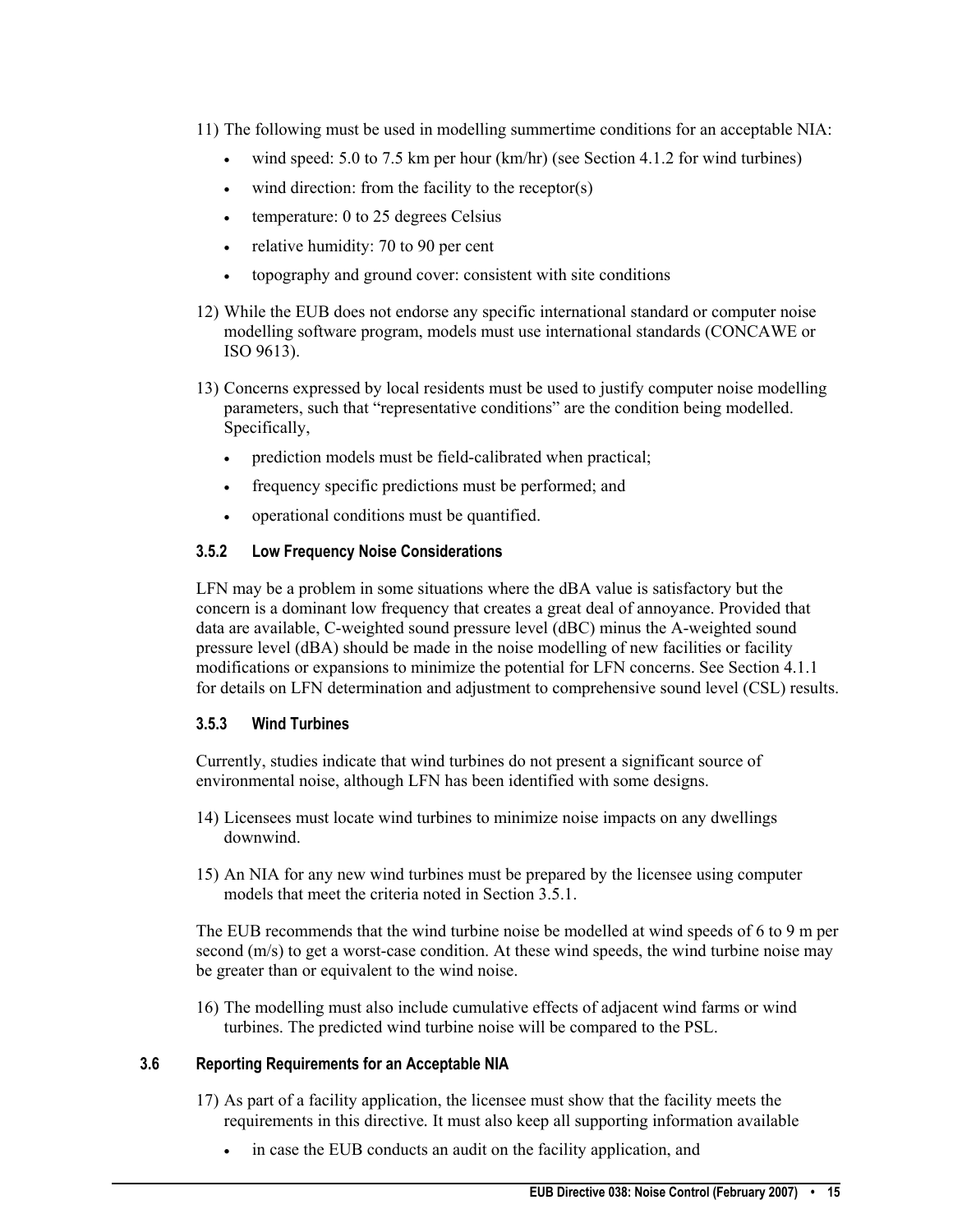- for reference if a valid noise complaint is registered.
- 18) An acceptable NIA must include the following information:
	- a) PSL

Identify the PSL and the direction and distance to the nearest or most impacted dwelling(s). This includes all details on how the PSL was calculated and any adjustments claimed.

b) Sound Source Identification

Identify major sources of noise (such as cooler fans, exhaust noise, and pump noise) from the facility and their associated sound power/pressure levels

- Indicate whether the sound data are from vendors, field measurements, theoretical estimates, etc. Note that use of any theoretical data or extrapolation techniques can lead to inaccuracies and therefore is less reliable than actual field measurements made once the equipment is in place.
- c) Operating Conditions

When using manufacturer's data for expected performance, it may be necessary to modify the data to account for actual operating conditions (indicate design conditions, such as operating with open or closed compressor building windows and doors).

d) Noise Model Parameters

The following should be clearly stated within the NIA, so that if the EUB audits a facility and requests the NIA, the assessment can be understood:

- type of model used (models or hand calculations may be used to obtain the predicted sound level,
- standards selected.
- source directivity considerations,
- ground absorption conditions,
- meteorological parameters,
- terrain parameters selected,
- reflection parameters, and
- any adjustments made. (Documentation of power level calculation assumptions made must be provided, e.g., source size considerations).
- 19) If sound pressure levels are determined using estimates as outlined in Appendix 3.5, the NIA must clearly show that the conditions in Appendix 3.5 are met.
	- a) Predicted Sound Level/Compliance Determination

Identify what the predicted *overall* (cumulative) sound level at the nearest or most impacted dwelling will be. Normally only the nighttime sound level is necessary, as it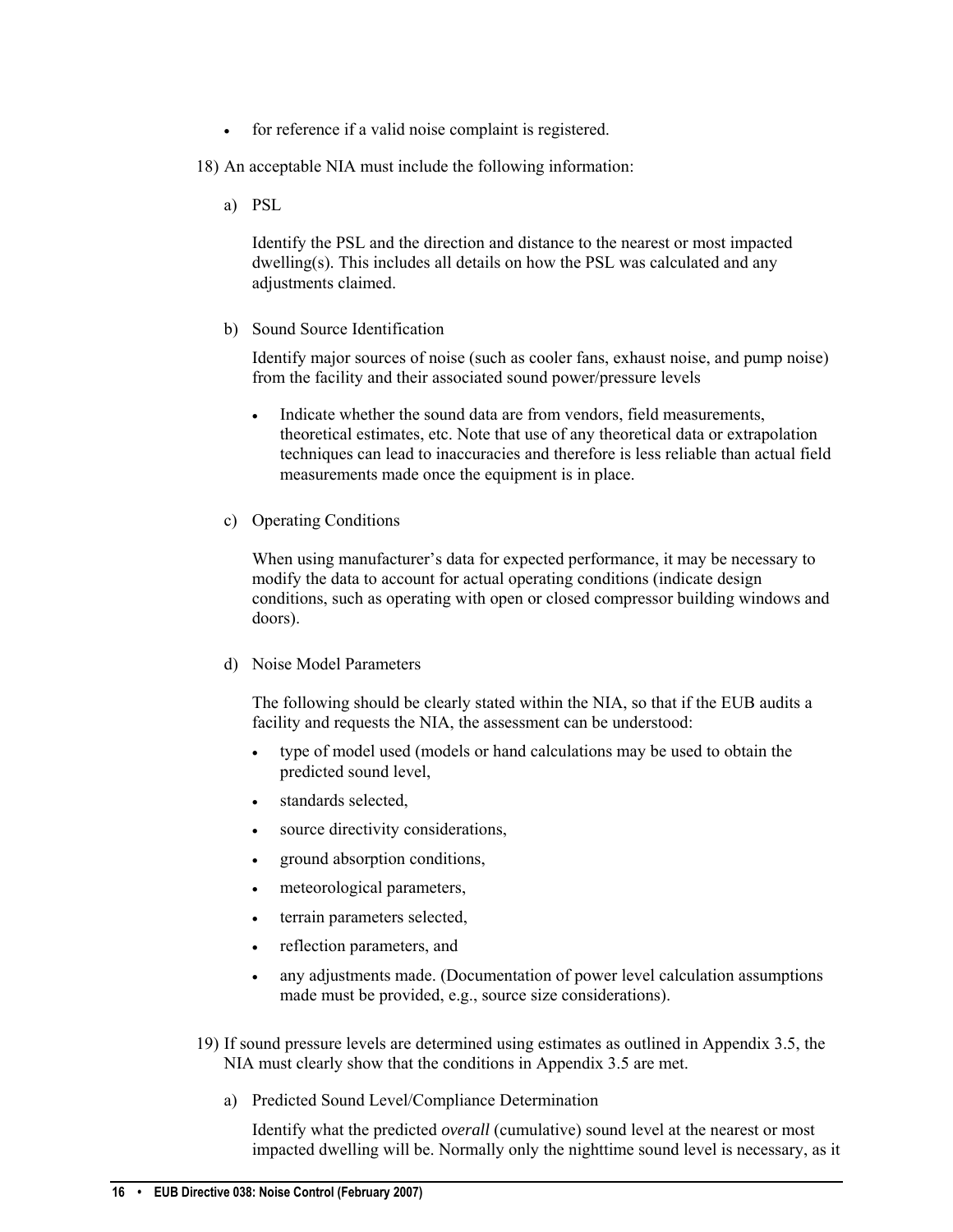<span id="page-18-0"></span>will often not change from daytime to nighttime. But if there are differences between day and night operations, both levels must be calculated. Indicate whether the facility is in compliance with requirements.

- b) Compliance Determination/Attenuation Measures
	- If the predicted sound level indicates noncompliance with this directive, identify attenuation measures that the licensee is committing to and implementing for compliance.
	- If the predicted sound level indicates noncompliance with this directive and further attenuation measures are not practical, the NIA must be included with the application, along with reasons why the measures proposed to reduce the impacts are not practical.
- c) Analyst's Information

Provide the name and contact information for the person conducting the NIA.

A sample to assist in conducting an NIA is in Appendix 4. It includes the major types of information that must be included in an NIA. Questions regarding NIAs may be directed to the EUB's Operations Group.

# **4 Noise Complaint Investigations**

1) Licensees must in a timely manner make every reasonable attempt to resolve any noiserelated complaint. When investigating a noise complaint, licensees must first attempt to resolve the issue through direct contact with the complainant to understand the concerns and establish a dialogue.

The EUB may be contacted to mediate or initiate an appropriate dispute resolution process respecting a valid noise complaint. Should a successful resolution not be achieved through mediation, a request may be made to review the licence under the appropriate sections of the *[Energy Resources Conservation Act](http://www.eub.ca/docs/requirements/actsregs/erc_act.pdf)*.

When a valid noise complaint is registered with the local EUB Field Centre, the EUB will begin its investigation. If a facility is found to be in noncompliance, the EUB Field Centre will proceed with compliance assurance activities, as outlined in Section 5. Once a facility has been determined to be in compliance, the EUB investigation will be closed. Also, should conditions at the facility change in the future, a new valid complaint may be registered.

2) Compliance regarding drilling and servicing activity noise is evaluated on a complaint basis only and is initially assessed by the local EUB Field Centre. Licensees are expected to act immediately to remedy any problems. The issue must be resolved before finishing the operation. If the valid complaint cannot be resolved, the licensee may be required to submit a comprehensive noise survey to determine compliance.

A noise complaint cannot be registered against a deferred facility as a result of gathering noise emission data as part of an application for modification.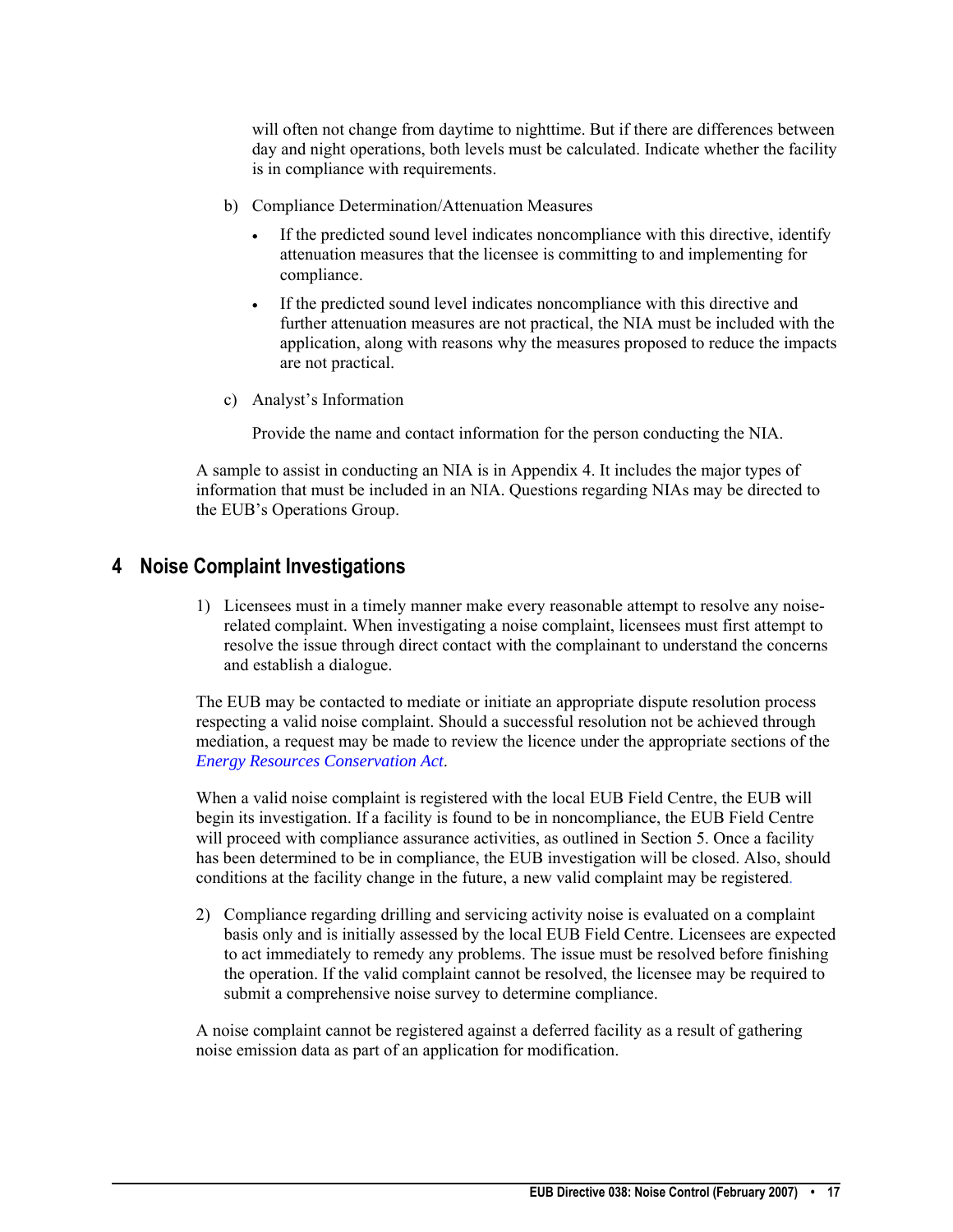# <span id="page-19-0"></span>**4.1 Investigation Procedures**

- 3) Once the licensee is aware of a complaint, the licensee must make direct contact with the complainant to understand the concerns and to establish a dialogue to set reasonable expectations and a time frame for action to resolve the issue.
- 4) In doing so, the licensee must carefully explain the requirements of this directive and clearly outline the process, including time lines it intends to follow in addressing the matter.
- 5) If a comprehensive sound survey is to be performed, the licensee and the complainant must complete Parts 1 and 2 of the Noise Complaint Investigation form (see Appendix 5) to determine the representative conditions that exist when noise is affecting the resident. For example, if a facility was modelled in the NIA to operate with doors and windows closed, this is a condition of operation to ensure that the PSL is met.

In Part 1 of the Noise Complaint Investigation form, the licensee enters information about the quality and characterization of the noise from the resident(s) to help determine the source of the noise. This part also examines the weather and ground cover conditions that exist when the noise is most annoying to the residents. With this information, the licensee, or its representative, can establish the typical representative conditions that exist under which sound level monitoring should take place. If the complainant has highlighted specific weather conditions, facility operating conditions, or seasons, the monitoring should take place under these representative conditions.

Representative conditions do not constitute absolute worst-case conditions or the exact conditions the complainant has highlighted if those conditions are not easily duplicated. In order to expedite complaint resolution, sound measurements should be conducted at the earliest opportunity when sound propagation towards the impacted dwelling is likely and representative conditions might exist. An extended-duration survey (more than 24 hours) may be considered to ensure that representative conditions have been met (see Section 4.1.3). The licensee may consult the local EUB Field Centre for help in establishing criteria for determining when favourable conditions exist.

Part 2 of the Noise Complaint Investigation form, the event log, is designed for use by the residents concerned about the noise. The residents should enter details about the noise when it is annoying to them. The event log can then be used by the licensee to further pinpoint the source of the noise or the representative conditions needed to conduct a CSL survey.

- 6) CSL surveys must encompass a representative portion of the time of day or night on days when the noise causing the complaints typically occurs. The surveys should be conducted at the first opportunity when the representative conditions can be reasonably met.
- 7) Licensees must provide a copy of the completed Noise Complaint Investigation form to the complainants and include a copy in any CSL reports to demonstrate that the representative conditions were met.
- 8) If the complainant does not complete the Noise Complaint Investigation form, the licensee must use best judgement to determine representative conditions. If the Noise Complaint Investigation form is not completed, an explanation must be provided in the report for the absence of the form and for how the representative conditions were determined.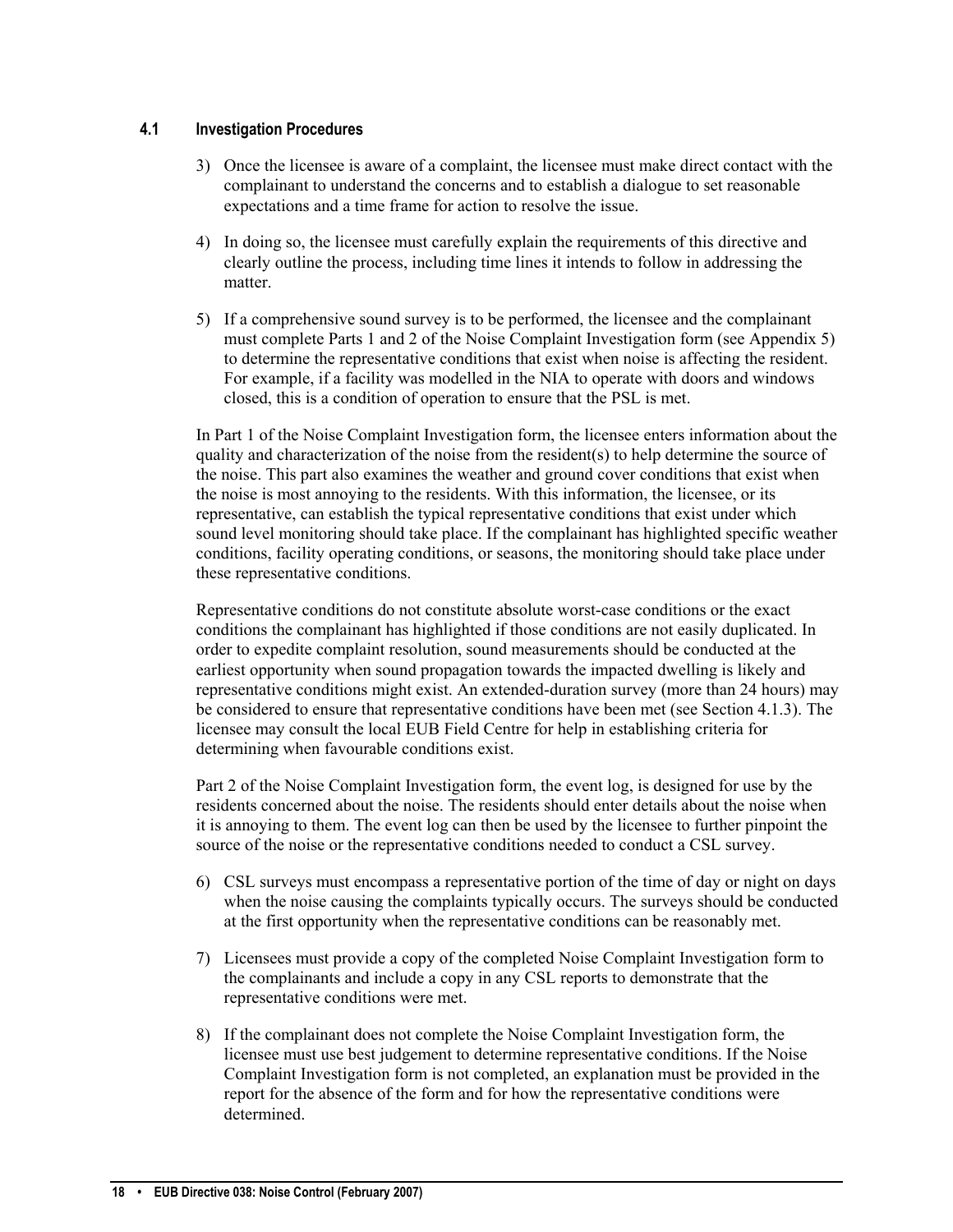- <span id="page-20-0"></span>9) A monitoring period may vary from 9 to 24 hours, depending on the type, time, and duration of the noise. There must be at least 3 hours of acceptable data (after isolation analysis) for the nighttime period and for the daytime period (if required) for the survey to be considered valid. The measurements are to be conducted 15 m from the complainant's dwelling in the direction of the noise source. The 15 m requirement may be altered if it is physically impossible or acoustically illogical.
- 10) If the PSL was established for deferred facilities using modelling results, the outcome of the CSL must be adjusted if necessary, taking into account the input conditions used to generate the modelled results. For example, if the PSL was determined by inputting summer, calm conditions in the model, the CSL must be measured under similar seasonal and meteorological conditions.

When the measured CSL exceeds the PSL but noise from the facility and its related activities is not considered to be responsible for the exceedance, a further assessment using an appropriate isolation analysis (Section 4.3.2) technique to separate the facility noise contribution from the measured CSL may be carried out. This will, in effect, separate noises not related to the facility. This isolated facility contribution can then be compared to the PSL for compliance.

# **4.1.1 Low Frequency Noise**

A-weighting measurements typically discount the lower frequencies; therefore, LFN may be a problem in some situations where the dBA value is satisfactory but the concern is a dominant low frequency that increases annoyance levels at nearby dwellings. Due to the complexity of determining LFN, this is a specialized investigation. The procedure outlined below and in Appendix 6 should only be done in specific response to an LFN complaint identified through the complaint investigation process and as a second-stage investigation.

The Noise Complaint Investigation form should help to identify if there is a potential for LFN.

11) If the potential for LFN does exist, measurements must be conducted in both C and A weighted networks concurrently. Measurements may be made using two concurrently monitoring sound level meters, a dual-channel capable sound level meter, or other equipment capable of obtaining both the C and A weighting sound levels simultaneously.

An LFN complaint condition may exist when

- the isolated (i.e., nonfacility noise, such as wind noise, has been removed) time-weighted average dBC – dBA value for the measured day- or nighttime period is equal to or greater than 20 dB, and
- a clear tonal component exists at a frequency below 250 hertz (Hz).
- 12) If LFN is confirmed to exist, a 5 dBA Leq penalty will be added to the appropriate CSL results. If this value exceeds the PSL, the licensees will be required to identify the potential source and outline an action plan to address the issue in a timely way.

Once LFN noise control measures have been installed, a follow-up CSL and complaint interview will be conducted to confirm that the LFN condition has successfully been addressed.

13) Note that in all cases where LFN may be a consideration, measurement of local wind conditions must be taken throughout the assessment period.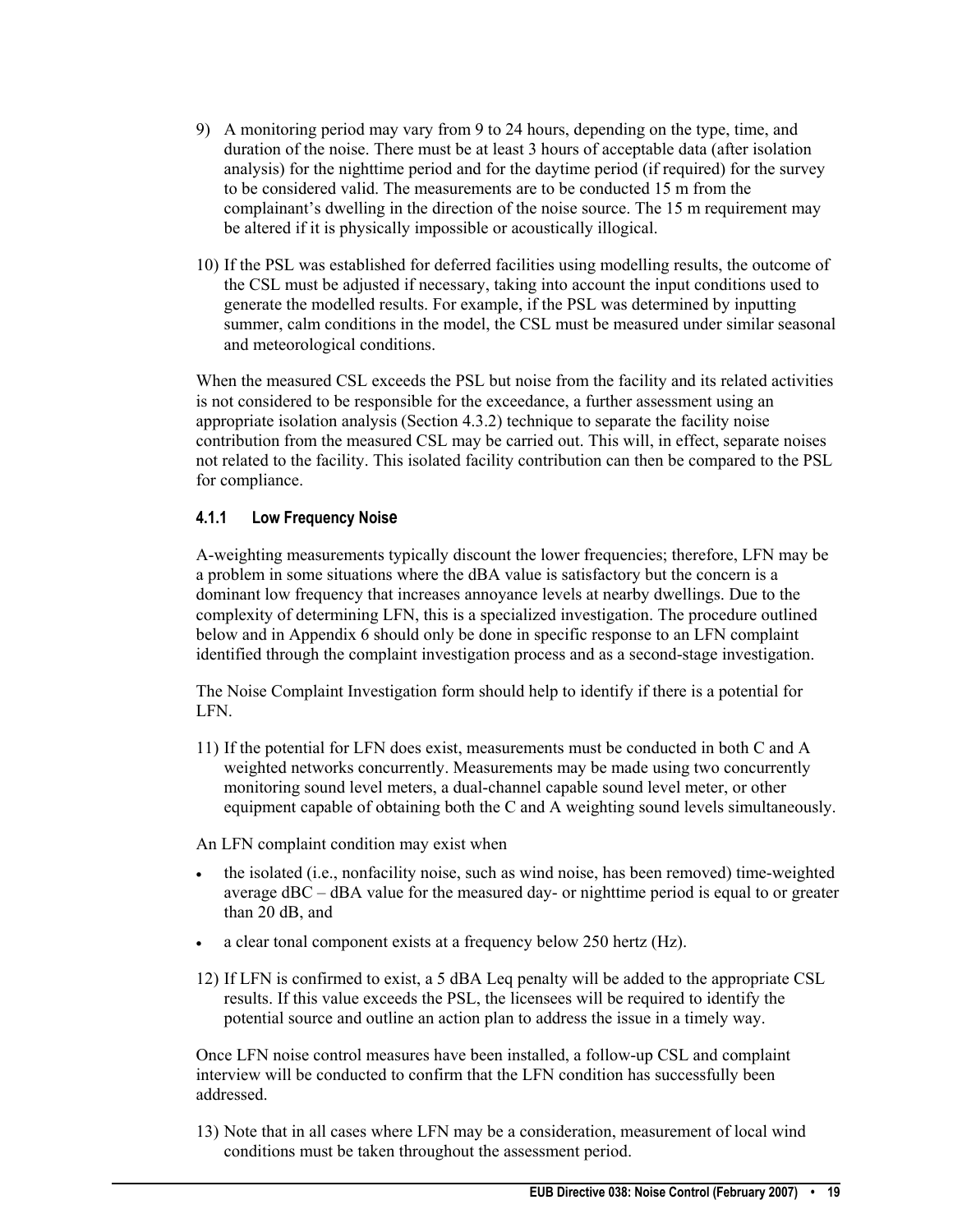<span id="page-21-0"></span>Wind generates high levels of low frequency (and infrasonic) sound energy, which can mask or confuse the assessment for industrial LFN. Measurements of LFN should only be taken when atmospheric conditions are favourable for accurate measurement (see Appendix 6 and Section 4.2, Table 4).

## **4.1.1.1 Determination of Tonal Component**

The EUB has defined the following conditions as indicating the presence of a low frequency pure tone in the noise measured at a receiver location. For the 1/3 octave frequency bands of 250 Hz or below:

- 14) the linear sound level of one band must be 10 dB or more above of at least one the adjacent bands within two 1/3 octave bandwidths, and
- 15) there must be at least a 5 dB drop in level within two bandwidths on the opposite side.

The presence of a pure tone, as defined above, is required in order to declare that there is a low frequency noise (LFN) problem. Where a clear tone is present below and including 250 Hz and the difference between the overall C-weighted sound level and the overall A-weighted sound level exceeds 20 dB, remedial action may be required to reduce the impact of the LFN (see Appendix 6).

# **4.1.2 Wind Turbines**

Generally, the "cut-in" wind speed (minimum wind speed required to start the turbines) for a turbine exceeds the maximum wind speeds for typical comprehensive sound surveys. Therefore, to accurately measure the true noise output from the turbine, it is necessary to try to minimize the impact of wind noise on the results. To accomplish this, the EUB recommends that noise measurements, including CSLs, be conducted for wind turbines at speeds between 4 and 6 m/s (about 14 and 22 km/hr) and that the wind speeds be measured at a height between 1.2 and 10 m above grade in the vicinity of the microphone position based on the professional judgement of the acoustical consultant.

# **4.1.3 Multiple Nights of Monitoring**

In order to ensure that representative conditions have been monitored, multiple nights of noise monitoring may be a solution if there is uncertainty regarding what representative conditions might be prior to monitoring or what they have been during monitoring.

The following are some of the reasons to conduct multiple-night monitoring:

- conditions not representative of the complaint,
- requirement for minimal hours of valid data not achieved,
- changing weather conditions,
- changing atmospheric conditions (such as inversions),
- changing plant operating conditions,
- variable seasonal effects,
- significant contamination from distant noise sources,
- insufficient local meteorological data, and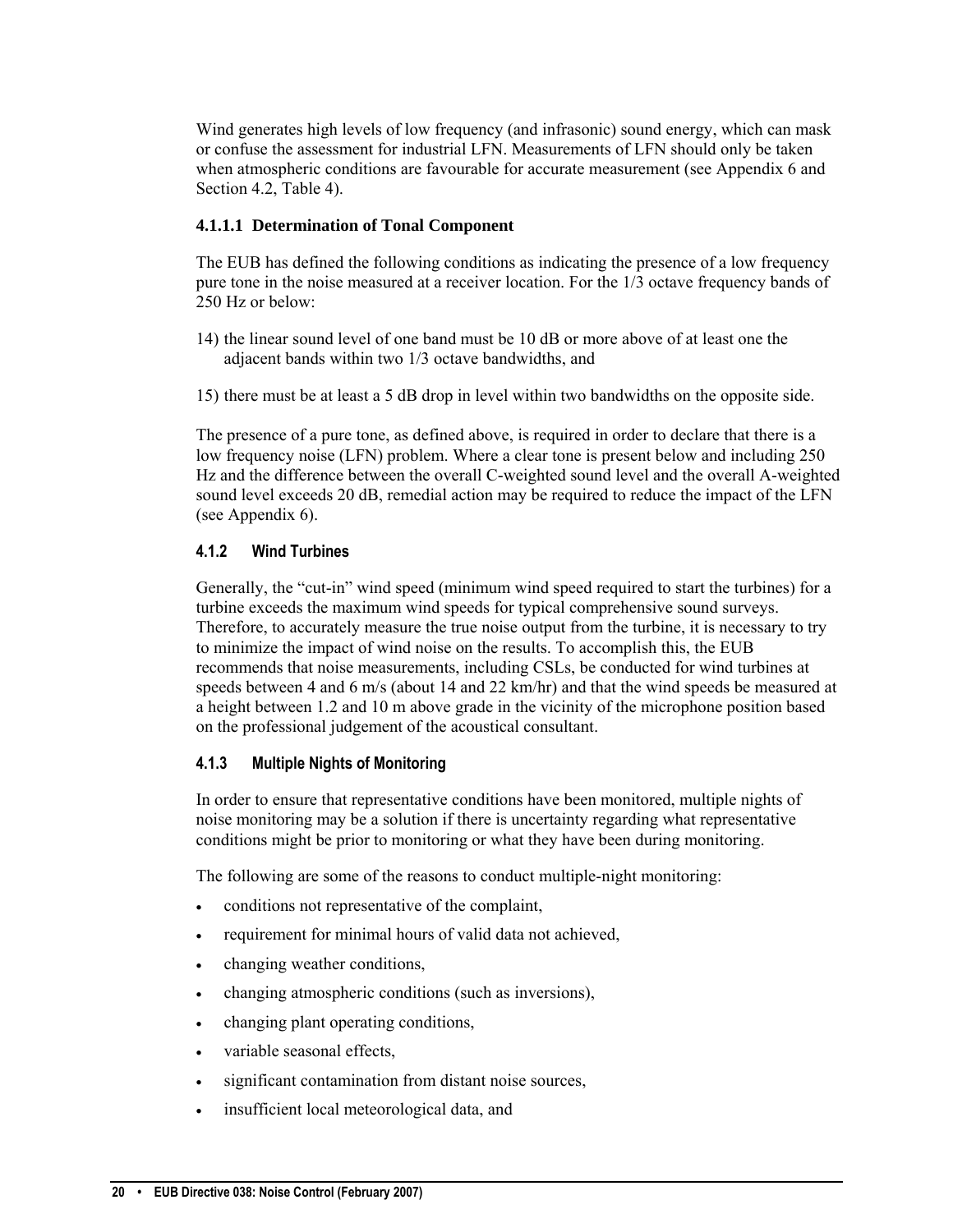<span id="page-22-0"></span>• prior agreement on an extended monitoring period in order to satisfy mutual concerns between residents and licensees.

The following are reasons for accepting single-night monitoring or for concluding a multiplenight survey:

- favourable and stable weather conditions (see Section 4.2),
- "achievement" of representative conditions, as described in the Noise Complaint Investigation form,
- agreement from complainant that survey conditions were appropriate, and
- licensee acknowledgement that compliance is not achieved.

Generally a single-night noise survey should be sufficient if representative conditions have been achieved and the licensee has been diligent. Section 4.2 describes suitable conditions for a single-night noise survey. Alternatively, a multiple-night survey may be necessary if representative conditions in Section 4.2 are not met. Finally, the EUB may require more than a single survey if either the complainant or the licensee demonstrates such a need.

16) Each night result for multiple-night monitoring must be evaluated against this directive. If multiple nights are deemed to be representative, the worst-case condition (highest nighttime Leq) is compared to the PSL.

#### **4.2 Noise Monitoring Conditions**

The completed Noise Complaint Investigation form is used to determine conditions representative of the complaint. If this completed form is not available, Table 4, which outlines the recommended noise monitoring conditions, is used. Measurements should be conducted when sound propagates towards the impacted dwelling and it is likely that representative conditions exist.

Invalid data (except in the case of wind turbine noise monitoring) may result if wind speeds are greater than those shown in Table 4. Wind gradients can greatly affect the sound levels measured. The table is less applicable in situations where hills exist between the facility and the measurement location. Appropriate judgement must be used in determining the applicability of the table; short-term wind gusts less than five minutes in duration and up to 20 km/hr may be acceptable.

Note that the limits for wind speed (measured at a height between 1.2 and 10 m based on the judgement of the acoustical consultant) and precipitation apply at the measurement position, not at a remote sensing position many kilometres away. While data from a location nearby (nearest meteorological station) may serve as an indicator, that does not guarantee the same conditions at the measurement position. Licensees may want to consider measuring wind speed and direction using a meteorological station at the monitoring location to ensure accurate data.

The seasonal adjustment may be allowed for a wintertime complaint, but the licensee must have prior approval from the EUB.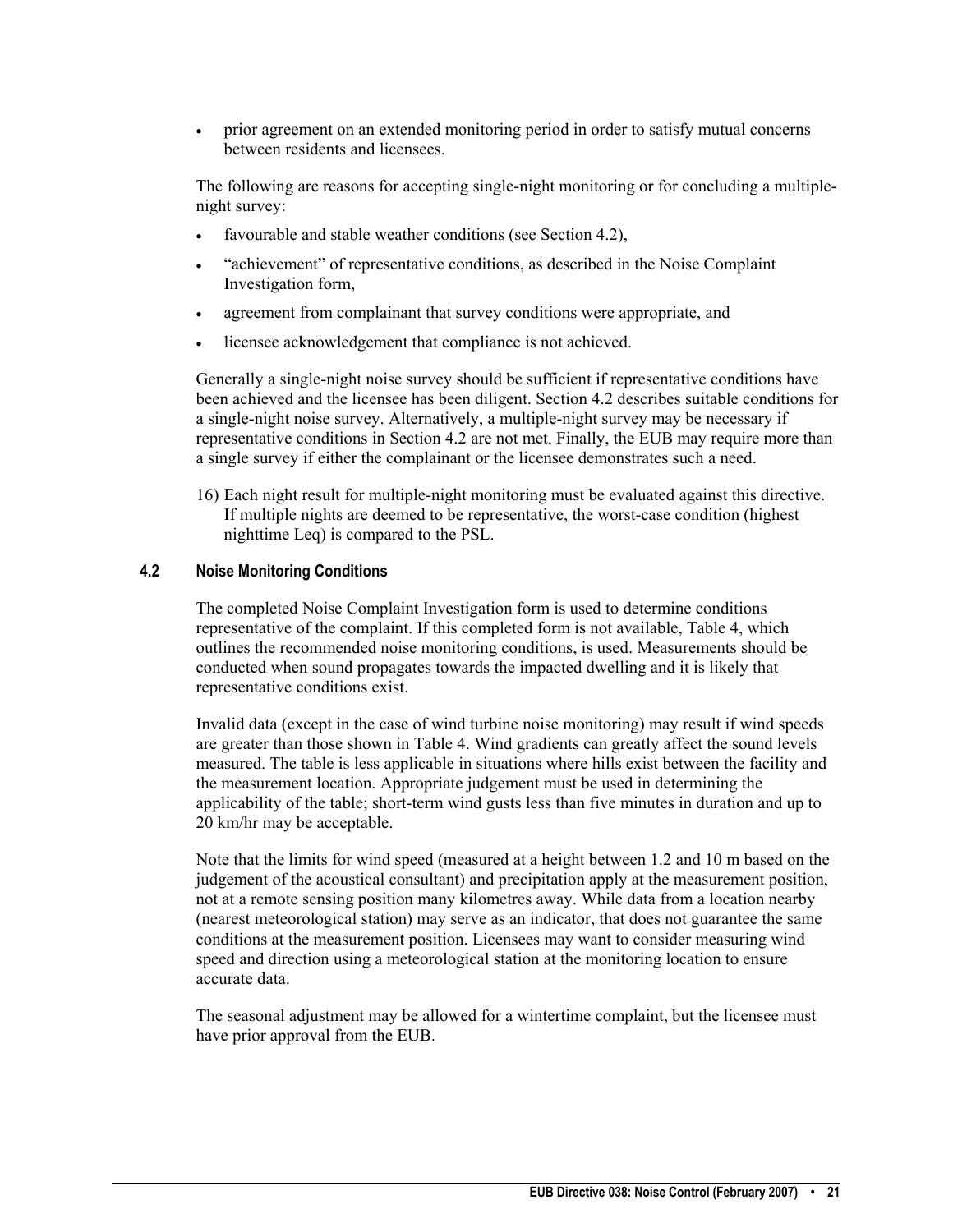<span id="page-23-0"></span>

| <b>Parameter</b> | <b>Preferred condition</b>                                                                                                                                                                                                                                                                                                                                                                                                                                                                                                                                                                                                                                                                                          |
|------------------|---------------------------------------------------------------------------------------------------------------------------------------------------------------------------------------------------------------------------------------------------------------------------------------------------------------------------------------------------------------------------------------------------------------------------------------------------------------------------------------------------------------------------------------------------------------------------------------------------------------------------------------------------------------------------------------------------------------------|
| Ground cover     | No snow, water, or ice (frozen) ground cover                                                                                                                                                                                                                                                                                                                                                                                                                                                                                                                                                                                                                                                                        |
| Precipitation    | No steady precipitation, monitoring invalid                                                                                                                                                                                                                                                                                                                                                                                                                                                                                                                                                                                                                                                                         |
| Wind speed       | Wind speed limits (noise data may be invalid if limits are exceeded):<br>• Less than 500 m from noise source<br>- Upwind: 10 km/hr limit<br>- Crosswind: 15 km/hr limit<br>- Downwind: 15 km/hr limit<br>$\cdot$ 500–1000 m from noise source<br>- Upwind: 5 km/hr limit<br>- Crosswind: 10 km/hr limit<br>- Downwind: 10 km/hr limit<br>• Greater than 1000 m from noise source<br>- Upwind: less than 5 km/hr limit<br>- Crosswind: 10 km/hr limit<br>- Downwind: 10 km/hr limit<br>24-hour noise sampling period: there should be at least 3 hours of wind<br>blowing directly to the complainant in the nighttime sampling period<br>(22:00 to 7:00) and 3 hours in the daytime sampling period (7:00 to 22:00) |

**Table 4. Favourable summertime weather conditions** 

17) If a winter time complaint is received, the appropriate representative conditions must be determined and a survey conducted under those or similar conditions.

## **4.3 Noise Survey Analysis**

#### **4.3.1 Methodology for Assessing Multiple Noise Sources**

Each case of multiple noise sources presents its own complexities.

18) An appropriate methodology for assessment of multiple noise sources or isolation techniques is based on the professional judgement of an acoustical consultant or investigator and must be documented in the noise investigation report.

Examples of techniques that may be used follow:

- If the sound levels at the receiver are due to the cumulative contributions from several sources or energy-related facilities, the relative contributions of each source or facility at the nearest or most impacted dwelling must be determined in order to address noise control options. This is most commonly done by assessing the PWL of each contributor or a measured sound pressure level (SPL) at a standard distance where each individual source is dominant.
- If the facilities are separated, the relative sound emission of each can be determined by taking measurements in the direction of the receiver at points where each source or facility, in turn, is completely dominant. Usually, these measurements are conducted at a common distance in the far field.
- If the facilities are close enough that the sound fields overlap or if there are elevated sources that may not be adequately taken into account at the fence line (due to vertical directionality of the sources), professional judgement must be used.
- 19) At points where two or more sources contribute, the relative contributions must be determined using good engineering practices and must be explained in the report.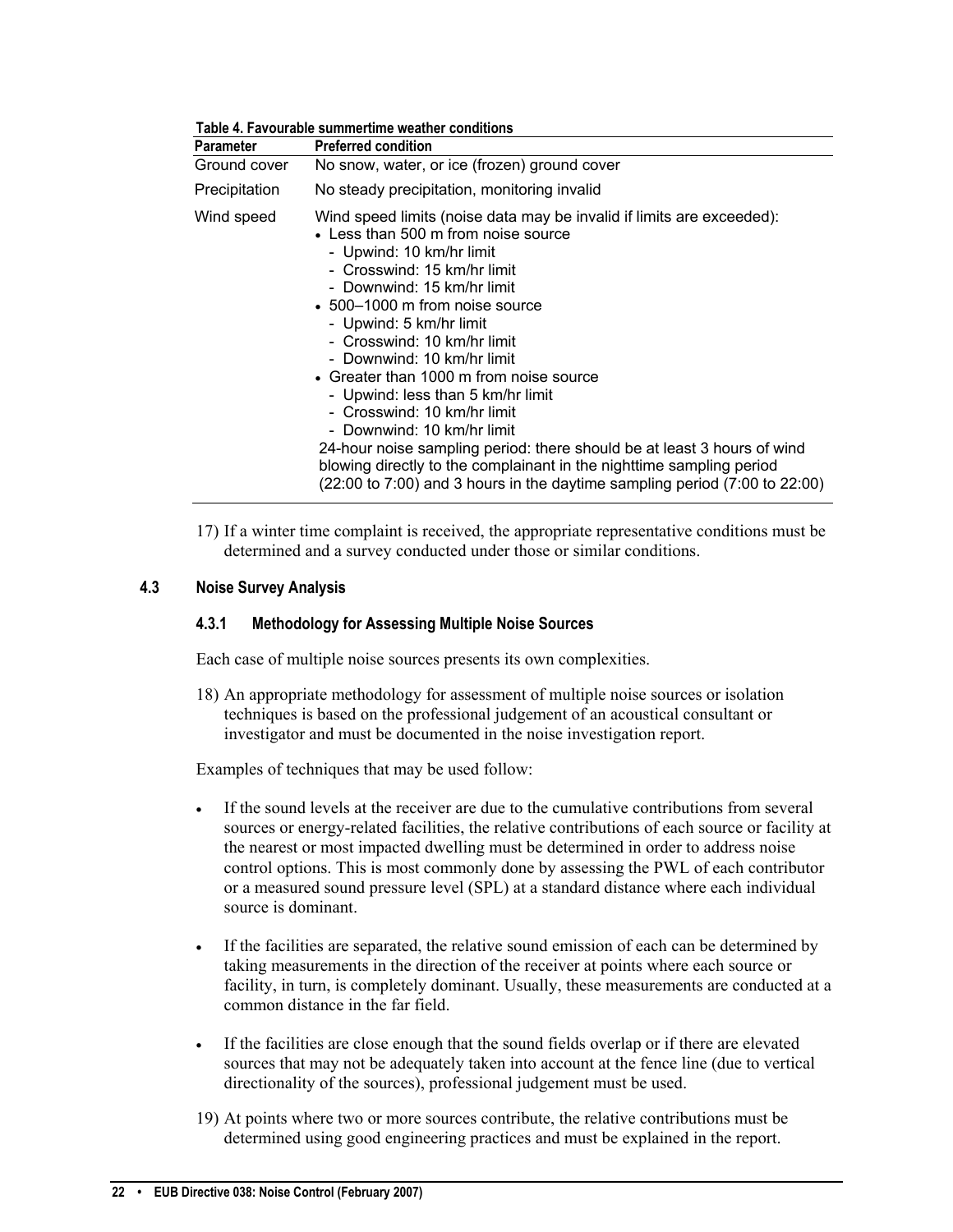<span id="page-24-0"></span>For example, extensive near-field diagnostic surveys can be conducted at the various source facilities, with computer-aided modelling, to properly assess the source contributions. This is most useful if the noise has particular characteristics that are major factors in the noise complaint. A complete diagnostic survey is also useful for ranking the sources to most effectively focus noise control efforts.

# **4.3.2 Isolation Analysis**

Isolation analysis techniques consist of various sound measurements and methods used to separate out sound sources and obtain the sound level from the source of interest alone. During a comprehensive noise survey, all sound levels are captured for the survey period. However, in a compliance survey, noise contributions from the licensee's facility are of particular interest.

20) In cases where the noise survey results exceed the PSL but noise from the facility and its related activities may not be responsible for the exceedance, further assessment using an appropriate isolation technique must be carried out to separate the facility noise contribution from the measured CSL.

Invalid or abnormal data not typical of an average ambient sound level should be extracted from the measured CSL. Invalid data can include periods with unacceptable meteorological conditions or nonrepresentative ground cover. Temperature inversions or lapse conditions<sup>[1](#page-24-1)</sup> are excluded unless they are considered a frequent occurrence (that is, they occur more than 10 per cent of the time for a particular season) and can be captured at the receptor site. Such conditions affect the receptor's perception of noise, but unless the event occurs with regularity due to local topography or other factors, the condition is dismissed. Abnormal data are those from noise events such as aircrafts and animals.

21) The extraction of data from the measured CSL must be justified and supported by an appropriate reference, such as a digital or analog audio recording, operational log, or event log. The accumulated isolated facility contribution data must encompass the previously stipulated minimum time period.

Criteria for removing data:

-

- exceedance of maximum wind speed
- measurement periods when precipitation is present
- measurement periods where the monitor is upwind of the source
- periods of noise dominated by biological activity, typically at dawn or dusk, such as birdcalls, frogs (such periods are commonly referred to as the "Dawn Chorus")
- abnormal noise events, including aircraft flyovers and off-plant site vehicular traffic (onsite noise is controlled by the facility, but off-site noise is under the authority of the responsible municipal jurisdiction and therefore not subject to EUB control)
- other sources of noise not under EUB jurisdiction, such as non-EUB-regulated industries (such noise sources are typically under the jurisdiction of the local municipal authority)

<span id="page-24-1"></span><sup>1</sup> Temperature inversions or lapse conditions are defined as situations when temperatures in the atmosphere (usually measured at a height of 10 m) are 1<sup>o</sup>C or more higher than at ground level (usually measured at a height of 2 m).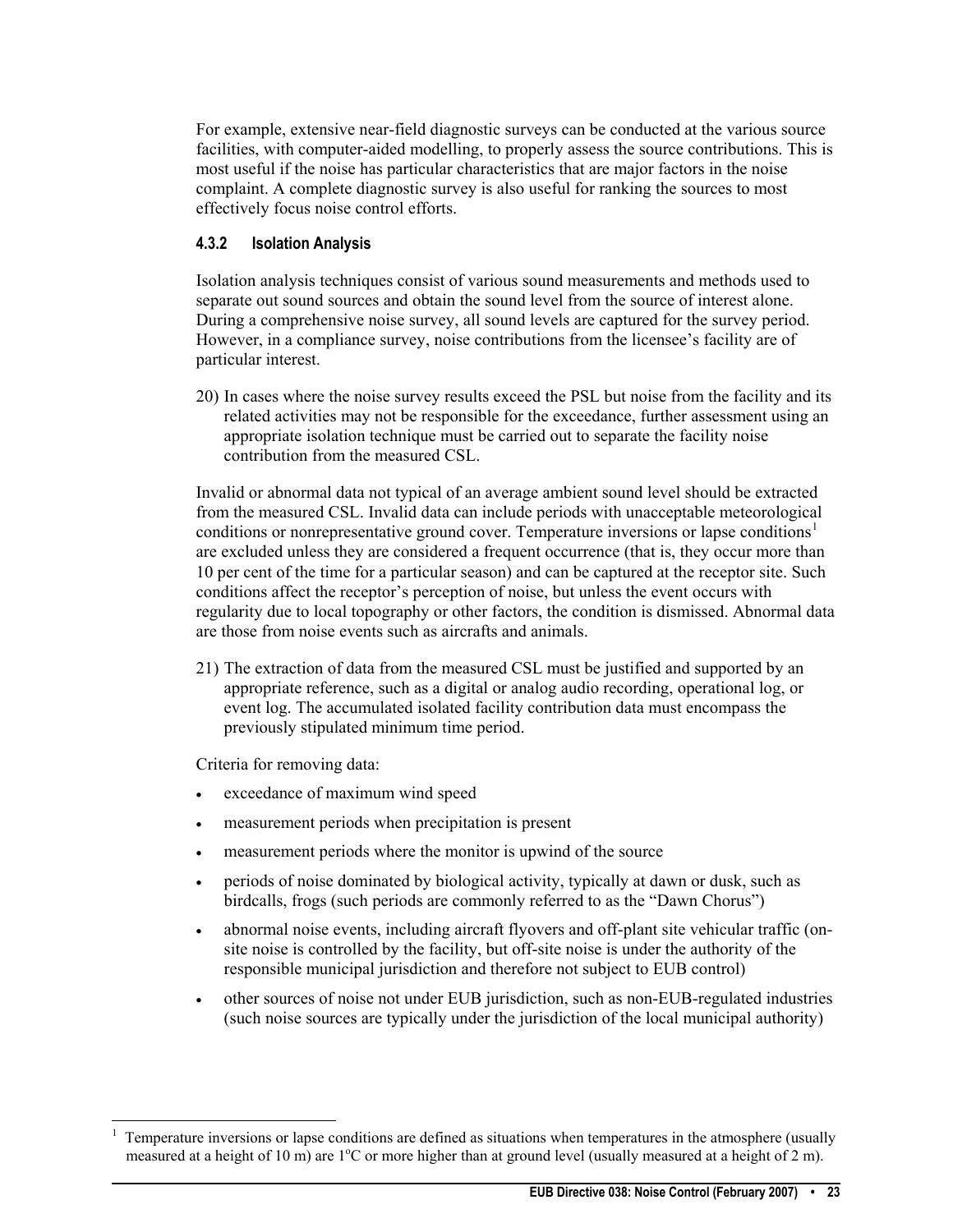# <span id="page-25-0"></span>**4.4 Components of a Comprehensive Noise Survey**

22) In most noise-related complaint situations, the licensee contribution to the CSL must be measured and compared to the PSL. The CSL (after isolation analysis) for the facility must not exceed the PSL.

The CSL is determined by conducting a continuous sound-monitoring survey, which must encompass a representative portion of the times of day or night on days when the noise causing the complaints typically occurs. Typically, the monitoring period varies between 9 and 24 hours. The maximum survey time may exceed 24 hours if warranted. Modelling of the industrial noise source component can be used as a diagnostic tool to assist in the timely resolution of noise concerns but not to demonstrate compliance.

- 23) Reports summarizing results of a noise survey used to show compliance with this directive must include (at a minimum) the following information:
	- completed Noise Complaint Investigation form (Parts 1 and 2) identifying the representative conditions for monitoring—if not available, an explanation for why it was not used,
	- distance and direction of dwelling from the facility (include a map),
	- record of calibration results,
	- environmental conditions during monitoring period (wind speed and direction) and the source of the data,
	- operating conditions for facility or facilities included in the survey,
	- graphs showing measured sound levels and any isolation analysis,
	- summary table including the PSL for dwelling, measured sound level, isolation analysis results, and valid hours of the survey, and
	- in cases where LFN was identified as a potential problem, the analysis and results.

# **4.5 Measurement Instrumentation and Techniques**

# **4.5.1 Measurement Instrumentation**

- 24) Instrumentation used to conduct sound monitoring surveys must be able to measure the A-weighted (dBA) and/or C-weighted (dBC) continuous energy equivalent sound level (Leq) of steady, intermittent, and fluctuating sounds. It must be able to accumulate the data and calculate the Leqs over the time periods required and must meet the minimum technical specifications in the International Electrotechnical Commission (IEC) publication 60804 or its latest revision for Type II sound level meters.
- 25) The sound measurement instrumentation necessary to conduct the 1/3 octave band sound pressure level measurements to characterize the presence of tonal components must meet the minimum technical specification in IEC publication 225-1966 or American National Standards Institute (ANSI) publication S1.11-1966 for Class II filter sets used in conjunction with conventional sound level meters that meet the minimum technical specifications in IEC publication 651-1979 or ANSI publication S1.4-1983 for Type II sound level meters.

# **4.5.1.1 Calibrator Certification Requirements**

26) Calibrators must be recertified in accordance with ANSI publication SI.40-1984 (or latest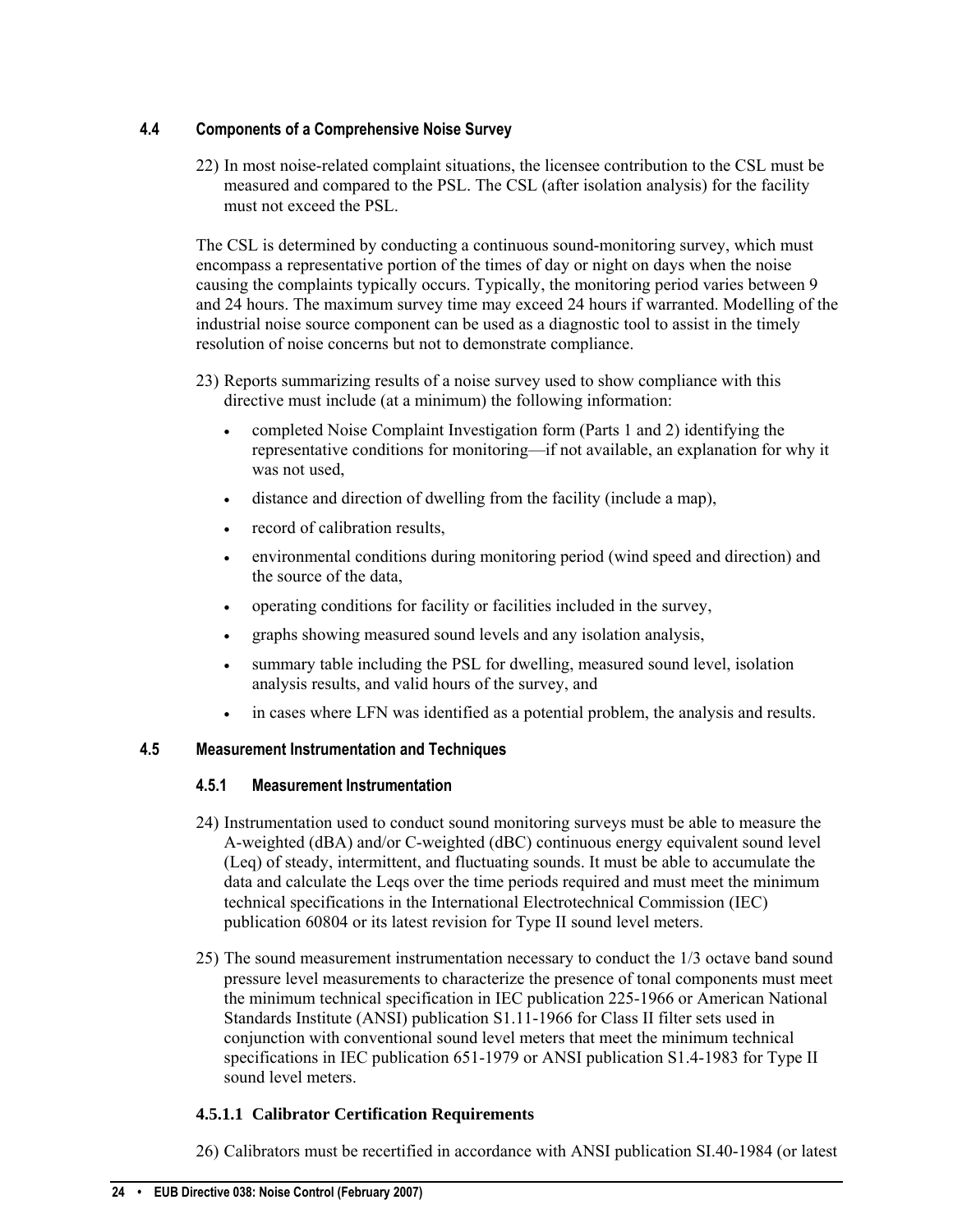revision), which requires that a calibrator be recalibrated at least once a year.

#### <span id="page-26-0"></span>**4.5.1.2 Sound Level Meter Calibration Requirements**

It is important that the sound level meters used for noise surveys be properly calibrated and functioning.

27) The sound level meters used for noise measurements made under this directive must

- a) meet the requirements in ANSI S1.4-1983 and S1.4A-1985 or latest revision;
- b) be calibrated immediately prior to the measurement with a sound calibrator meeting the requirements of ANSI S1.40-1984 or latest revision;
- c) have their calibration confirmed immediately after the measurement using the same calibrator and a record of calibration results must be included in the report; and
- d) be calibrated by the instrument manufacturer, an authorized instrument calibration facility, or another agency acceptable to the EUB within a two-year period immediately preceding the measurements. Records of calibration must be maintained, although formal calibration certificates are not necessary. Meters which fail a pre-use or post-use calibration test (i.e., the meter does not read within  $\pm 1$  dB) must be reviewed for accuracy, applicability, and cause of deviation. Any data found to be corrupt will not be used.

#### **4.5.2 Measurement Techniques**

The sound measurement techniques employed must be carefully chosen and controlled to obtain valid and consistent results. Factors to take into account include the effects of meteorological factors, activities in the vicinity of the sound meter, suitability of the monitoring location, and topographical features.

General guidelines for sound measurement techniques are found in the following publications: Alberta Environment's *A Method for Conducting and Reporting Noise Surveys at Industrial Plants*, March 1978; Ontario Ministry of the Environment's *Model Municipal Noise Control By-Law*, 1978; ANSI publication S1.13-1971: *Methods for the Measurement of Sound Pressure Levels*; and International Organization for Standardization (ISO) publication *Assessment of Noise with Respect to Community Response*, 1996.

28) Users must also ensure that the instrumentation is working within manufacturer's specifications and limitations.

# **5 Compliance Assurance and Enforcement**

#### **5.1 Noise Complaints and Noise Management Plans**

1) A facility is in compliance if a CSL survey conducted at representative conditions has results equal to or lower than the established PSL, taking into consideration any LFN. Alternatively, if the EUB agrees that a CSL survey is not practical, a detailed Noise Management Plan (NMP) approved by the EUB may be used.

#### **Noise Management Plans**

- 2) An NMP must include
	- identification of noise sources,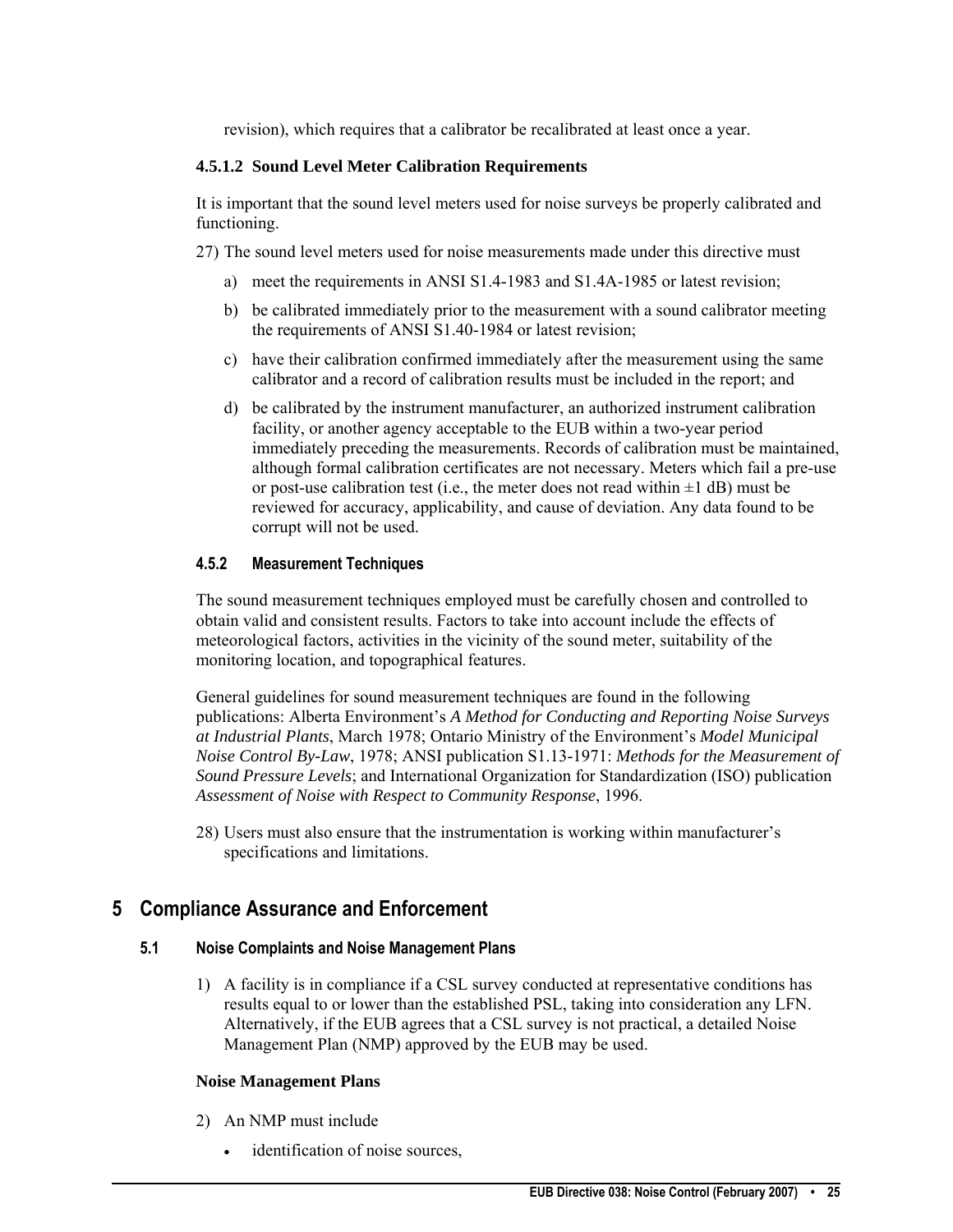- <span id="page-27-0"></span>assessment of current noise mitigation programs,
- performance effectiveness of noise control devices,
- methods of noise measurement,
- best practices programs, and
- continuous improvement programs.
- 3) In all cases, an NMP must be discussed with and incorporate input from all affected persons, such as local neighbours, regulated and nonregulated industries, and local government. The EUB is willing to assist in the process if requested by the lead industrial operator.

#### **5.2 Risk-Assessed Noncompliance**

The EUB may conduct random comprehensive sound surveys on facilities and audits on facility applications. The EUB expects sound levels to be in compliance and NIAs to be complete and technically relevant. Possible noncompliance events are listed in Table 5. For details regarding EUB compliance and enforcement, see *[Directive 019: EUB Compliance](http://www.eub.ca/portal/server.pt/gateway/PTARGS_0_0_270_233_0_43/http%3B/extContent/publishedcontent/publish/eub_home/industry_zone/rules__regulations__requirements/directives/directive019.aspx)  [Assurance—Enforcement](http://www.eub.ca/portal/server.pt/gateway/PTARGS_0_0_270_233_0_43/http%3B/extContent/publishedcontent/publish/eub_home/industry_zone/rules__regulations__requirements/directives/directive019.aspx)*, available on the EUB Web site and from Information Services*.* 

#### **Table 5. Risk-assessed noncompliances**

| <b>Risk</b> | Noncompliance event                                                                   |
|-------------|---------------------------------------------------------------------------------------|
| High        | Failure to complete an acceptable noise impact assessment prior to application        |
| High        | Failure to meet the permissible sound levels at the nearest or most impacted dwelling |

If the EUB determines that a noncompliance event causes noise levels greater than the PSL or an unacceptable noise impact on nearby residents, the EUB may suspend operations.

If unsure about the requirements for an NIA, a licensee should contact an appropriate acoustical engineering consultant or the EUB's Compliance and Operations Branch.

Appendix 7 shows example problems that outline the process to determine compliance.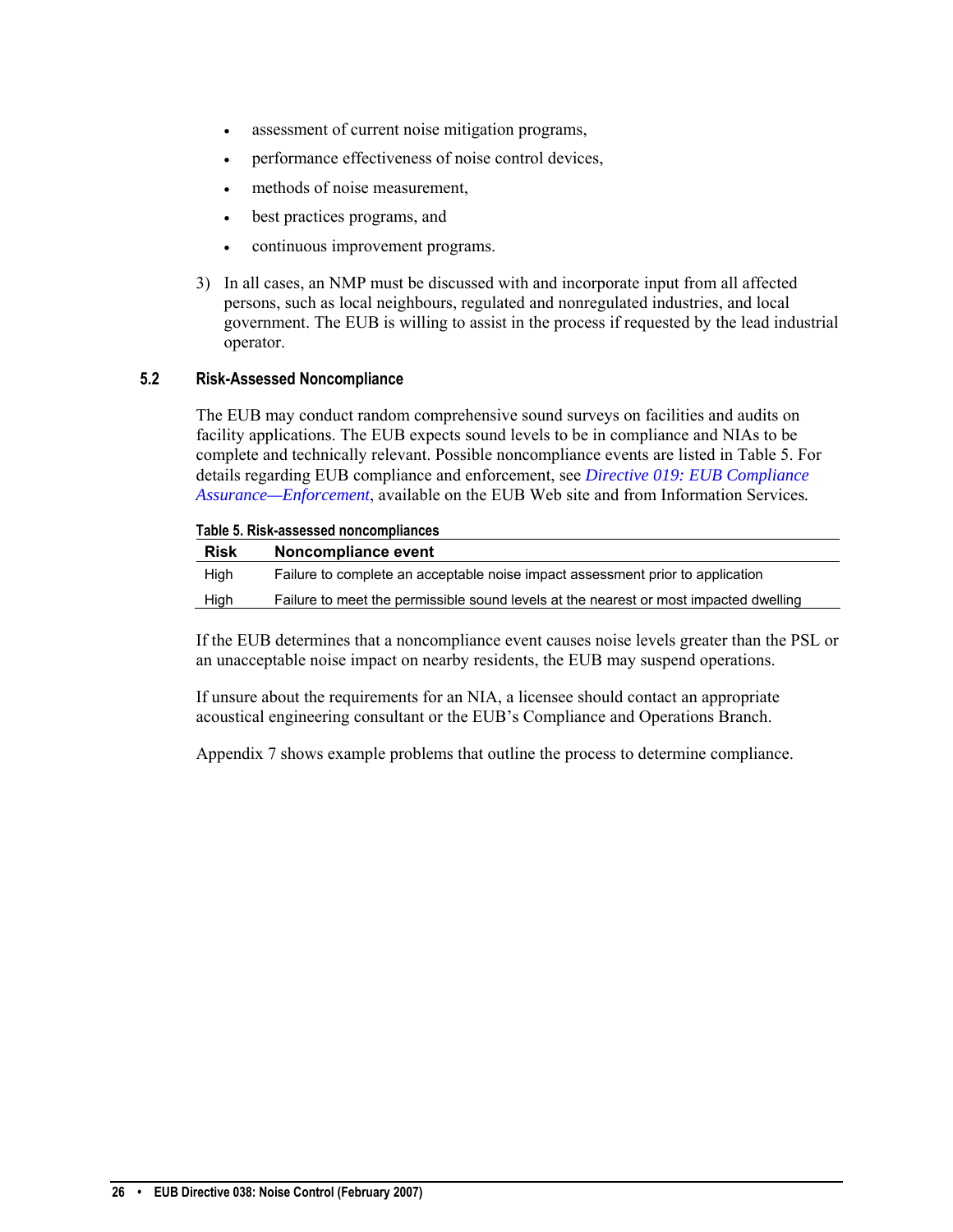# <span id="page-28-0"></span>**Appendix 1 Glossary**

Some of the terms used in this directive are defined for this particular context; these definitions are not necessarily the same as the generally accepted broader definitions of the terms..

| Abnormal noise events                   | Noises that are sufficiently infrequent as to be uncharacteristic of an<br>area or that occur so close to the microphone as to dominate the<br>measurements in an unrealistic manner. Consideration must be given<br>to deleting occurrences of abnormal noise from the measurements to<br>obtain a reasonably accurate representation of the sound environment.<br>Examples of abnormal noises include a dog barking close to the<br>microphone, a vehicle passing nearby, people talking in the vicinity of<br>the microphone in a quiet environment, or a passing road grader.                                                                                                                                     |
|-----------------------------------------|-----------------------------------------------------------------------------------------------------------------------------------------------------------------------------------------------------------------------------------------------------------------------------------------------------------------------------------------------------------------------------------------------------------------------------------------------------------------------------------------------------------------------------------------------------------------------------------------------------------------------------------------------------------------------------------------------------------------------|
| Ambient noise                           | All noises that exist in an area and are not related to a facility covered<br>by Directive 038. Ambient noise includes sound from other industrial<br>noise not subject to this directive, transportation sources, animals, and<br>nature.                                                                                                                                                                                                                                                                                                                                                                                                                                                                            |
| Ambient sound level (ASL)               | The sound level that is a composite of different airborne sounds from<br>many sources far away from and near the point of measurement. The<br>ASL does not include any energy-related industrial component and<br>must be measured without it. The ASL can be measured when the<br>sound level in an area is not believed to be represented by the basic<br>sound levels in Table 2. The ASL must be measured under<br>representative conditions. As with comprehensive sound levels,<br>representative conditions do not constitute absolute worst-case<br>conditions (i.e., the most quiet day in this case) but conditions that<br>portray typical conditions for the area. Also see Representative<br>conditions. |
| A-weighted sound level                  | The sound level as measured on a sound level meter using a setting<br>that emphasizes the middle frequency components similar to the<br>frequency response of the human ear at levels typical of rural<br>backgrounds in mid frequencies. See Figure A1.                                                                                                                                                                                                                                                                                                                                                                                                                                                              |
| Background noise                        | The total noise from all sources that currently exist in an area.<br>Background noise includes sounds from the energy industry, as well<br>as other industrial noise not subject to this directive, transportation<br>sources, animals, and nature.                                                                                                                                                                                                                                                                                                                                                                                                                                                                   |
| Bands (octave,<br>$\frac{1}{3}$ octave) | A series of electronic filters separate sound into discrete frequency<br>bands, making it possible to know how sound energy is distributed as<br>a function of frequency. Each octave band has a centre frequency that<br>is double the centre frequency of the octave band preceding it.                                                                                                                                                                                                                                                                                                                                                                                                                             |
|                                         | The $\frac{1}{3}$ octave band analysis provides a finer breakdown of sound<br>distribution as a function of frequency.                                                                                                                                                                                                                                                                                                                                                                                                                                                                                                                                                                                                |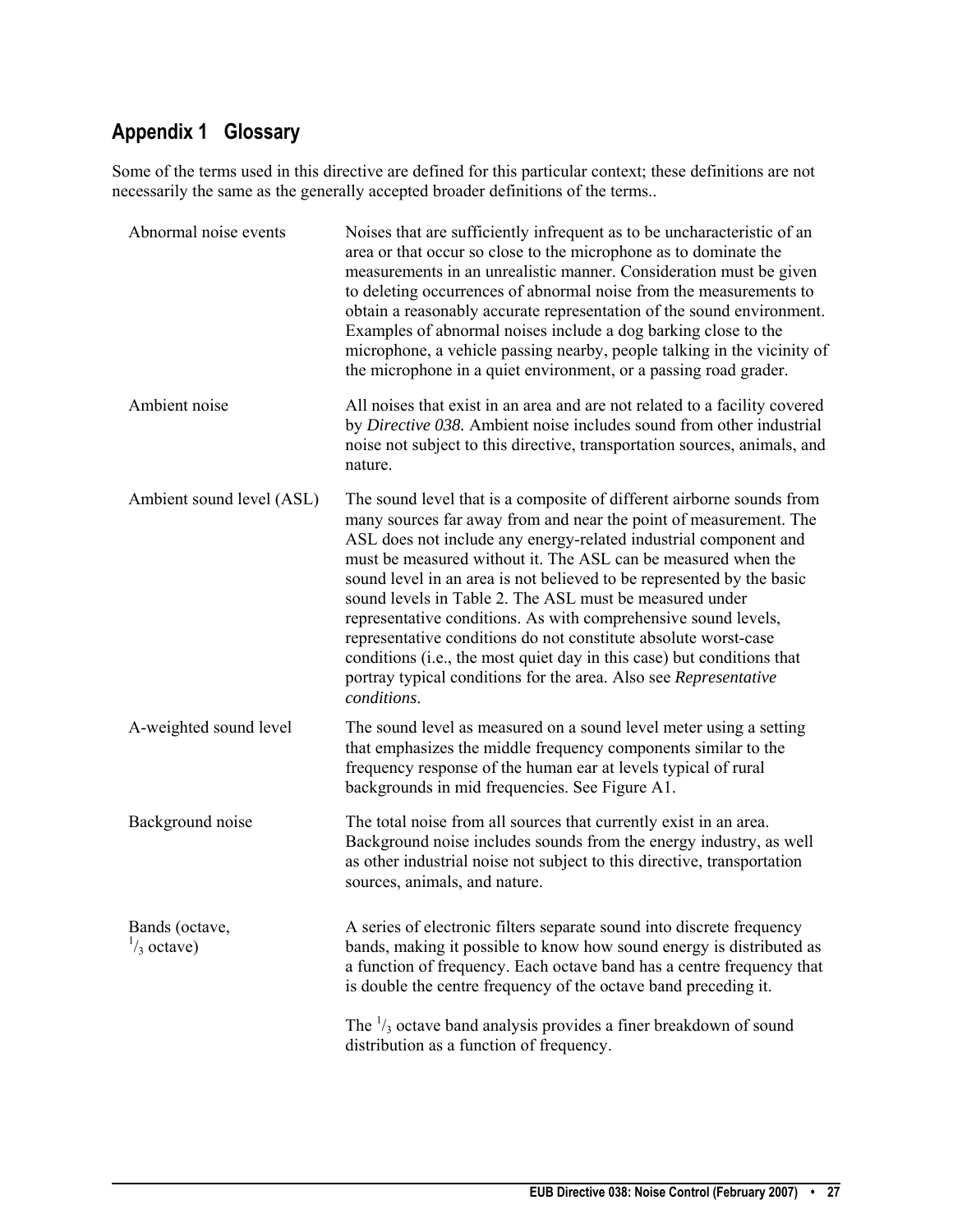| 10                                                                                                                                               |
|--------------------------------------------------------------------------------------------------------------------------------------------------|
| $\boldsymbol{0}$                                                                                                                                 |
| $-10$                                                                                                                                            |
| B, Č                                                                                                                                             |
| Relative response (dB)<br>$-20$<br>$\mathsf B$                                                                                                   |
| $-30$                                                                                                                                            |
| $-40$<br>А                                                                                                                                       |
| $-50$                                                                                                                                            |
| $-60$                                                                                                                                            |
| $-70$                                                                                                                                            |
| 100<br>500 1000<br>50<br>5000 10000<br>10<br>50000<br>Frequency (Hz)                                                                             |
| Figure 1.1. Weighting network curves                                                                                                             |
| The A-weighted Leq sound level commonly observed to occur in the                                                                                 |
| designated land-use categories with industrial presence. The BSL is<br>assumed to be 5 dBA above the ASL and is set out in Table 2.              |
| The procedure used for the adjustment of a sound level meter using a                                                                             |
| reference source of a known sound pressure level and frequency. Field<br>calibration must take place before and after the sound level            |
| measurements.                                                                                                                                    |
| A classification of a dwelling unit in relation to transportation routes<br>used to arrive at a BSL.                                             |
| Dwelling units more than 500 m from heavily travelled roads and/or                                                                               |
| rail lines and not subject to frequent aircraft flyovers. Also see<br>Category.                                                                  |
| Dwelling units more than 30 m but less than 500 m from heavily                                                                                   |
| travelled roads and/or rail lines and not subject to frequent aircraft<br>flyovers. Also see Category.                                           |
|                                                                                                                                                  |
| Dwelling units less than 30 m from heavily travelled roads and/or rail<br>lines and/or subject to frequent aircraft flyovers. Also see Category. |
| Consists of the sum of adjustments that account for the seasonal nature                                                                          |
| of the noise source (cannot be used for design state) and the actual<br>ambient sound level in an area. It cannot exceed +10 dBA. The Class A    |
| adjustment is added to the BSL, the daytime adjustment, and the Class<br>B adjustment to arrive at the permissible sound level.                  |
| An adjustment based on the duration of a noisy activity that recognizes                                                                          |
| that additional noise can be tolerated if it is known that the duration                                                                          |
| will be limited. An adjustment of B1, B2, B3, or B4 may be selected as<br>applicable.                                                            |
|                                                                                                                                                  |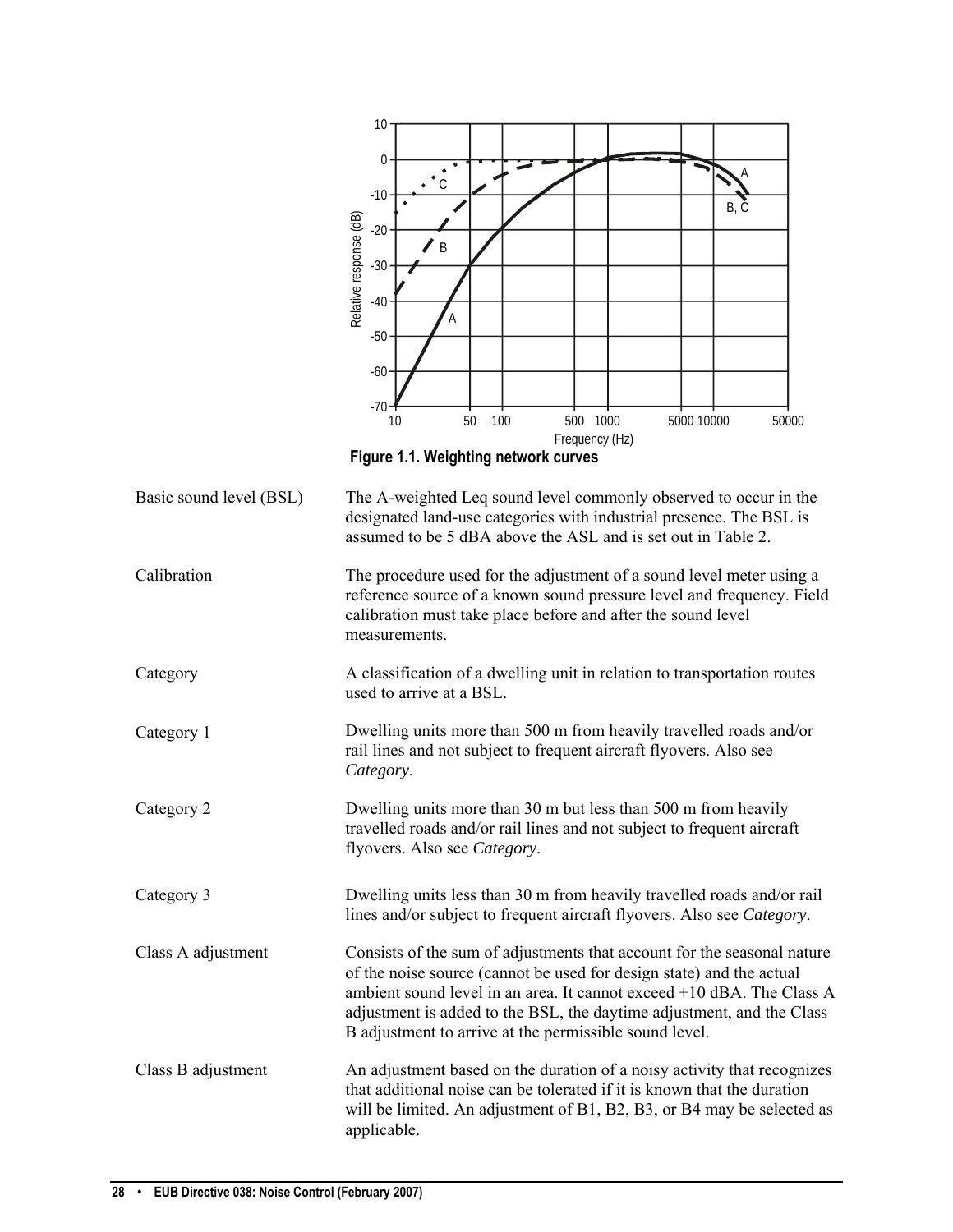| Comprehensive sound level<br>(CSL) | The sound level that is a composite of different airborne sounds from<br>many sources far away from and near the point of measurement. The<br>CSL does include industrial components and must be measured with<br>them, but it should exclude abnormal noise events. The CSL is used to<br>determine whether a facility is in compliance with this directive. Also<br>see Representative conditions. |
|------------------------------------|------------------------------------------------------------------------------------------------------------------------------------------------------------------------------------------------------------------------------------------------------------------------------------------------------------------------------------------------------------------------------------------------------|
| Cumulative noise level             | The sound level that is the total contribution of all industrial noise<br>sources (existing and proposed) from EUB-regulated facilities at the<br>receptor.                                                                                                                                                                                                                                          |
| C-weighted sound level             | The C-weighting approximates the sensitivity of human hearing at<br>industrial noise levels (above about 85 dBA). The C-weighted sound<br>level (i.e., measured with the C-weighting) is more sensitive to sounds<br>at low frequencies than the A-weighted sound level and is sometimes<br>used to assess the low-frequency content of complex sound<br>environments.                               |
| Daytime                            | Defined as the hours from 07:00 to 22:00.                                                                                                                                                                                                                                                                                                                                                            |
| Daytime adjustment                 | An adjustment that allows a 10 dBA increase because daytime ambient<br>sound levels are generally about 10 dBA higher than nighttime values.                                                                                                                                                                                                                                                         |
| $dB$ (decibel)                     | A unit of measure of sound pressure that compresses a large range of<br>numbers into a more meaningful scale. Hearing tests indicate that the<br>lowest audible pressure is about $2 \times 10^{-5}$ Pa (0 dB), while the sensation<br>of pain is about $2 \times 10^2$ Pa (140 dB). Generally, an increase of 10 dB is<br>perceived as twice as loud.                                               |
|                                    | Sound pressure level (dB) = 10 log $\left(\frac{p^2}{p_o^2}\right)$                                                                                                                                                                                                                                                                                                                                  |
|                                    | $= 20 \log \left(\frac{p}{p_o}\right)$                                                                                                                                                                                                                                                                                                                                                               |
|                                    | $p = root$ -mean-square sound pressure (Pa)<br>$p_0$ = reference root-mean-square-sound pressure, generally 2 x 10 <sup>-5</sup> Pa                                                                                                                                                                                                                                                                  |
|                                    | The decibel is a linear weighting and can also be used when referring to<br>differences in weightings.                                                                                                                                                                                                                                                                                               |
| dBA                                | The decibel (dB) sound pressure level filtered through the A filtering<br>network to approximate human hearing response at low intensities.<br>Also see dB and A-weighted sound level.                                                                                                                                                                                                               |
| Dwelling unit                      | Any permanently or seasonally occupied residence with the exception<br>of an employee or worker residence, dormitory, or construction camp<br>located within an industrial plant boundary. Trailer parks and<br>campgrounds may qualify as a dwelling unit if it can be demonstrated<br>that they are in regular and consistent use during the applicable season.                                    |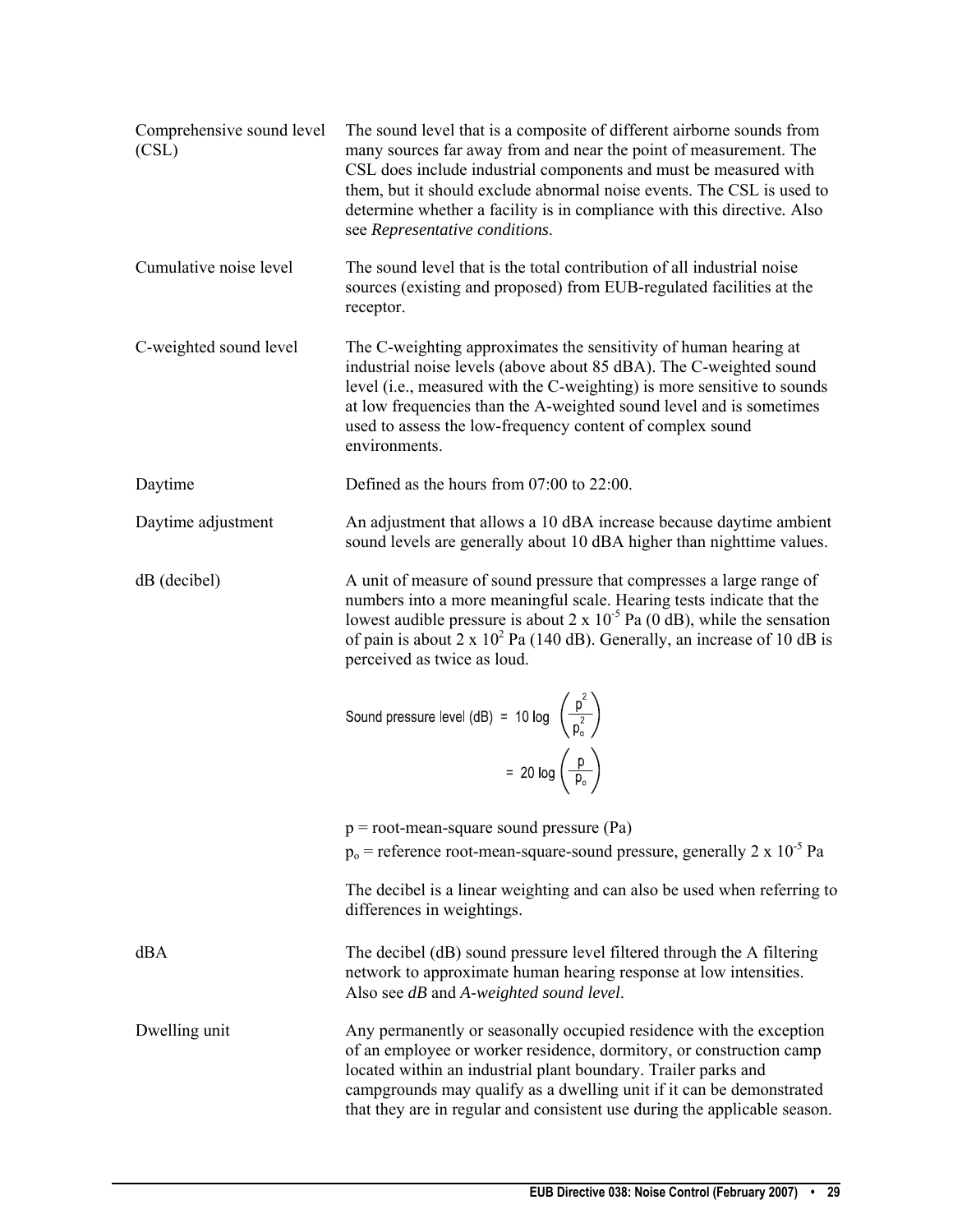| Deferred facility                      | Facilities constructed and in operation prior to October 1988. These<br>facilities do not have to demonstrate compliance in the absence of a<br>complaint. This does not exempt them from the requirements but does<br>recognize that they were potentially designed without the same<br>considerations for noise as facilities approved after the date when the<br>first comprehensive noise control directive (ID 88-1) was published<br>and put into effect.                                                                                                                                                                                                                                                |
|----------------------------------------|----------------------------------------------------------------------------------------------------------------------------------------------------------------------------------------------------------------------------------------------------------------------------------------------------------------------------------------------------------------------------------------------------------------------------------------------------------------------------------------------------------------------------------------------------------------------------------------------------------------------------------------------------------------------------------------------------------------|
| Density per quarter section            | Refers to a quarter section with the affected dwelling at the centre (a<br>451 m radius). For quarter sections with various land uses or with<br>mixed densities, the density chosen must be factored for the area under<br>consideration.                                                                                                                                                                                                                                                                                                                                                                                                                                                                     |
| Dwelling unit (most<br>impacted)       | The nearest dwelling unit may not necessarily be the one most<br>adversely affected because of factors such as topography or man-made<br>features. For example, the nearest dwelling unit to a facility may be<br>behind an intervening ridge, while a more distant dwelling unit may be<br>in direct line of sight with the facility. Care must be taken in<br>determining the most impacted dwelling unit. Also see <i>Dwelling unit</i> .                                                                                                                                                                                                                                                                   |
| Emergency                              | An unplanned event requiring immediate action to prevent loss of life<br>or property. Events occurring more than four times a year are not<br>considered unplanned.                                                                                                                                                                                                                                                                                                                                                                                                                                                                                                                                            |
| Energy equivalent sound<br>level (Leq) | The Leq is the average weighted sound level over a specified period of<br>time. It is a single-number representation of the cumulative acoustical<br>energy measured over a time interval. The time interval used should be<br>specified in brackets following the Leq—e.g., Leq $(9)$ is a 9-hour Leq.<br>If a sound level is constant over the measurement period, the Leq will<br>equal the constant sound level. If the sound level shows a variety of<br>constant levels for different intervals, then $f_i$ is the fraction of time the<br>constant level $L_i$ is present.<br>Leq = 10 log $\left( \sum_{i=1}^{n} f_i \times 10^{l_i/10} \right)$<br>See Appendix 3 for more detail on the Leq concept. |
| Far field                              | The far field is that area far enough away from the noise source that the<br>noise emissions can be treated as if they come from a single point or<br>line source and the individual components of the noise source are not<br>apparent as separate sources. This is typically at a distance of at least<br>three to five times the major dimensions of the noise source.                                                                                                                                                                                                                                                                                                                                      |
|                                        | The far field may consist of two parts, the free part and the reverberant<br>part. In the free part, the sound pressure level obeys the inverse-square<br>law (6 dBA loss per doubling of distance for a point source). The<br>reverberant part exists for enclosed or semi-enclosed situations where<br>there are many reflected sound waves from all directions. An example<br>of a reverberant field is industrial equipment enclosed in a room.                                                                                                                                                                                                                                                            |
| Fast response                          | Fast response has a time constant of 125 milliseconds on a sound level<br>meter. Also see Slow response.                                                                                                                                                                                                                                                                                                                                                                                                                                                                                                                                                                                                       |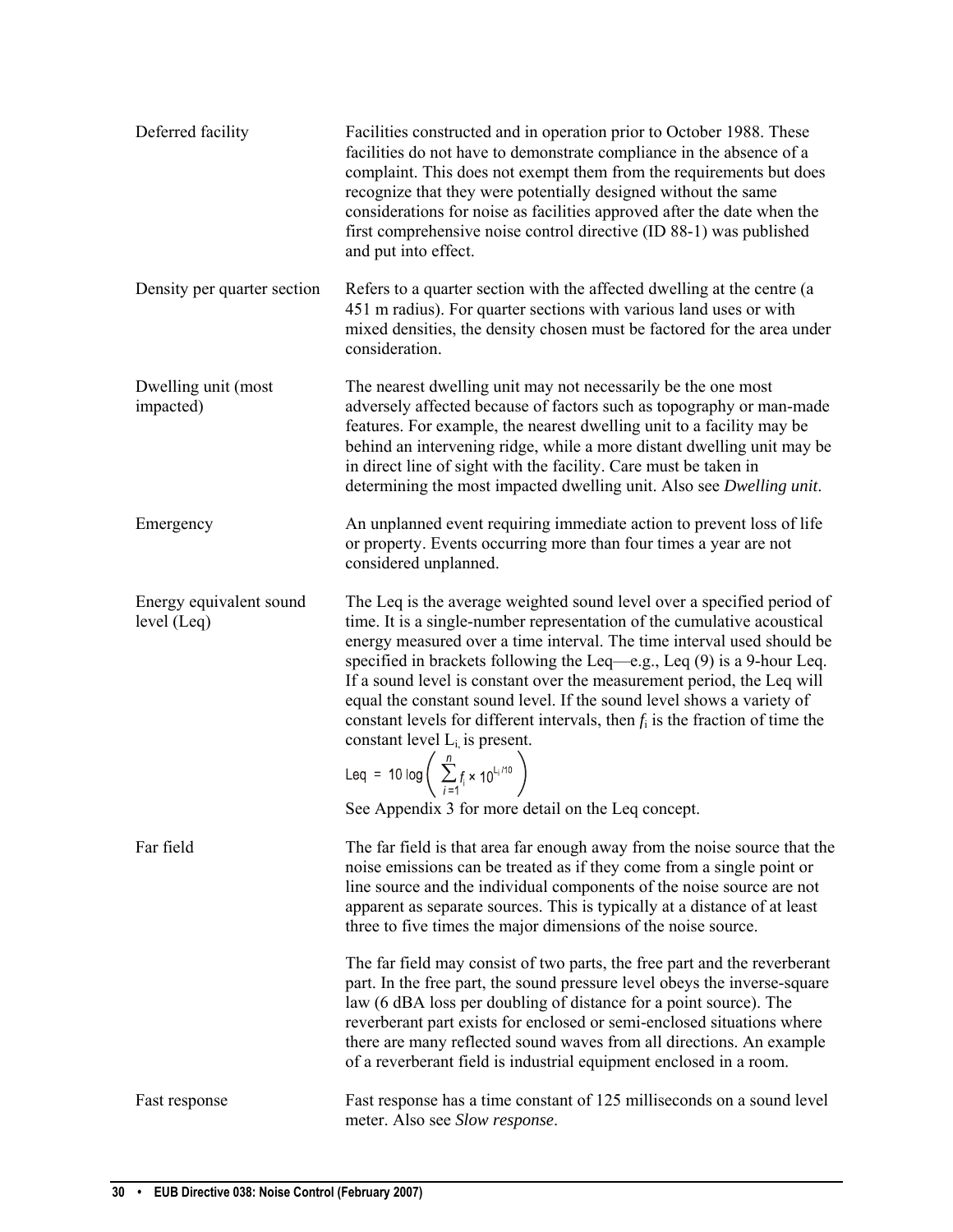| Filter                                    | A device separating the components of an incoming signal by its<br>frequencies.                                                                                                                                                                                                                                                                                                                                                                                                                                                                                                       |
|-------------------------------------------|---------------------------------------------------------------------------------------------------------------------------------------------------------------------------------------------------------------------------------------------------------------------------------------------------------------------------------------------------------------------------------------------------------------------------------------------------------------------------------------------------------------------------------------------------------------------------------------|
| Frequent aircraft flyovers                | Used in the assessment of categories as part of a site-specific analysis<br>for dwellings that lie within a contour area with a noise exposure<br>forecast (NEF) 25 or greater, as designated by Transport Canada. In the<br>absence of any NEF contours for a local airport, Transport Canada is to<br>be contacted for current air traffic statistics. In this case, to qualify for<br>the BSL adjustment, a dwelling must be within 5 km of an airport that<br>has a minimum of nine aircraft takeoffs or landings over the nighttime<br>period. Also see Noise exposure forecast. |
| Heavily travelled road                    | Generally includes highways and any other road where the average<br>traffic count is at least 10 vehicles/hour over the nighttime period. It is<br>acknowledged that highways are sometimes lightly travelled during the<br>nighttime period, which is usually the period of greatest concern. The<br>EUB will use the 10 vehicles/hour criterion to determine whether<br>highways qualify as heavily travelled during the nighttime period.                                                                                                                                          |
| Heavy industrial area                     | Usually an area zoned by the appropriate municipality containing or<br>meant to contain a concentration of large industrial complexes, thereby<br>helping licensees avoid a multiplicity of industrial effects on<br>surrounding residents. A buffer zone is generally established between<br>the industrial facilities and where people live so that there are no<br>dwellings situated among industrial facilities.                                                                                                                                                                 |
| Heavy truck                               | Any truck having a gross vehicle weight of 12 000 kg or more and<br>having three or more axles.                                                                                                                                                                                                                                                                                                                                                                                                                                                                                       |
| Industrial development<br>permit facility | Industrial development permit facility is any development where the<br>total quantity of energy in the energy resource used in any year as a<br>raw material or fuel, or both, in the industrial or manufacturing<br>operation exceeds one petajoule, and the quantity of energy in the<br>energy resource used in that year as a raw material in the industrial or<br>manufacturing operation exceeds 100 terajoules, such as oil refinery or<br>chemical production plants.                                                                                                         |
| Isolation analysis<br>techniques          | Various sound measurements and analytical skills used to separate out<br>various sound sources and obtain the sound level from the source of<br>interest alone.                                                                                                                                                                                                                                                                                                                                                                                                                       |
| Leq                                       | See Energy equivalent sound level.                                                                                                                                                                                                                                                                                                                                                                                                                                                                                                                                                    |
| Linear weighting (or Z<br>weighting)      | The sound level measured with the linear weighting measures the<br>acoustic pressure without any adjustment for the sensitivity of human<br>hearing. It is a direct measure in decibels of the variation in air pressure<br>and is often referred to as the "Sound Pressure Level." This level is<br>sometimes called the "linear weighted level" or "the unweighted level,"<br>as it includes no frequency weighting beyond the tolerances and limits<br>of the sound level meter being used for the measurements.                                                                   |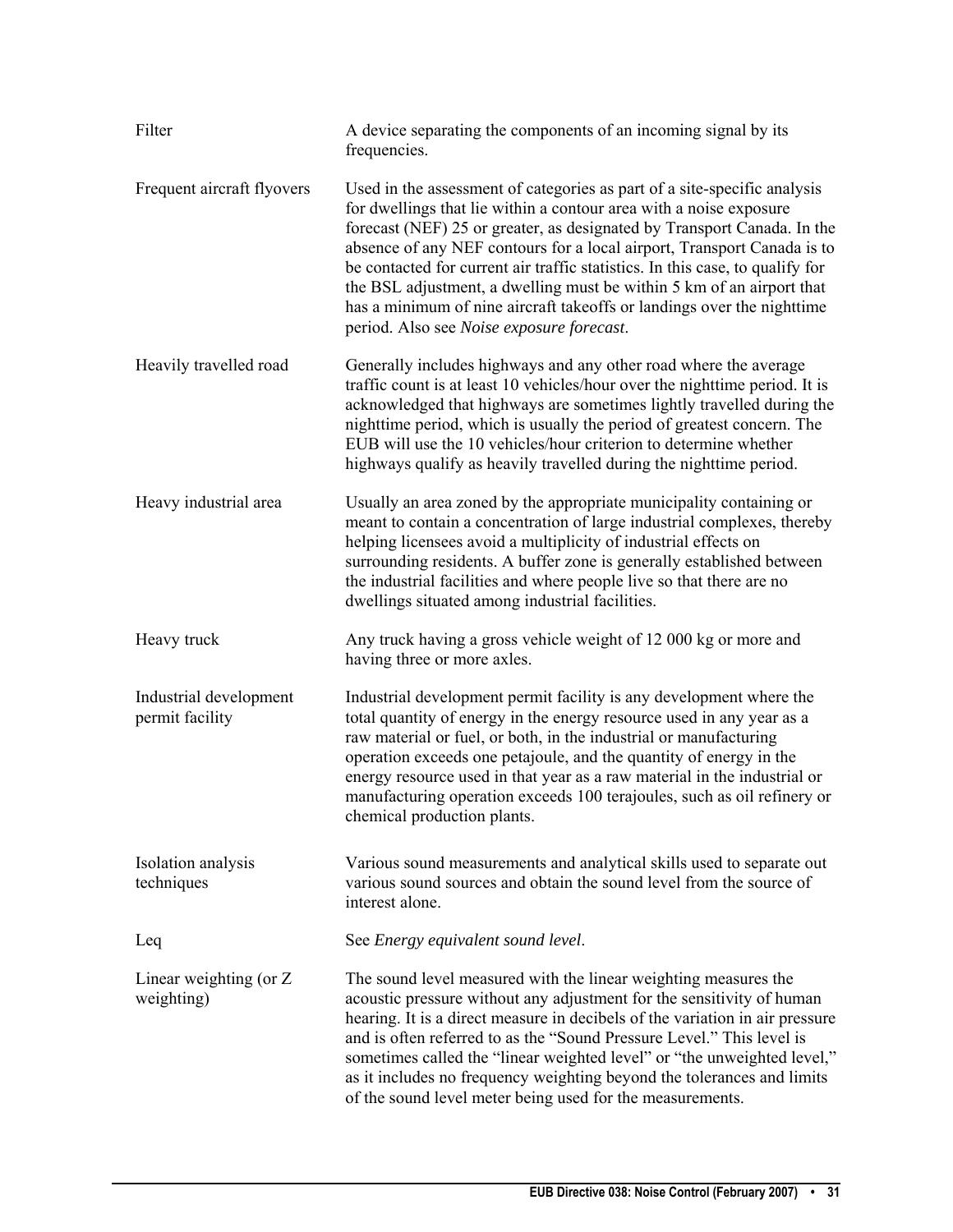| Low Frequency Noise<br>(LFN)     | Where a clear tone is present below and including 250 Hz and the<br>difference between the overall C-weighted sound level and the overall<br>A-weighted sound level exceeds 20 dB.                                                                                                                                                                                                                                                                                                                                                      |  |
|----------------------------------|-----------------------------------------------------------------------------------------------------------------------------------------------------------------------------------------------------------------------------------------------------------------------------------------------------------------------------------------------------------------------------------------------------------------------------------------------------------------------------------------------------------------------------------------|--|
| Near field                       | The region close to the source where the inverse-square law (6 dBA<br>loss per doubling of distance for a point source) does not apply.<br>Usually this region is located within a few wavelengths of the source<br>and is also controlled by the dimensions of the source.                                                                                                                                                                                                                                                             |  |
| Nighttime                        | Defined as the hours from 22:00 to 07:00.                                                                                                                                                                                                                                                                                                                                                                                                                                                                                               |  |
| Noise                            | Generally associated with the unwanted portion of sound.                                                                                                                                                                                                                                                                                                                                                                                                                                                                                |  |
| Noise exposure forecast<br>(NEF) | The NEF contours are site specific to each airport and take into account<br>such factors as traffic levels, proximity to runways, flight paths, and<br>aircraft type and size.                                                                                                                                                                                                                                                                                                                                                          |  |
| Noise impact assessment<br>(NIA) | An NIA identifies the expected sound level emanating from a facility<br>as measured 15 m from the nearest or most impacted permanently or<br>seasonally occupied dwelling. It also identifies what the permissible<br>sound level is and how it was calculated.                                                                                                                                                                                                                                                                         |  |
| Pass-by                          | The movement of a vehicle past the point of measurement and observed<br>as an increase in sound level to a peak, followed by a decrease as the<br>vehicle moves away from the microphone.                                                                                                                                                                                                                                                                                                                                               |  |
| Permanently occupied<br>dwelling | A fixed residence occupied on a full-time basis.                                                                                                                                                                                                                                                                                                                                                                                                                                                                                        |  |
| Permissible sound level<br>(PSL) | The maximum sound level that a facility must not exceed at a point<br>15 m from the nearest or most impacted dwelling unit. The PSL is the<br>sum of the BSL, daytime adjustment, Class A adjustment, and Class B<br>adjustment.                                                                                                                                                                                                                                                                                                        |  |
| Pristine area                    | A pure, natural area that might have a dwelling but no industrial<br>presence, including energy, agricultural, forestry, manufacturing,<br>recreational, or other industries that already impact the noise<br>environment.                                                                                                                                                                                                                                                                                                              |  |
| Rail lines                       | Includes any rail line where there is a minimum of one 25-car train<br>passage during every nighttime period.                                                                                                                                                                                                                                                                                                                                                                                                                           |  |
| Representative conditions        | Those conditions typical for an area and/or the nature of a complaint.<br>For ASLs, these are conditions that portray the typical activities for the<br>area, not the quietest time. For CSLs, these do not constitute absolute<br>worst-case conditions or the exact conditions the complainant has<br>highlighted if those conditions are not easily duplicated. Sound levels<br>must be taken only when representative conditions exist; this may<br>necessitate a survey of extensive duration (two or more consecutive<br>nights). |  |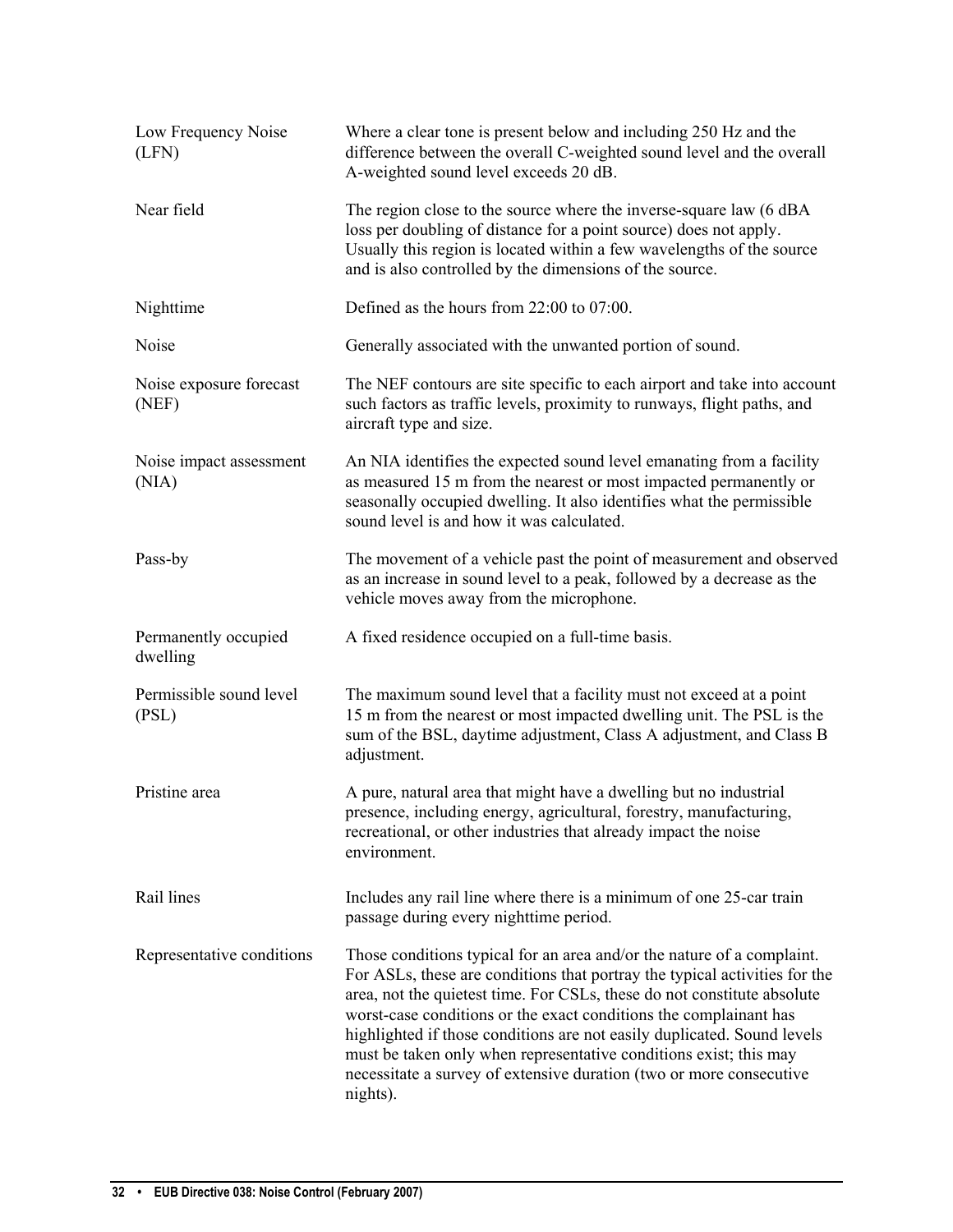| Seasonally occupied<br>dwelling                     | A fixed residence that, while not being occupied on a full-time basis, is<br>occupied on a regular basis. A regular basis does not imply a scheduled<br>occupancy but implies use of six weeks per year or more. The<br>residence must not be mobile and should have some sort of foundation<br>or features of permanence (e.g., electrical power, domestic water<br>supply, septic system) associated with it. Summer cottages or mobile<br>homes are examples of seasonally occupied dwellings, while a holiday<br>trailer simply pulled onto a site is not. |
|-----------------------------------------------------|----------------------------------------------------------------------------------------------------------------------------------------------------------------------------------------------------------------------------------------------------------------------------------------------------------------------------------------------------------------------------------------------------------------------------------------------------------------------------------------------------------------------------------------------------------------|
| Slow response                                       | A standardized detector response on a sound level meter that dampens<br>the movement of displays so that rapidly fluctuating sound levels may<br>be read. Slow response has a time constant of 1 second, which helps<br>average out the display fluctuations.                                                                                                                                                                                                                                                                                                  |
| Sound level meter                                   | An instrument designed and calibrated to respond to sound and to give<br>objective, reproducible measurements of sound pressure level. It<br>normally has several features that would enable its frequency response<br>and averaging times to be changed to make it suitable to simulate the<br>response of the human ear.                                                                                                                                                                                                                                     |
| Sound monitoring survey                             | The measurement and recording of sound levels and pertinent related<br>information over a given time period.                                                                                                                                                                                                                                                                                                                                                                                                                                                   |
|                                                     | Directive 038 sets out two types of monitoring surveys. The first helps<br>determine the PSL and consists of a 24-hour continuous sound<br>monitoring survey conducted 15 m from the nearest or most impacted<br>dwelling unit without any energy-related industrial presence. This type<br>of sound survey can be used to determine an ASL. Also see Ambient<br>sound level.                                                                                                                                                                                  |
|                                                     | The second type of sound monitoring survey is required to determine a<br>facility's compliance with Directive 038. The CSL is determined by<br>conducting a continuous sound monitoring survey over a minimum<br>6-hour period to a maximum 24-hour period. The need for extended<br>sound monitoring surveys (greater than 24 hours) may exist and should<br>be discussed with the EUB prior to proceeding. Also see<br>Comprehensive sound level.                                                                                                            |
| Sound power level<br>(PWL, SWL, or L <sub>W</sub> ) | The decibel equivalent of the rate of energy (or power) emitted in the<br>form of noise. The sound power level is given by                                                                                                                                                                                                                                                                                                                                                                                                                                     |
|                                                     | Sound Power Level = 10 $log_{10}$ $\left(\frac{Sound \text{ as Power}}{W_0}\right)$                                                                                                                                                                                                                                                                                                                                                                                                                                                                            |
|                                                     | By international agreement, $W_0 = 10^{-12}$ watts (W)                                                                                                                                                                                                                                                                                                                                                                                                                                                                                                         |
|                                                     | However in some older data (roughly pre-1975), the value of $W_0$ was<br>set as $10^{-13}$ W (no longer used). The sound power level is an inherent<br>property of a noise source.                                                                                                                                                                                                                                                                                                                                                                             |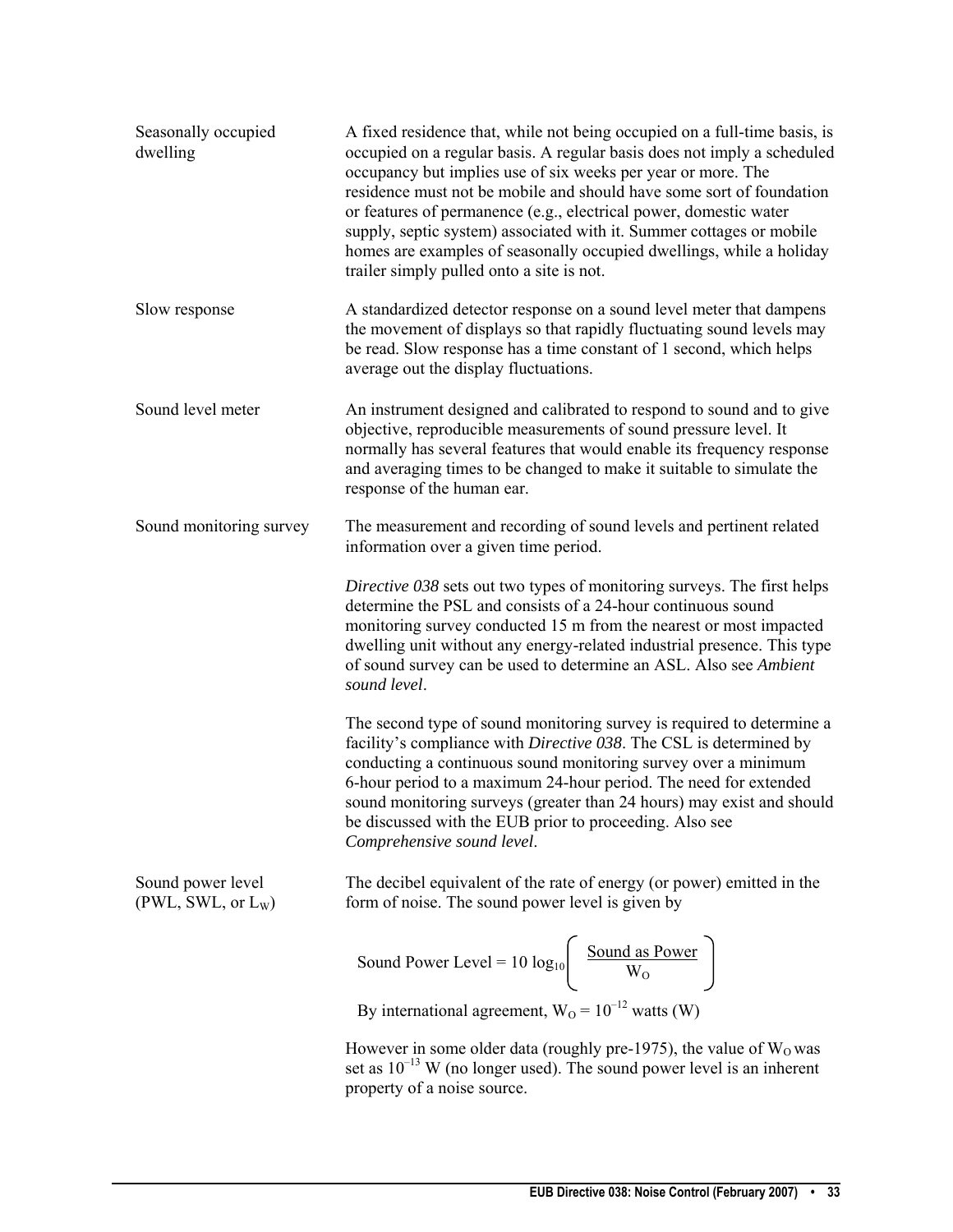| Sound pressure level<br>(SPL or L <sub>P</sub> ) | The decibel equivalent of the pressure of sound waves at a specific<br>location, which is measured with a microphone. Because human<br>reaction and material behaviours vary with frequency, the sound<br>pressure level may be measured using frequency bands or with an<br>overall weighting scale such as the A-weighting system. The sound<br>pressure level depends on the noise sources, as well as on the location<br>and environment of the measurement path.                        |
|--------------------------------------------------|----------------------------------------------------------------------------------------------------------------------------------------------------------------------------------------------------------------------------------------------------------------------------------------------------------------------------------------------------------------------------------------------------------------------------------------------------------------------------------------------|
| Spectrum                                         | A wide range or sequence of frequencies.                                                                                                                                                                                                                                                                                                                                                                                                                                                     |
| Summertime conditions                            | Ground cover and temperatures that do not meet the definition for<br>wintertime conditions. These can occur at any time of the year.                                                                                                                                                                                                                                                                                                                                                         |
| Temporary facility                               | Any facility that will be in operation less than 60 days.                                                                                                                                                                                                                                                                                                                                                                                                                                    |
| Tonal components (low<br>frequency)              | The test for the presence of tonal components consists of two parts. The<br>first must demonstrate that the sound pressure level of any one of the<br>slow-response, A-weighted, 1/3 octave bands between 20 and 250 Hz<br>is 10 dBA or more than the sound pressure level of at least one of the<br>adjacent bands within two 1/3 octave bandwidths. In addition, there<br>must be a minimum of a 5 dBA drop from the band containing the tone<br>within 2 bandwidths on the opposite side. |
|                                                  | The second part is that the tonal component must be a pronounced peak<br>clearly obvious within the spectrum.                                                                                                                                                                                                                                                                                                                                                                                |
|                                                  | An example of tonal component determination is shown in Appendix 6.                                                                                                                                                                                                                                                                                                                                                                                                                          |
| Windscreen                                       | A specialized piece of porous sponge that fits over the microphone in<br>order to reduce the noise generated by the wind blowing around the<br>microphone. Useful in moderately low wind speeds. Generally, outdoor<br>measurements are not recommended when wind speeds exceed 15<br>km/hr, as the wind-induced noise on the microphone becomes of the<br>same magnitude as the levels of noise being measured.                                                                             |
| Wind turbine                                     | A machine for converting the kinetic energy in wind into mechanical<br>energy, which is then converted into electricity.                                                                                                                                                                                                                                                                                                                                                                     |
| Wintertime conditions                            | There is snow, ice, or frozen ground cover and temperatures are below<br>0°C.                                                                                                                                                                                                                                                                                                                                                                                                                |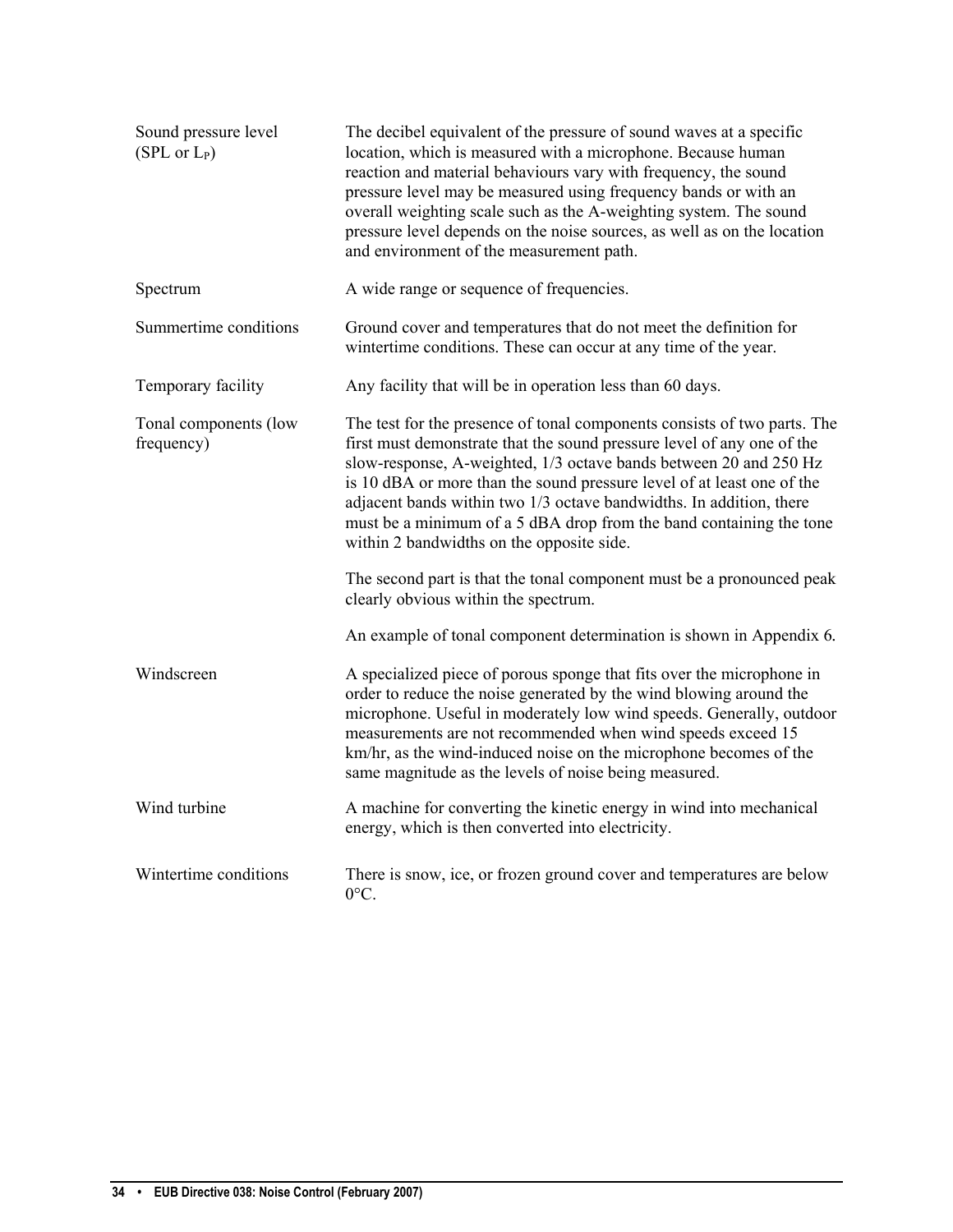# <span id="page-36-0"></span>**Appendix 2 Sound Levels of Familiar Noise Sources**

| Source <sup>1</sup> | Sound Level (dBA) | Source <sup>2</sup> | Sound level at 1 m (dBA) |  |
|---------------------|-------------------|---------------------|--------------------------|--|
|                     |                   |                     |                          |  |

| Sound Levels Generated by Common Appliances |                          |  |
|---------------------------------------------|--------------------------|--|
|                                             | Sound level at 1 m (dBA) |  |
|                                             |                          |  |
|                                             |                          |  |
|                                             |                          |  |
|                                             |                          |  |
|                                             |                          |  |
|                                             |                          |  |
|                                             |                          |  |
|                                             |                          |  |
|                                             |                          |  |
|                                             |                          |  |
|                                             |                          |  |
|                                             |                          |  |
|                                             |                          |  |
|                                             |                          |  |
|                                             |                          |  |
|                                             |                          |  |
|                                             |                          |  |
|                                             |                          |  |
|                                             |                          |  |
|                                             |                          |  |
|                                             |                          |  |
|                                             |                          |  |
|                                             |                          |  |
|                                             |                          |  |
|                                             |                          |  |
|                                             |                          |  |
|                                             |                          |  |
|                                             |                          |  |
|                                             |                          |  |

<sup>&</sup>lt;sup>1</sup> Cottrell, Tom, 1980, Noise in Alberta, Table 1, p.8, ECA80 - 16/1B4 (Edmonton: Environment Council of Alberta).

<span id="page-36-2"></span><span id="page-36-1"></span>Principle 1, 1999, 1999, 1999, 1999, "Noise from domestic appliances, construction, and industry," Table 1, p.166, in Jones, H. W., ed., *Noise in the Human Environment*, vol. 2, ECA79-SP/1 (Edmonton: Environment Council of Alberta).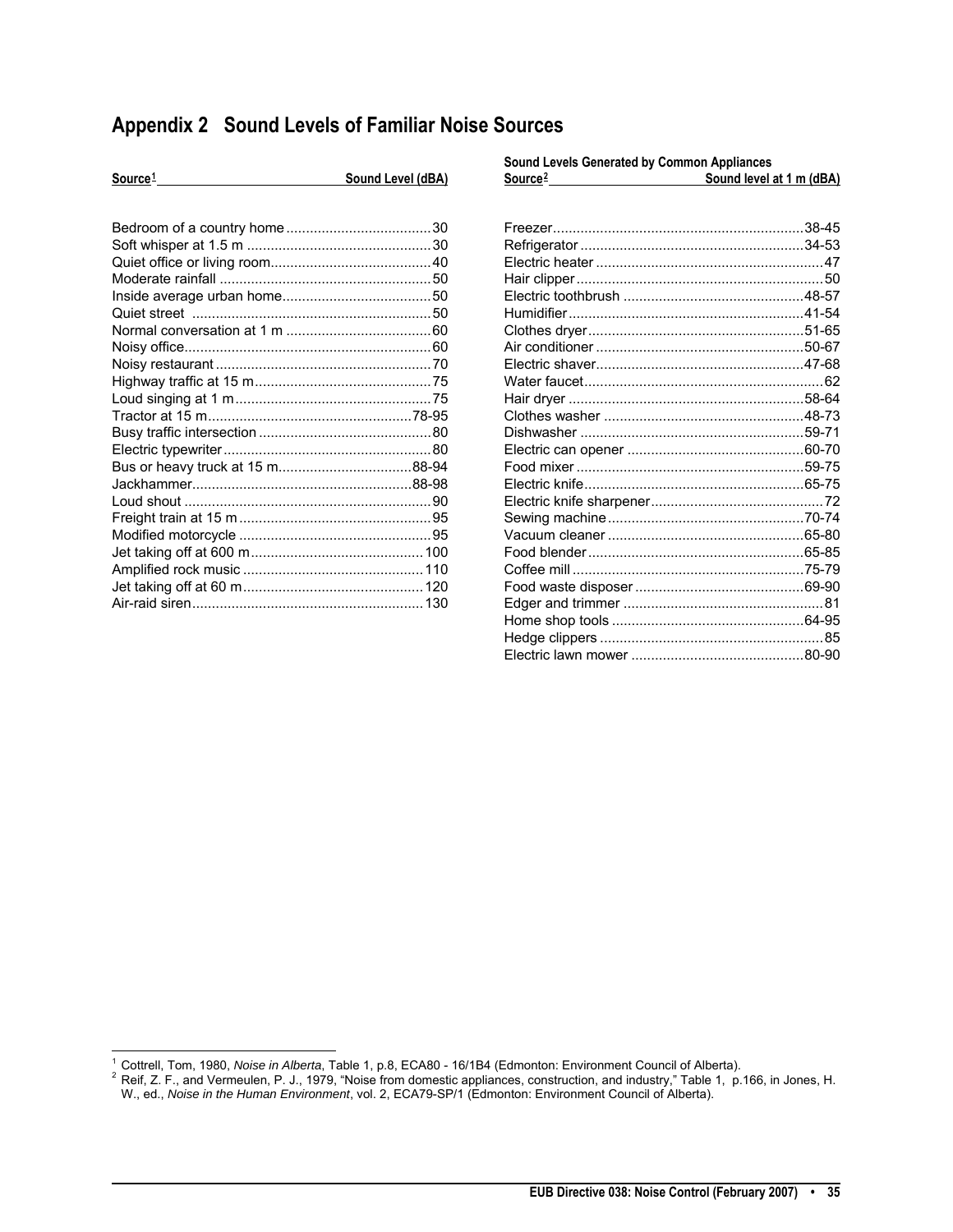# <span id="page-37-0"></span>**Appendix 3 Sound Level Descriptors**

## **3.1 dB and dBA**

The human ear is capable of hearing a large range of levels of sound pressure from 2 x 10<sup>-5</sup> pascals (Pa) (just audible, 0 dB) to 2 x 10<sup>2</sup> Pa (sensation of pain, 140 dB)—a difference of seven orders of magnitude. The decibel is a logarithmic scale and is used to compress the range of sound pressure levels into a more meaningful scale. The symbol used to represent the linear decibel scale is dB(Lin), or simply dB.

The subjective or perceived loudness of a sound is determined by several factors, including the fact that the human ear is not equally sensitive to all frequency ranges. The ear emphasizes middle frequency sounds. The A-weighted decibel scale approximates the way the human ear hears different frequencies and is represented by  $dB(A)$  or dBA. (See Appendix 1: Glossary for A-weighted sound level and Figure 1.1: Weighting Network Curves.)

For example, low frequency sounds (hum) are harder for the human ear to hear than higher frequency sounds (whine). This means a low frequency sound would have a higher sound pressure level on the linear scale (dB) than a high frequency sound and yet would be perceived to be equally loud to the ear. These two sounds would have the same dBA rating on the A-weighting scale because they are perceived to be equally loud.

# **3.2 Leq Concept**

This directive uses Leq measurements, which represent energy-equivalent sound levels. The Leq is the average weighted sound level over a specified period of time—a single-number representation of the cumulative acoustical energy measured over the interval. The time interval used should be specified in brackets following the Leq (e.g., Leq  $(9)$  is a 9-hour Leq). If a sound level is constant over the measurement period, the Leq will equal the constant sound level. Figure 3.1 illustrates this concept.



**Figure 3.1. Illustration of Leq concept**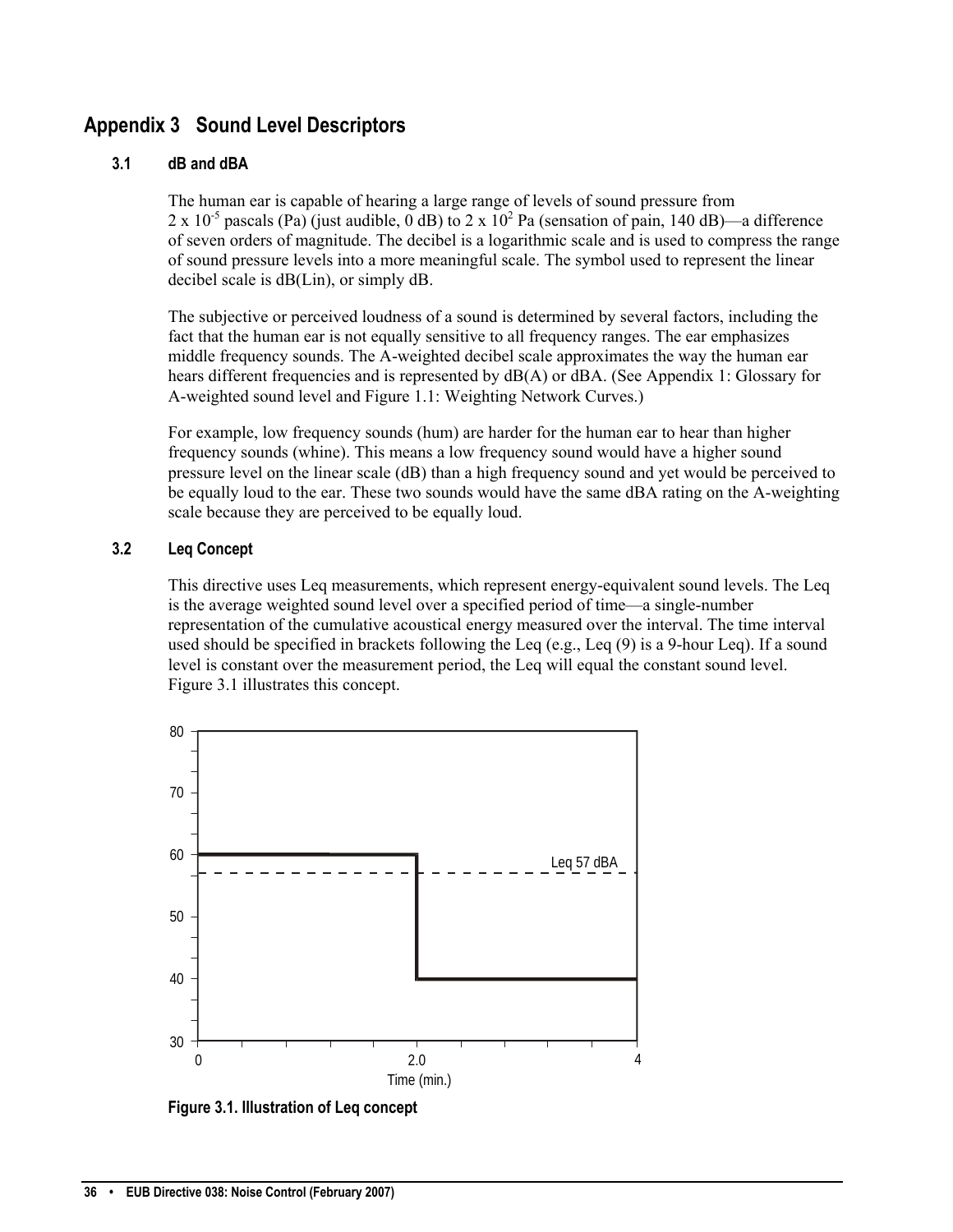In Figure 3.1, the equivalent energy during the 4-minute period is not 50 dBA, as one might expect, but 57 dBA. This is due to the way in which sound energies are added, which is logarithmical rather than arithmetic. A quick look at the mathematics shows this:

\n
$$
\text{Leg} = 10 \log \left( \sum_{i=1}^{n} f_i \times 10^{l_i/10} \right)
$$
\n where: \n  $f_i = \text{fraction of total time the constant level } L_i \text{ is present}$ \n  $L_i = \text{sound level in dBA}$ \n

For Figure 3.1, which has 4 minutes of 1-second Leq values:

$$
\begin{aligned}\n\text{Leq} &= 10 \log \left( \sum_{j=1}^{n} f_{i} \times 10^{L_{j}/10} \right) \\
&= 10 \log \left( \sum_{j=1}^{240} f_{j} \times 10^{L_{j}/10} \right) \\
&= 10 \log \left( \frac{120}{240} \times 10^{60/10} + \frac{120}{240} \times 10^{40/10} \right) \\
&= 10 \log (505\,000) \\
&= 57 \text{ dBA Leg (4 min)}\n\end{aligned}
$$

In these calculations, we are adding numbers that are proportional to the corresponding sound energies. For example, the energy associated with the 60 dBA level is 100 times greater than the energy associated with the 40 dBA level  $(10^6 \text{ versus } 10^4)$ .

Another example of a Leq calculation is useful in demonstrating how a loud noise event, such as a train passing by, can alter the Leq value. Assume the sound level is measured for 1 hour. For 59 minutes, the sound level is 40 dBA (fairly quiet), and for 1 minute it is 90 dBA while a train passes:

$$
\begin{aligned}\n\text{Leq} &= 10 \log \left( f_1 \times 10^{11/10} + f_2 \times 10^{12/10} \right) \\
&= 10 \log \left( \frac{59}{60} \times 10^{40/10} + \frac{1}{60} \times 10^{90/10} \right) \\
&= 10 \log \left( 0.98 \times 10^4 + 0.02 \times 10^9 \right) \\
&= 73 \text{ dBA Leg (1 hour)}\n\end{aligned}
$$

This example demonstrates how loud noise events, such as trains passing, can dominate the Leq values.

#### **3.3 Sound Power and Sound Pressure Levels**

A sound source radiates power, which results in a sound pressure. Sound power is a physical property of the source alone and is an important absolute parameter used for rating and comparing sound sources. Sound power levels for specific equipment may be obtained from the manufacturer or by modelling the source using near-field sound pressure level measurements.

Sound pressure levels can be calculated using sound power levels. For sound levels in a free field, the formula is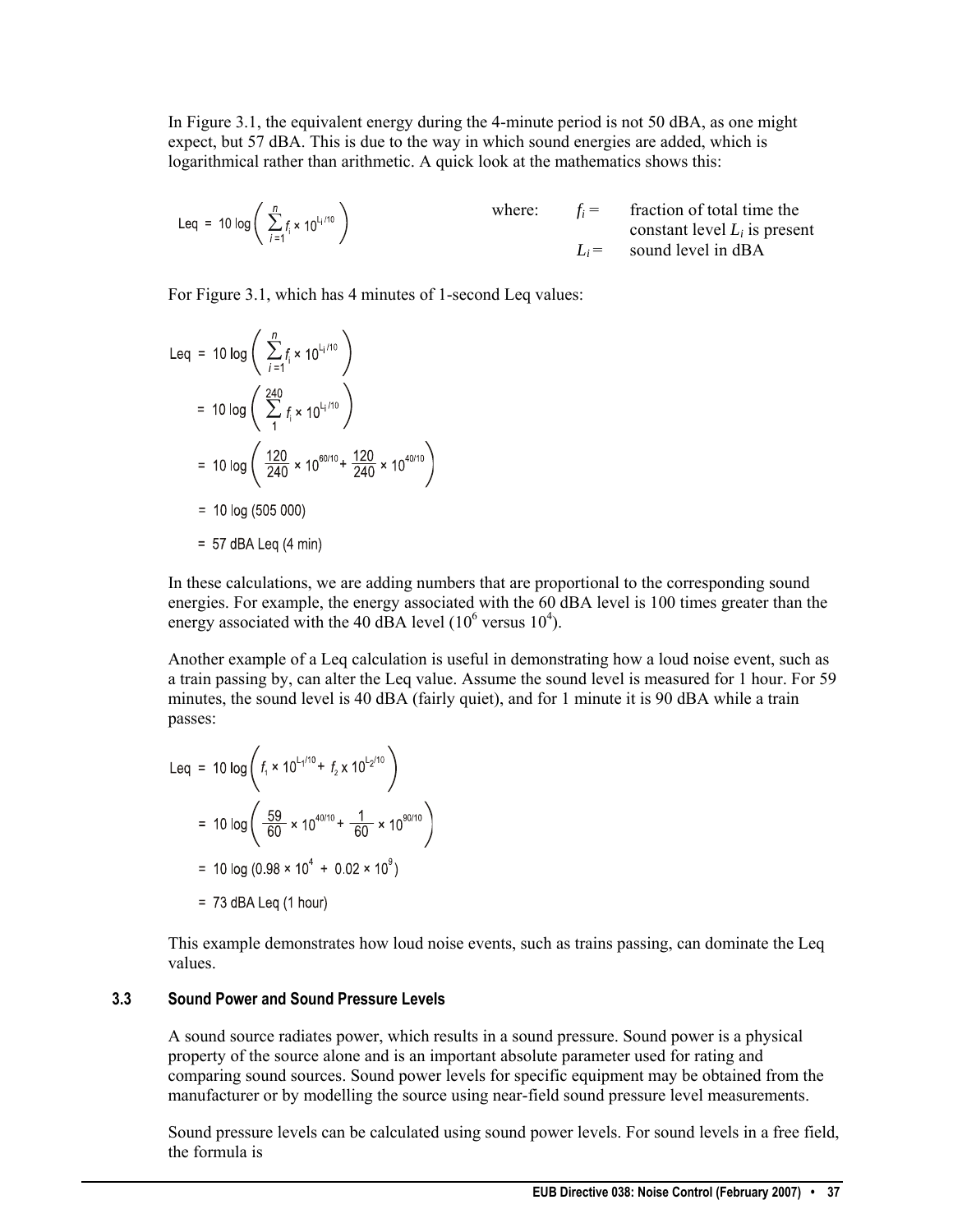$L_{\text{pressure}} = L_{\text{power}} + 10 \log_{10} Q - 20 \log_{10} r - 10.8 - A_{\text{NC}} - A_{\text{air}} - A_{\text{ground}} - ...$ 

where  $r =$  distance, in metres

- $Q =$  directivity factor of source, composed of inherent directivity of the source,  $Q_s$ , and the geometry of location,  $Q_{g}$
- $A =$  attenuation from noise control, air absorption, ground effects, etc.

For simplicity, with an exposed source in a free field (e.g., the distance, r, is greater than 5 times the size of the source and there are no significant reflections of sound) where additional attenuation factors are to be neglected, this calculation can be done using A-weighted power and pressure levels. This gives a conservative estimate of the sound pressure level at a distance, but not necessarily the "worst-case" level that may occur under weather conditions favouring noise propagation in a given direction, which can be considered as a negative attenuation.

If any noise control measures are to be added to the source (such as a silencer or a building that will enclose the source) or if environmental conditions (such as the barrier effect of the topography) are to be included, the calculations must be done using octave or 1/3-octave frequency bands and the sound pressure levels added together and A-weighted afterwards. Noise controls and environmental effects are strongly frequency dependent, and a calculation using Aweighted data is not adequate.

The directivity factor, Q, can be thought of as the portion of a sphere into which the source radiates its sound energy. Some sources radiate uniformly in all directions, while others, notably fans, are very directional. For example, a fan in a vertical plane radiates most of the sound energy in a narrow beam to the front:  $(O_s \approx 5 - 8)$ .

The directionality of the source is also affected by the geometry of its immediate surroundings, largely due to the presence of reflecting surfaces. The directivity of the location may or may not be significant due to the inherent directivity of the source. How the directivity factors  $Q_s$  and  $Q_s$ combine depends on the layout of the equipment and its surroundings. Table 3.1 gives examples of values of Q for a variety of location geometries.

| Q              | <b>Radiation pattern</b>   | <b>Examples</b>                         |  |
|----------------|----------------------------|-----------------------------------------|--|
|                | Spherical                  | Elevated sources, flares, aircraft      |  |
|                | Hemispherical              | Source near or on ground surface        |  |
| $\overline{4}$ | 1/ <sub>4</sub> -spherical | Source on ground beside taller building |  |
| 8              | $\frac{1}{8}$ -spherical   | In a corner of three surfaces           |  |

**Table 3.1. Q Values**

# **3.4 Addition of Sound Power or Sound Pressure Levels**

A similar formula to the one used in Section 3.2 can be used to add sound levels together both for the A-weighted levels and in frequency bands. This formula is useful for adding together sound power or sound pressure levels from different components of a plant, for example, to arrive at a composite sound level for the plant.

Sound pressure levels can be added together in this way only if they are measured or calculated for the same location.

Sound power levels can be added together and the composite source can be thought of as being at the acoustic centre of the individual sources (similar to the concept of the centre of mass of an object).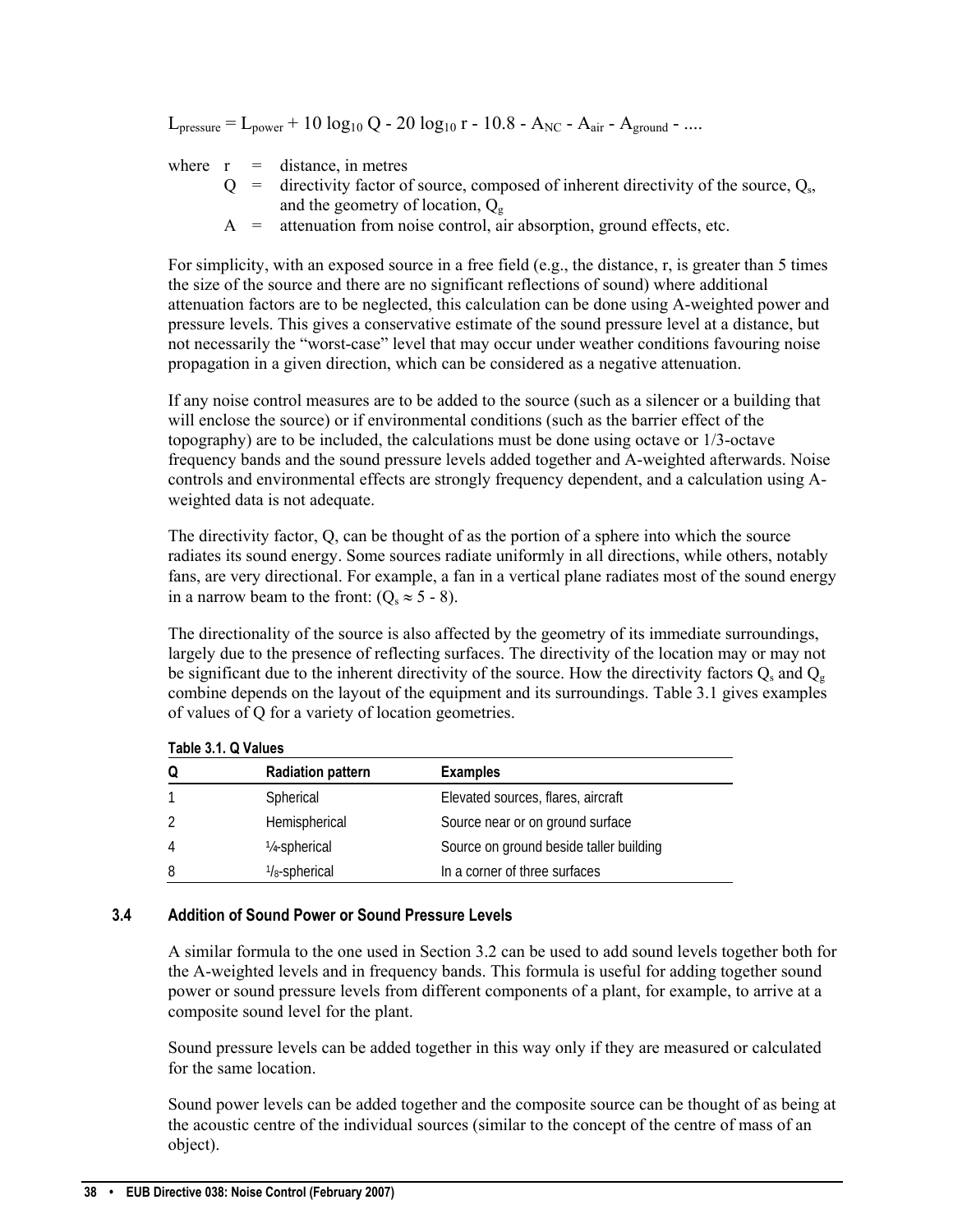The formula for the addition of sound levels is

$$
L_{\text{total}} = 10 \log_{10} \left( \sum_{i=1}^{n} f_i \times 10^{L_i/10} \right)
$$

where  $L_i$  = individual component sound levels (power or pressure).

#### *Example Calculation of Addition of Sound Power Levels*

You are building a compressor station. You are told by the manufacturer that the A-weighted sound power levels (referred to as  $10^{-12}$  watts, also written 1 picowatt, or 1 pW) for the different components are as follows:

| Engine exhaust, with muffler<br>Aerial cooler (nondirectional)<br>Piping noise |                          | $106$ dBA<br>$113$ dBA<br>79 dBA<br>$\mathsf{n}$                                           |  |
|--------------------------------------------------------------------------------|--------------------------|--------------------------------------------------------------------------------------------|--|
|                                                                                |                          | $L_{\text{power, total}} = 10 \text{ x } log_{10} \quad (\sum_{i=1}^{f_i} x_i 10^{Li/10})$ |  |
|                                                                                |                          | $= 10 \times log_{10} (10^{106/10} + 10^{113/10} + 10^{79/10})$                            |  |
|                                                                                |                          | $= 10 \times log_{10} (10^{10.6} + 10^{11.3} + 10^{7.9})$                                  |  |
|                                                                                |                          | $= 10 \times log_{10} (2.394 \times 10^{11})$                                              |  |
|                                                                                | $= 10 \times 11.38$      |                                                                                            |  |
|                                                                                | $= 113.8$ dBA (ref 1 pW) |                                                                                            |  |

When adding sound pressure levels, these levels are only valid for the specific location. To add the sound pressure levels, they must all be calculated or measured at the same location.

# **3.5 Estimate of Sound Pressure Levels for Different Distances**

#### **3.5.1 Point Sources**

This estimate assumes hemispherical spreading of the sound waves and equates to a 6 dB loss per doubling of distance from the sound source. The calculation does not account for any attenuation (or loss) due to atmospheric or ground absorption.

This method of calculation can only be used in the following circumstances:

- 1) Simplified or other informal calculations are only acceptable for a smaller stationary single source facility without any existing industrial infrastructure and with flat ground between the facility and a single dwelling at a close distance or in remote areas where there are no dwellings within 1.5 km of the facility.
- 2) An acceptable distance for applying the inverse square law depends on the sound source dimensions and the wavelength of the sound. The formula is usually safe to use as long as  $R_1$ and  $R_2$  are about five times the size of the source. Alternatively, a minimum distance of 50 m can be used as a rule of thumb.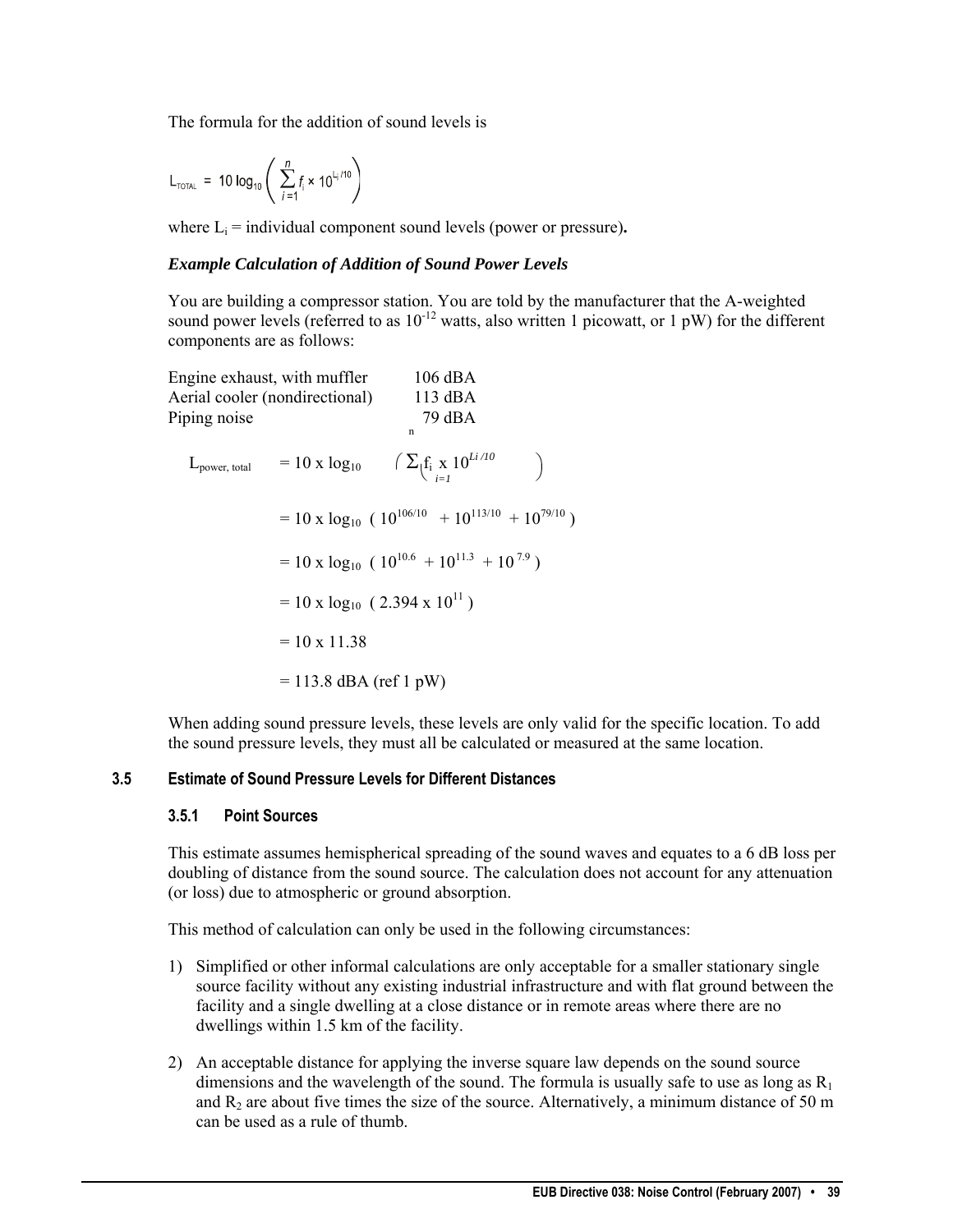3) The inverse square law (6 dB loss per doubling of distance) for sound dissipation over distance does not apply for "near-field" measurements. The near field is the area where the dimensions of the source are significant; it applies to sound pressure levels measured at distances less than about five times the size of the source object. The data supplied by manufacturers are often provided as sound pressure levels measured very close to the equipment (i.e., in the near field) and are intended for use under occupational hearing requirements rather than for environmental assessment. Note that such measurements are often conducted using conditions that may not reflect field or operational conditions. Therefore, this type of measurement cannot be used in the equation below. However, given additional information about the dimensions of the equipment and the conditions of the measurement, the sound power level of the equipment can be determined, and the equation from Section 3.3 can be used instead.

In other circumstances, it may be advisable to contact an acoustical consultant.



The basic equation is:

with  $R_1$  = distance  $R_1$  in metres  $R_2$  = distance  $R_2$  in metres  $L =$ sound level in dBA

Note that if R<sub>2</sub> is less than R<sub>1</sub>, the second term in the equation is negative and  $L(R_2)$  is higher than  $L(R_1)$ . Also, under certain source-receiver configurations, the loss per doubling of distance can be less than 6 dB.

#### *Example Calculation of Determining the Sound Level at a Different Distance*

The sound level specification you are given is 75 dBA for the compressor package at 50 m away. You have a dwelling 800 m away from your facility. What is the compressor sound level measured at the dwelling?

You know that  $L (50 m) = 75$  dBA.

$$
L(R_2) = L(R_1) - 20 \log \left(\frac{R_2}{R_1}\right)
$$
  
\n
$$
L(800 \text{ m}) = L(50 \text{ m}) - 20 \log \left(\frac{800}{50}\right)
$$
  
\n
$$
L(800 \text{ m}) = 75 \text{ dBA} - 20 \log \left(\frac{800}{50}\right)
$$
  
\n
$$
L(800 \text{ m}) = 75 \text{ dBA} - 24 \text{ dBA}
$$
  
\n
$$
L(800 \text{ m}) = 51 \text{ dBA}
$$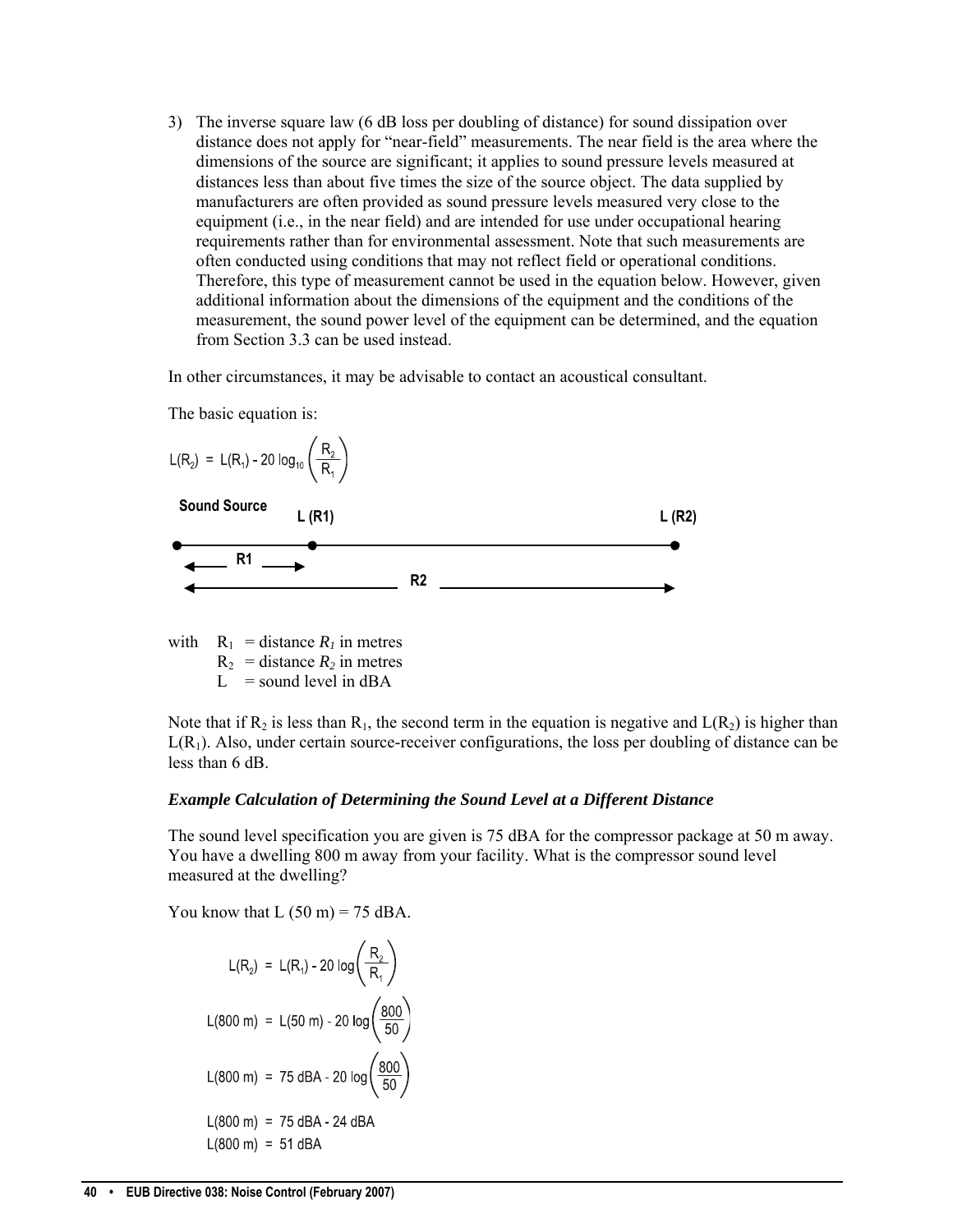So the sound level contribution due to the compressor is 51 dBA at 800 m.

A simpler, more intuitive way to do the calculation is illustrated below.

## *Alternative Method of Determining the Sound Level at a Different Distance—Simple Table Approach*

A simplified way to estimate the sound level is based upon using the rule of 6 dB lost per doubling of distance. With this method, you simply make a table and subtract 6 dB each time you double the distance from the noise source.

| Distance (m) | Sound level (dBA) |
|--------------|-------------------|
|              |                   |
| 50           | 75                |
| 100          | 69                |
| 200          | 63                |
| 400          | 57                |
| 800          | 51                |
| 1600         | 45                |

If we use the 75 dBA at 50 m specification:

From this simple method, you get 51 dBA at 800 m. This matches the calculation above. The simple table method only allows you to get sound values at discrete distance points. If sound values between the distance points are required, use the calculation method.

#### **3.5.2 Line Sources**

Where a long, narrow source radiates noise, the radiation pattern is that of a cylinder, not a sphere. Examples include pipes, conveyor belts, and transportation corridors, such as roads. Calculations using the spherical spreading of sound from point-like sources would involve a final step of integration over the length of the sound. It is more convenient to treat the sound as a line radiating into a cylinder. The pressure level at distance R is considered below. If the length, L, of the line source is limited, once the distance, R, exceeds three to five times the length, the source can be considered as a point source, and the equations in Sections 3.3 and 3.5.1 can be used.

For a line source, the sound spread equates to a 3 dB loss per doubling of distance. Similar conditions apply for the line source equation as for the point source equation. The formula for

$$
L(R_2) = L(R_1) - 10 \log_{10} \left( \frac{R_2}{R_1} \right)
$$

noise levels at different distances from a line source is as follows:

with  $R_1$  = distance  $R_1$ , in metres  $R_2$  = distance  $R_2$ , in metres, and  $L =$  sound level in dB (for octave bands) or dBA

Note that if  $R_2 < R_1$ , the second term in the equation is negative, and  $L(R_2)$  is higher than  $L(R_1)$ .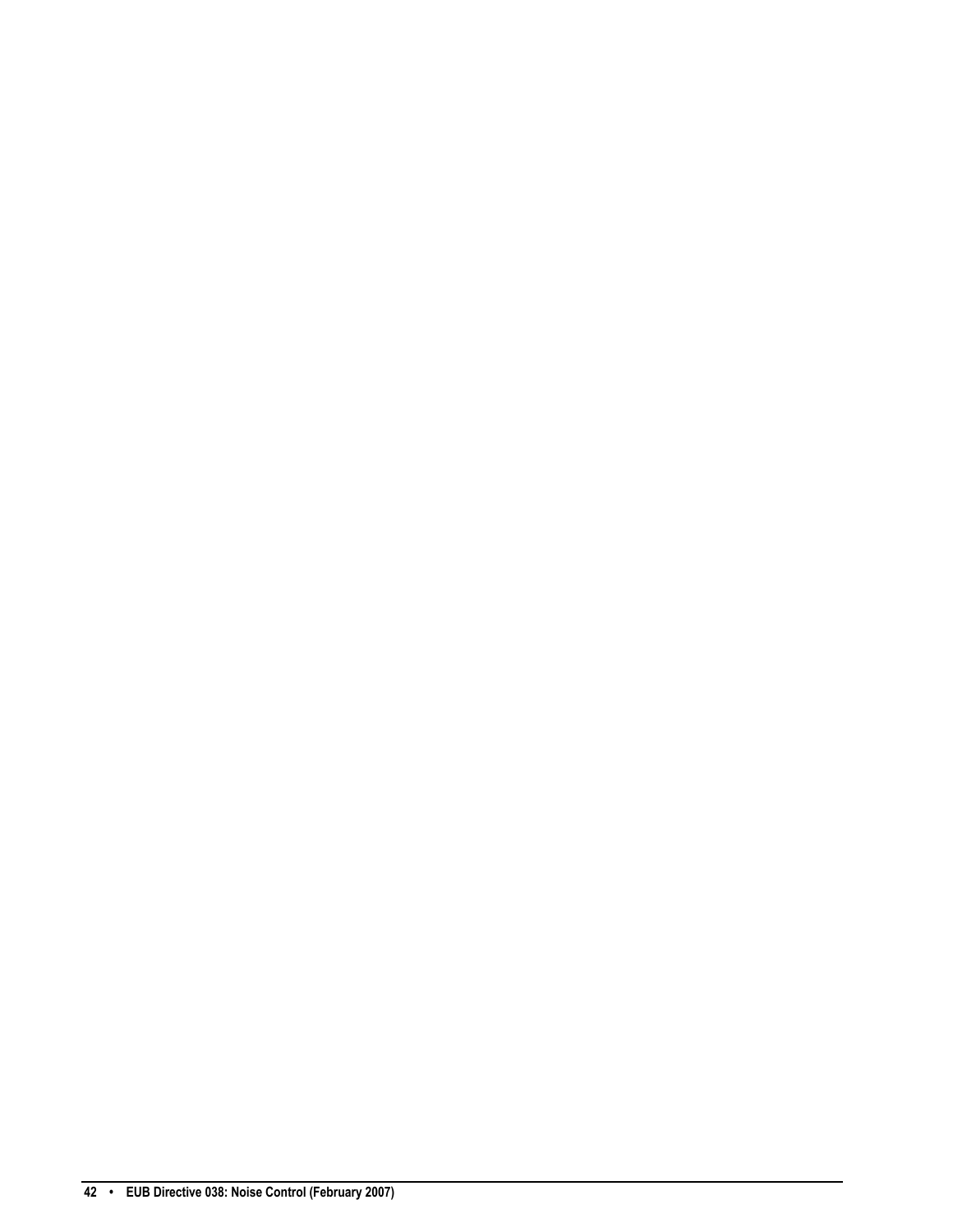# <span id="page-44-0"></span>**Appendix 4 Noise Impact Assessment Form**

# **IN EUB** Alberta Energy and Utilities Board

| Licensee:       |            |
|-----------------|------------|
| Facility name:  | Type:      |
| Legal location: |            |
| Contact:        | Telephone: |

#### **1. Permissible Sound Level (PSL) Determination (***Directive 038,* **Section 2.1)**

(Note that the PSL for a pre-1988 facility undergoing modifications may be the sound pressure level (SPL) that currently exists at the dwelling if no complaint exists and the current SPL exceeds the calculated PSL from Section 2.1.)

#### Complete the following for the nearest or most impacted dwelling(s):

| <b>Distance</b><br>from facility | <b>Direction</b><br>from facility | $\sim$ procedure the contract of the reduced of the stress integration with $\sim$<br>BSL (dBA) | Davtime<br>adjustment<br>(dBA) | Class A<br>adjustment<br>(dBA) | Class B<br>adjustment<br>(dBA) | Nighttime<br>PSL (dBA) | Daytime<br>PSL(dBA) |
|----------------------------------|-----------------------------------|-------------------------------------------------------------------------------------------------|--------------------------------|--------------------------------|--------------------------------|------------------------|---------------------|
|                                  |                                   |                                                                                                 |                                |                                |                                |                        |                     |
|                                  |                                   |                                                                                                 |                                |                                |                                |                        |                     |

#### **2. Sound Source Identification**

For the new and existing equipment, identify major sources of noise from the facility, their associated sound power level (PWL) or sound pressure level (SPL), the distance (far or free field) at which it was calculated or measured, and whether the sound data are from vendors, field measurement, theoretical estimates, etc.

|                    | Predicted        | OR <sub>1</sub> | Measured            |             |                     |
|--------------------|------------------|-----------------|---------------------|-------------|---------------------|
|                    | $\Box$ PWL (dBA) |                 | $\square$ PWL (dBA) |             | Distance calculated |
| New Equipment      | $\Box$ SPL (dBA) |                 | $\Box$ SPL (dBA)    | Data source | or measured (m)     |
|                    |                  |                 |                     |             |                     |
|                    |                  |                 |                     |             |                     |
|                    |                  |                 |                     |             |                     |
|                    |                  |                 |                     |             |                     |
|                    |                  |                 |                     |             |                     |
|                    |                  |                 |                     |             |                     |
|                    |                  |                 |                     |             |                     |
|                    |                  |                 |                     |             |                     |
|                    | Predicted        | 0R              | Measured            |             |                     |
| Existing           | $\Box$ PWL (dBA) |                 | $\square$ PWL (dBA) |             | Distance calculated |
| Equipment/Facility | $\Box$ SPL (dBA) |                 | $\Box$ SPL (dBA)    | Data source | or measured (m)     |
|                    |                  |                 |                     |             |                     |
|                    |                  |                 |                     |             |                     |
|                    |                  |                 |                     |             |                     |
|                    |                  |                 |                     |             |                     |
|                    |                  |                 |                     |             |                     |
|                    |                  |                 |                     |             |                     |
|                    |                  |                 |                     |             |                     |

#### **3. Operating Conditions**

When using manufacturer's data for expected performance, it may be necessary to modify the data to account for actual operating conditions (for example, indicate conditions such as operating with window/doors open or closed). Describe any considerations and assumptions used in conducting engineering estimates:

\_\_\_\_\_\_\_\_\_\_\_\_\_\_\_\_\_\_\_\_\_\_\_\_\_\_\_\_\_\_\_\_\_\_\_\_\_\_\_\_\_\_\_\_\_\_\_\_\_\_\_\_\_\_\_\_\_\_\_\_\_\_\_\_\_\_\_\_\_\_\_\_\_\_\_\_\_\_\_\_\_\_\_\_\_\_\_\_\_\_\_\_\_\_\_\_\_\_\_\_\_\_\_\_\_\_\_ \_\_\_\_\_\_\_\_\_\_\_\_\_\_\_\_\_\_\_\_\_\_\_\_\_\_\_\_\_\_\_\_\_\_\_\_\_\_\_\_\_\_\_\_\_\_\_\_\_\_\_\_\_\_\_\_\_\_\_\_\_\_\_\_\_\_\_\_\_\_\_\_\_\_\_\_\_\_\_\_\_\_\_\_\_\_\_\_\_\_\_\_\_\_\_\_\_\_\_\_\_\_\_\_\_\_\_ \_\_\_\_\_\_\_\_\_\_\_\_\_\_\_\_\_\_\_\_\_\_\_\_\_\_\_\_\_\_\_\_\_\_\_\_\_\_\_\_\_\_\_\_\_\_\_\_\_\_\_\_\_\_\_\_\_\_\_\_\_\_\_\_\_\_\_\_\_\_\_\_\_\_\_\_\_\_\_\_\_\_\_\_\_\_\_\_\_\_\_\_\_\_\_\_\_\_\_\_\_\_\_\_\_\_\_

(continued)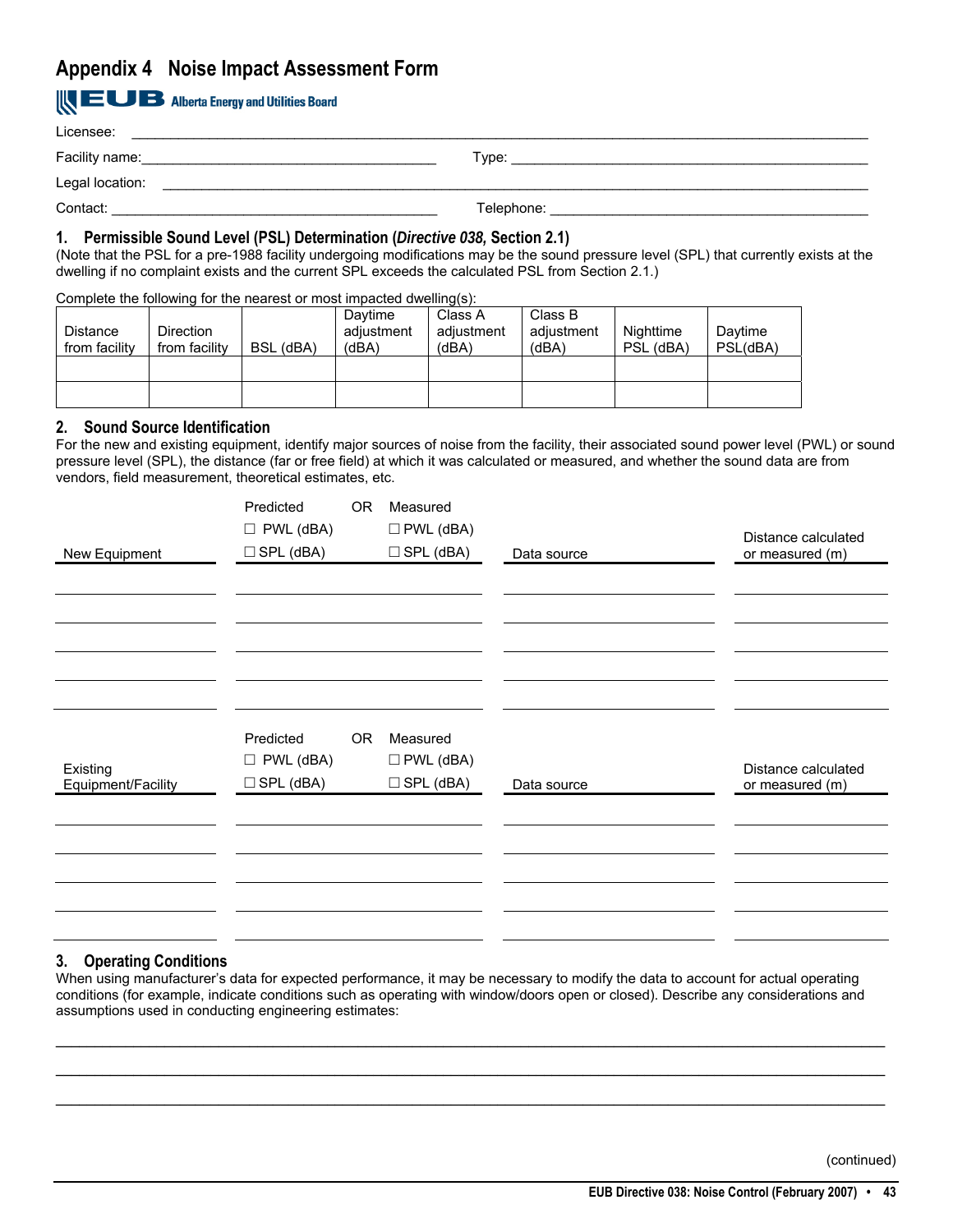#### **4. Modelling Parameters**

If modelling was conducted, identify the parameters used (see Section 3.5.1):

#### **5. Predicted Sound Level/Compliance Determination**

Identify the predicted overall (cumulative) sound level at the nearest of most impacted dwelling. Typically, only the nighttime sound level is necessary, as levels do not often change from daytime to nighttime. However, if there are differences between day and night operations, both levels must be calculated.

\_\_\_\_\_\_\_\_\_\_\_\_\_\_\_\_\_\_\_\_\_\_\_\_\_\_\_\_\_\_\_\_\_\_\_\_\_\_\_\_\_\_\_\_\_\_\_\_\_\_\_\_\_\_\_\_\_\_\_\_\_\_\_\_\_\_\_\_\_\_\_\_\_\_\_\_\_\_\_\_\_\_\_\_\_\_\_\_\_\_\_\_\_\_\_\_\_\_\_\_\_\_\_\_\_\_\_ \_\_\_\_\_\_\_\_\_\_\_\_\_\_\_\_\_\_\_\_\_\_\_\_\_\_\_\_\_\_\_\_\_\_\_\_\_\_\_\_\_\_\_\_\_\_\_\_\_\_\_\_\_\_\_\_\_\_\_\_\_\_\_\_\_\_\_\_\_\_\_\_\_\_\_\_\_\_\_\_\_\_\_\_\_\_\_\_\_\_\_\_\_\_\_\_\_\_\_\_\_\_\_\_\_\_\_ \_\_\_\_\_\_\_\_\_\_\_\_\_\_\_\_\_\_\_\_\_\_\_\_\_\_\_\_\_\_\_\_\_\_\_\_\_\_\_\_\_\_\_\_\_\_\_\_\_\_\_\_\_\_\_\_\_\_\_\_\_\_\_\_\_\_\_\_\_\_\_\_\_\_\_\_\_\_\_\_\_\_\_\_\_\_\_\_\_\_\_\_\_\_\_\_\_\_\_\_\_\_\_\_\_\_\_ \_\_\_\_\_\_\_\_\_\_\_\_\_\_\_\_\_\_\_\_\_\_\_\_\_\_\_\_\_\_\_\_\_\_\_\_\_\_\_\_\_\_\_\_\_\_\_\_\_\_\_\_\_\_\_\_\_\_\_\_\_\_\_\_\_\_\_\_\_\_\_\_\_\_\_\_\_\_\_\_\_\_\_\_\_\_\_\_\_\_\_\_\_\_\_\_\_\_\_\_\_\_\_\_\_\_\_

Predicted sound level to the nearest or most impacted dwelling from new facility (including any existing facilities):

|                         | dBA (night)           dBA (night)                |                                                                                                                     |                                                                                                                                                                                                                                                                         |
|-------------------------|--------------------------------------------------|---------------------------------------------------------------------------------------------------------------------|-------------------------------------------------------------------------------------------------------------------------------------------------------------------------------------------------------------------------------------------------------------------------|
|                         |                                                  | If applicable: ________________________dBA (day)       Permissible sound level: _________________________dBA (day)  |                                                                                                                                                                                                                                                                         |
|                         |                                                  |                                                                                                                     |                                                                                                                                                                                                                                                                         |
| If YES, go to number 7. |                                                  | Is the predicted sound level less than the permissible sound level? Yes ________                                    | No and the state of the state of the state of the state of the state of the state of the state of the state of                                                                                                                                                          |
|                         | 6. Compliance Determination/Attenuation Measures | (a) If 5 is NO, identify the noise attenuation measures the licensee is committing to:                              |                                                                                                                                                                                                                                                                         |
|                         |                                                  |                                                                                                                     |                                                                                                                                                                                                                                                                         |
|                         |                                                  |                                                                                                                     |                                                                                                                                                                                                                                                                         |
|                         |                                                  | Predicted sound level to the nearest or most impacted dwelling from the facility (with noise attenuation measures): |                                                                                                                                                                                                                                                                         |
|                         |                                                  | dBA (night); if applicable: _______________________ dBA (day)                                                       |                                                                                                                                                                                                                                                                         |
| If YES, go to number 7. |                                                  | Is the predicted sound level less than the permissible sound level? Yes                                             | No and the second second second second second second second second second second second second second second second second second second second second second second second second second second second second second second s                                          |
|                         |                                                  |                                                                                                                     | (b) If 6 (a) is NO or the licensee is not committing to any noise attenuation measures, the facility is not in compliance. If further<br>attenuation measures are not practical, provide the reasons why the measures proposed to reduce the impacts are not practical. |

**7. Explain what measures have been taken to address construction noise.** 

\_\_\_\_\_\_\_\_\_\_\_\_\_\_\_\_\_\_\_\_\_\_\_\_\_\_\_\_\_\_\_\_\_\_\_\_\_\_\_\_\_\_\_\_\_\_\_\_\_\_\_\_\_\_\_\_\_\_\_\_\_\_\_\_\_\_\_\_\_\_\_\_\_\_\_\_\_\_\_\_\_\_\_\_\_\_\_\_\_\_\_\_\_\_\_\_\_\_\_\_\_\_\_\_\_\_\_ **8. Analyst's Name : \_\_\_\_\_\_\_\_\_\_\_\_\_\_\_\_\_\_\_\_\_\_\_\_\_\_\_\_\_\_\_\_\_\_\_\_\_\_\_\_\_\_\_\_\_\_\_\_\_\_\_\_\_\_\_\_\_\_\_\_\_\_\_\_\_\_\_\_\_\_\_\_\_\_\_\_\_\_\_\_\_\_\_\_\_\_\_\_\_\_\_\_\_\_\_\_\_\_\_\_\_\_\_\_\_\_\_\_\_** Company: **\_\_\_\_\_\_\_\_\_\_\_\_\_\_\_\_\_\_\_\_\_\_\_\_\_\_\_\_\_\_\_\_\_\_\_\_\_\_\_\_\_\_\_\_\_\_\_\_\_\_\_\_\_\_\_\_\_\_\_\_\_\_\_\_\_\_\_\_\_\_\_\_\_\_\_\_\_\_\_\_\_\_\_\_\_\_\_\_\_\_\_\_\_\_\_\_\_\_\_\_\_\_\_\_\_\_\_\_\_\_\_\_\_\_\_\_\_\_\_\_\_** Title: **\_\_\_\_\_\_\_\_\_\_\_\_\_\_\_\_\_\_\_\_\_\_\_\_\_\_\_\_\_\_\_\_\_\_\_\_\_\_\_\_\_\_\_\_\_\_\_\_\_\_\_\_\_\_\_\_\_\_\_\_\_\_\_\_\_\_\_\_\_\_\_\_\_\_\_\_\_\_\_\_\_\_\_\_\_\_\_\_\_\_\_\_\_\_\_\_\_\_\_\_\_\_\_\_\_\_\_\_\_\_\_\_\_\_\_\_\_\_\_\_\_\_\_\_\_\_** Telephone: **\_\_\_\_\_\_\_\_\_\_\_\_\_\_\_\_\_\_\_\_\_\_\_\_\_\_\_\_\_\_\_\_\_\_\_\_\_\_\_\_\_\_\_\_\_\_\_\_\_\_\_\_** Date: **\_\_\_\_\_\_\_\_\_\_\_\_\_\_\_\_\_\_\_\_\_\_\_\_\_\_\_\_\_\_\_\_\_\_\_\_\_\_\_\_\_\_\_\_\_\_\_\_\_\_\_\_\_\_\_\_\_\_\_\_\_**

\_\_\_\_\_\_\_\_\_\_\_\_\_\_\_\_\_\_\_\_\_\_\_\_\_\_\_\_\_\_\_\_\_\_\_\_\_\_\_\_\_\_\_\_\_\_\_\_\_\_\_\_\_\_\_\_\_\_\_\_\_\_\_\_\_\_\_\_\_\_\_\_\_\_\_\_\_\_\_\_\_\_\_\_\_\_\_\_\_\_\_\_\_\_\_\_\_\_\_\_\_\_\_\_\_\_\_ \_\_\_\_\_\_\_\_\_\_\_\_\_\_\_\_\_\_\_\_\_\_\_\_\_\_\_\_\_\_\_\_\_\_\_\_\_\_\_\_\_\_\_\_\_\_\_\_\_\_\_\_\_\_\_\_\_\_\_\_\_\_\_\_\_\_\_\_\_\_\_\_\_\_\_\_\_\_\_\_\_\_\_\_\_\_\_\_\_\_\_\_\_\_\_\_\_\_\_\_\_\_\_\_\_\_\_

\_\_\_\_\_\_\_\_\_\_\_\_\_\_\_\_\_\_\_\_\_\_\_\_\_\_\_\_\_\_\_\_\_\_\_\_\_\_\_\_\_\_\_\_\_\_\_\_\_\_\_\_\_\_\_\_\_\_\_\_\_\_\_\_\_\_\_\_\_\_\_\_\_\_\_\_\_\_\_\_\_\_\_\_\_\_\_\_\_\_\_\_\_\_\_\_\_\_\_\_\_\_\_\_\_\_\_ \_\_\_\_\_\_\_\_\_\_\_\_\_\_\_\_\_\_\_\_\_\_\_\_\_\_\_\_\_\_\_\_\_\_\_\_\_\_\_\_\_\_\_\_\_\_\_\_\_\_\_\_\_\_\_\_\_\_\_\_\_\_\_\_\_\_\_\_\_\_\_\_\_\_\_\_\_\_\_\_\_\_\_\_\_\_\_\_\_\_\_\_\_\_\_\_\_\_\_\_\_\_\_\_\_\_\_ \_\_\_\_\_\_\_\_\_\_\_\_\_\_\_\_\_\_\_\_\_\_\_\_\_\_\_\_\_\_\_\_\_\_\_\_\_\_\_\_\_\_\_\_\_\_\_\_\_\_\_\_\_\_\_\_\_\_\_\_\_\_\_\_\_\_\_\_\_\_\_\_\_\_\_\_\_\_\_\_\_\_\_\_\_\_\_\_\_\_\_\_\_\_\_\_\_\_\_\_\_\_\_\_\_\_\_

**Alberta Energy and Utilities Board** 640 – 5 Avenue SW, Calgary Alberta T2P 3G4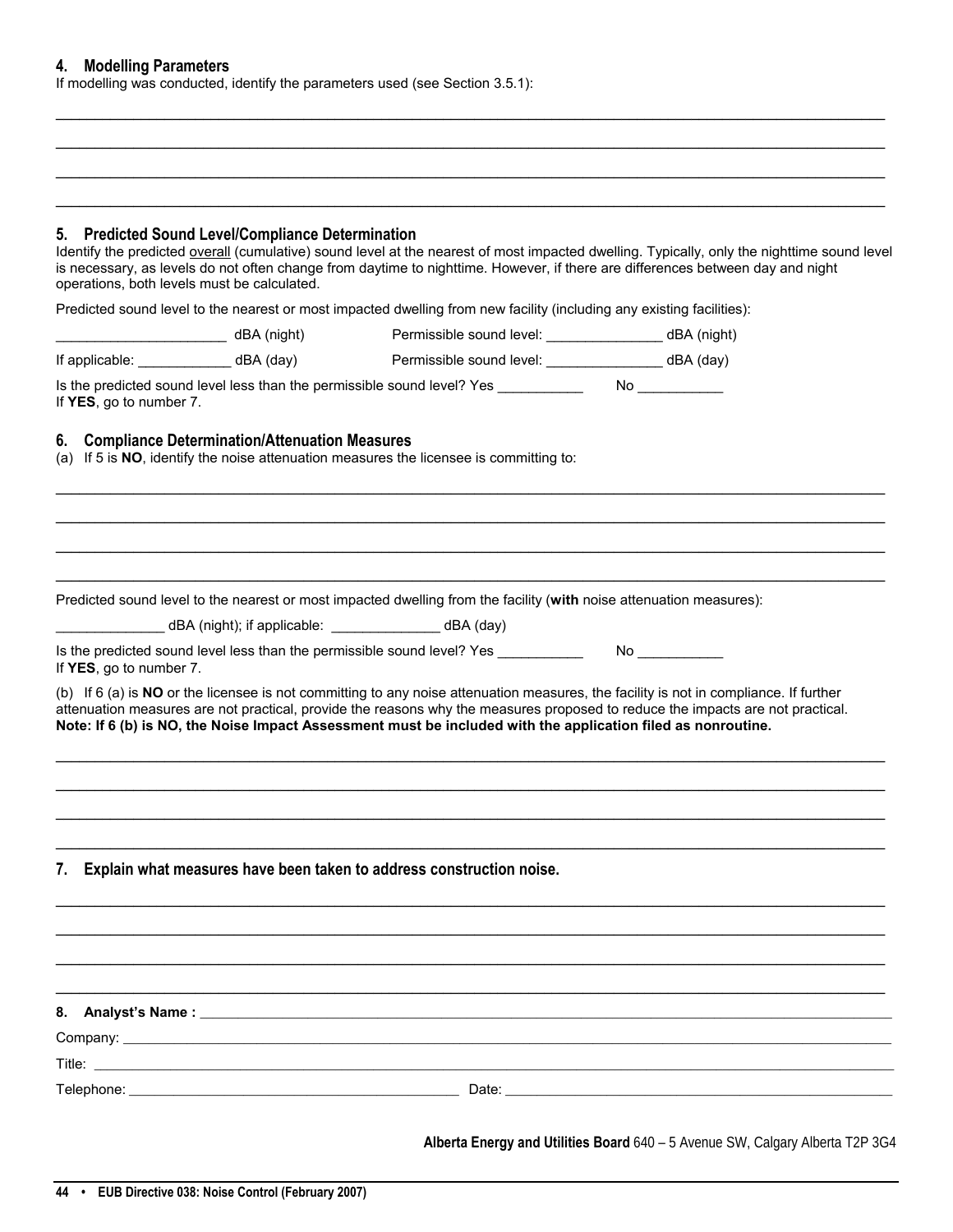# <span id="page-46-0"></span>**Appendix 5 Noise Complaint Investigation Form**

| <b>EUB</b> Alberta Energy and Utilities Board<br><b>PART1</b>                                          |                                                                                                                       |
|--------------------------------------------------------------------------------------------------------|-----------------------------------------------------------------------------------------------------------------------|
|                                                                                                        |                                                                                                                       |
|                                                                                                        |                                                                                                                       |
|                                                                                                        |                                                                                                                       |
|                                                                                                        |                                                                                                                       |
|                                                                                                        |                                                                                                                       |
| <b>Noise Characterization</b><br>Identify the quality and characteristics of the noise.                |                                                                                                                       |
| Distance to source: (m)                                                                                |                                                                                                                       |
|                                                                                                        | Where is noise most annoying (inside/outside)? _________________________________                                      |
|                                                                                                        |                                                                                                                       |
|                                                                                                        |                                                                                                                       |
|                                                                                                        |                                                                                                                       |
|                                                                                                        |                                                                                                                       |
|                                                                                                        |                                                                                                                       |
| <b>Weather Conditions</b><br>Identify the weather conditions under which the noise is most noticeable. |                                                                                                                       |
|                                                                                                        | Temperature: ___________________Direction wind is coming from: __________________                                     |
| Wind speed (km/h): ________________                                                                    |                                                                                                                       |
| Ground cover between dwelling and facility (snow, water, grass, crop, trees, ice, etc.):               |                                                                                                                       |
| Other comments:                                                                                        |                                                                                                                       |
| <b>Representative Conditions</b>                                                                       | From the above, identify the conditions that should exist as closely as possible during a comprehensive sound survey. |
|                                                                                                        |                                                                                                                       |
|                                                                                                        |                                                                                                                       |
|                                                                                                        |                                                                                                                       |
|                                                                                                        |                                                                                                                       |
|                                                                                                        |                                                                                                                       |

(continued)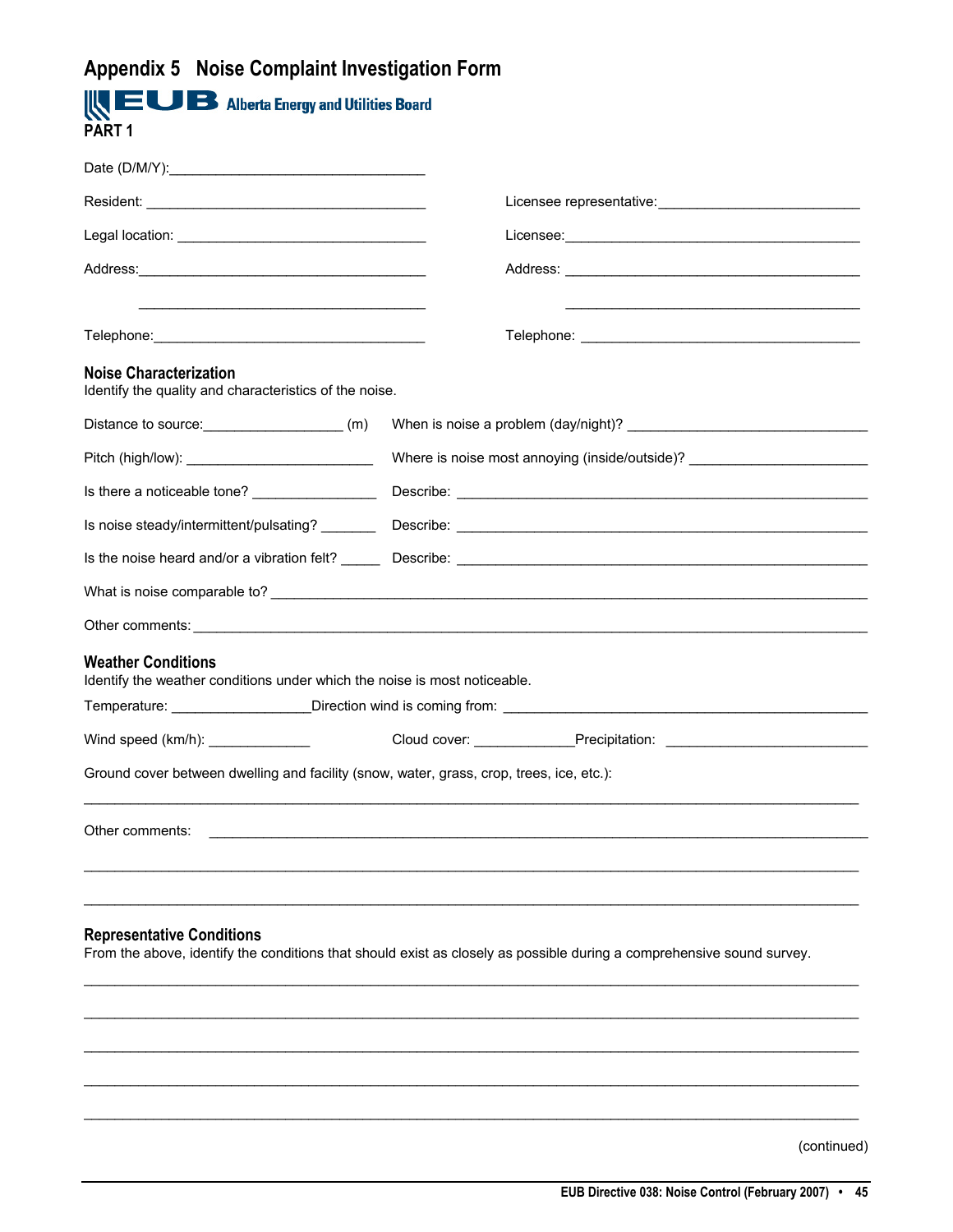## **EVENT LOG PART 2**

Resident: \_\_\_\_\_\_\_\_\_\_\_\_\_\_\_\_\_\_\_\_\_\_\_\_\_\_\_\_\_\_\_\_\_\_\_\_\_\_ Licensee contact: \_\_\_\_\_\_\_\_\_\_\_\_\_\_\_\_\_\_\_\_\_\_\_\_\_\_\_\_\_\_\_\_\_\_\_

Telephone: \_\_\_\_\_\_\_\_\_\_\_\_\_\_\_\_\_\_\_\_\_\_\_\_\_\_\_\_\_\_\_\_\_\_\_\_\_ Telephone: \_\_\_\_\_\_\_\_\_\_\_\_\_\_\_\_\_\_\_\_\_\_\_\_\_\_\_\_\_\_\_\_\_\_\_\_\_\_\_\_

List any details related to the sound from the industrial facility that is annoying you. Refer to the descriptions at the bottom for assistance in providing information.

| <b>Date</b><br>(D/M/Y) | <b>Time</b><br>a.m./p.m. | Noise characteristics | <b>Weather conditions</b> | <b>Ground cover</b> | <b>Receiver location</b> |
|------------------------|--------------------------|-----------------------|---------------------------|---------------------|--------------------------|
|                        |                          |                       |                           |                     |                          |
|                        |                          |                       |                           |                     |                          |
|                        |                          |                       |                           |                     |                          |
|                        |                          |                       |                           |                     |                          |
|                        |                          |                       |                           |                     |                          |
|                        |                          |                       |                           |                     |                          |
|                        |                          |                       |                           |                     |                          |
|                        |                          |                       |                           |                     |                          |
|                        |                          |                       |                           |                     |                          |
|                        |                          |                       |                           |                     |                          |
|                        |                          |                       |                           |                     |                          |
|                        |                          |                       |                           |                     |                          |

Noise characteristics: Describe the sound as a high or low tone, steady or pulsing. What would you compare the sound to?

Weather conditions: If possible, provide details on temperature, wind direction and speed, cloud conditions (clear or cloudy), and existence of precipitation when the sound is a problem.

Ground cover: Describe what is covering the ground between you and the facility; for example, is it snow, water, grass, crop, trees, ice?

Receiver location: Note where you were when the sound was annoying (outdoors, such as on the deck or in the yard or corrals, or indoors, such as in the bedroom or living room).

**Alberta Energy and Utilities Board** 640 – 5 Avenue SW, Calgary Alberta T2P 3G4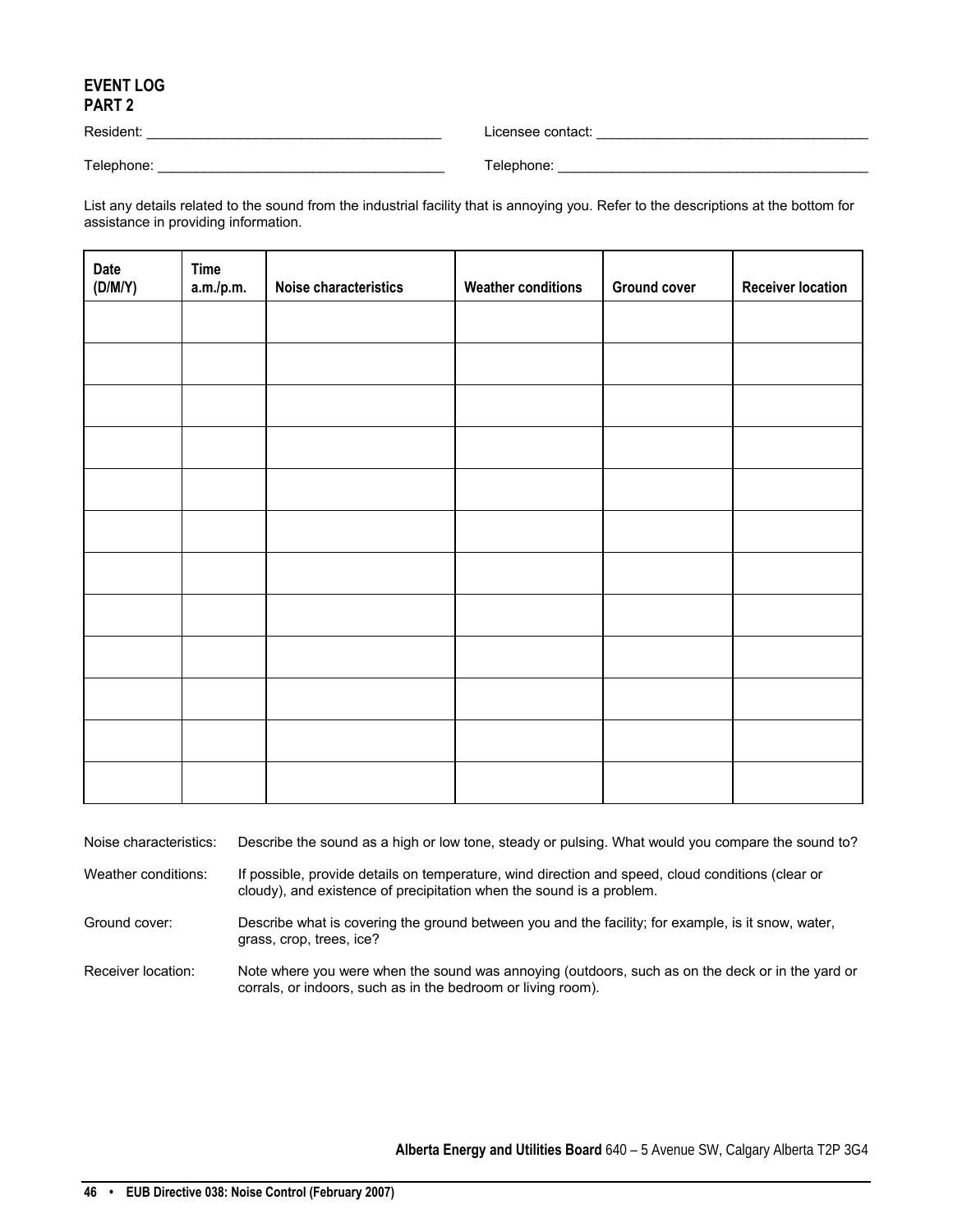# <span id="page-48-0"></span>**Appendix 6 Determination of Low Frequency Tonal Component**

The methodologies shown below are intended as guidelines only and should not restrict the methods of a qualified investigator or acoustical consultant. The EUB will review the proposed methodology and approve the techniques or require other methods, as deemed appropriate. As the permissible sound levels (PSL) are typically higher in the daytime than during the night, the methods described focus on the nighttime periods. However, the LFN concerns may be due to activities during the daytime only. The methodologies remain similar.

As part of the pre-evaluation of a potential problem with LFN, the investigator should determine the quality of the noise that has raised concerns from the affected resident(s) and assess whether the noise problem is intermittent or continuous.

#### **Continuous LFN**

If there is an LFN concern and it is continuous, the levels should be measured over the entire nighttime period in terms of the 1/3 octave Leq and statistical levels (L10, L50, L90, or some combination). The difference in the Leq (equivalent-continuous) levels for adjacent spectral bands should be graphed in order to demonstrate whether there is a pure tone, as defined above. If the difference in the levels varies over the nighttime, this will be evident from such a graph.

When measurements are taken over the entire period of the nighttime, the measurement subinterval should be a maximum of one minute. In this case, the statistical levels are valuable to show any shorter term fluctuations in levels.

#### **Intermittent LFN**

If the suspected LFN is intermittent, then short-term measurements should be taken at times when the low frequency sound is present, and the assessment of the presence of a tone should be restricted to times when the sound is present. A high-quality audio recording of the sound over the period of concern may need to be taken for later analysis and identification of the duration and intensity of the LFN. If the timing of the intermittent periods is not regular, a continuous measurement may be required to obtain sufficient evidence of the presence or absence of a pure tone.

In this case, the spectral analysis can be done in terms of a short-term Leq or a "slow" weighted sound level. Many instruments do allow simultaneous measurements of the 1/3 octave Leq levels. If meters cannot track all the 1/3 octave frequency bands at the same time, the tonal components can be assessed by running a taped signal through an analyzer a number of times to get the levels of all the frequency bands of interest. The analyzer would be for "slow response" and the recordings run with different 1/3 octave band settings until all bands between 20 and 250 Hz have been analyzed.

# **Importance of Wind Conditions**

In all cases where LFN may be a consideration, measurements of the local wind conditions must be taken throughout the assessment period at a height of 1.2 m to 10 m above ground in the vicinity of the sound monitoring location(s) based on the professional judgement of the acoustical consultant. Wind generates high levels of low-frequency (and infrasonic) sound energy, which can mask or confuse the assessment of industrial LFN.

# **Example**

The table below shows how the presence of low frequency tonal components is determined. For example, a tonal component is evident at  $250$  Hz ( $\geq$ 10 dBA within 2 bandwidths on one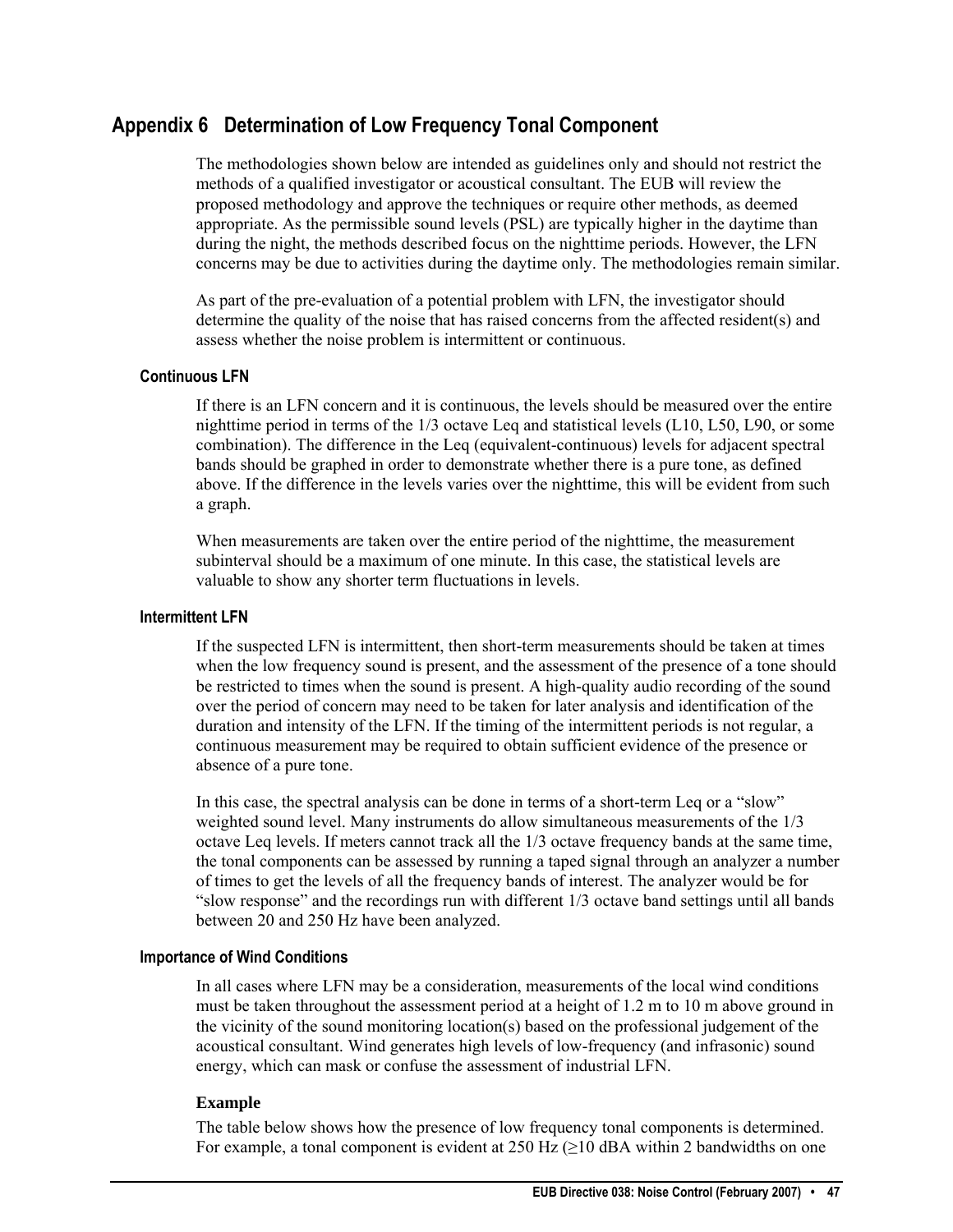side and ≥5 dBA drop within 2 bandwidths on the other side, in addition to being pronounced within the spectrum).

|           |                     | Part 1                                     |                               | Part 2                                   |
|-----------|---------------------|--------------------------------------------|-------------------------------|------------------------------------------|
| Band (Hz) | Sound level<br>(dB) | Maximum $\Delta$ dB<br>within 2 bandwidths | $\geq$ 5 dB on<br>other side? | <b>Pronounced within</b><br>the spectrum |
| 20        | 10                  | $-4$                                       | n/a                           | n/a                                      |
| 25        | 12                  | $-2$                                       | n/a                           | n/a                                      |
| 31.5      | 14                  | 4                                          | n/a                           | n/a                                      |
| 40        | 13                  | $-4$                                       | n/a                           | n/a                                      |
| 50        | 14                  | $-3$                                       | n/a                           | n/a                                      |
| 63        | 17                  | $\overline{4}$                             | n/a                           | n/a                                      |
| 80        | 14                  | -6                                         | n/a                           | n/a                                      |
| 100       | 15                  | -8                                         | n/a                           | n/a                                      |
| 125       | 20                  | $-8$                                       | n/a                           | n/a                                      |
| 160       | 23                  | $-11$                                      | n/a                           | n/a                                      |
| 200       | 28                  | 8                                          | n/a                           | n/a                                      |
| 250       | 34                  | 11                                         | yes                           | yes                                      |
| 315       | 31                  | 3                                          | n/a                           | n/a                                      |
| 400       | 28                  | -6                                         | n/a                           | n/a                                      |

The figure below shows some examples of tonal components. There is clearly a tonal component (pronounced peak) within the spectrum at 250 Hz and 2000 Hz  $(\geq 10$  dBA within 2 bandwidths on one side and ≥5 dBA drop within 2 bandwidths on the other side); however, the second is at a frequency greater than 250 Hz and would not be considered low frequency noise.



**1/3 octave band centre frequency (Hz)**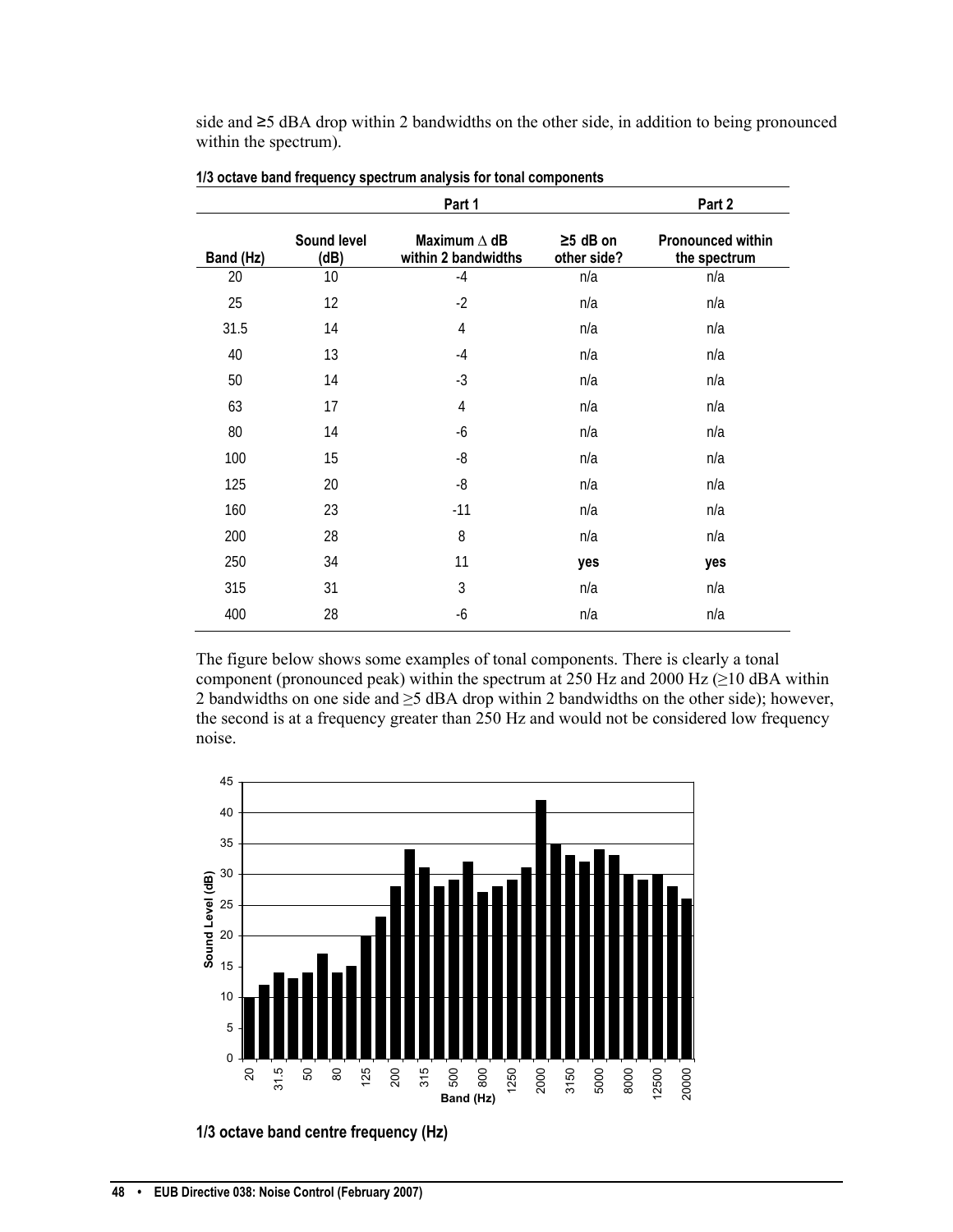# <span id="page-50-0"></span>**Appendix 7 Example Problems**

The example problems below show a step-by-step process to determine compliance or noncompliance for any new or existing facility.

## **Problem 1**

A new compressor station is proposed for the area shown below. What sound levels should the facility be designed for?



**Figure 7.1. Area sketch for problem 1**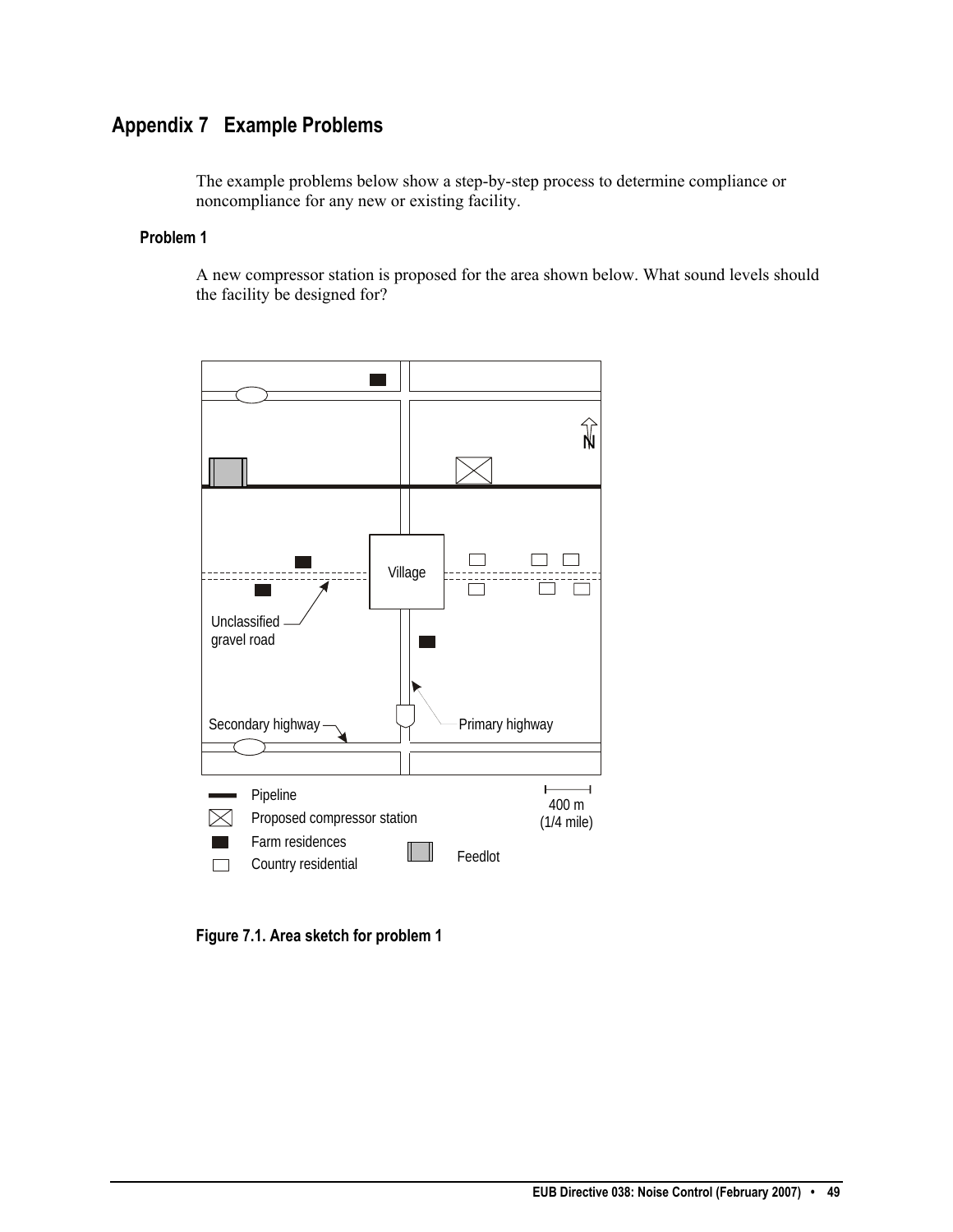#### **Problem 1 - Solution**

| Step 1 |  | Designing a new facility. Determine PSL. |
|--------|--|------------------------------------------|
|        |  |                                          |

All three possible dwelling unit densities are represented in this area. The four 8.1 ha (20 acre) country residential dwellings factored over a quarter section fall into the 1-8 dwellings range, as do the farmhouses. The two country residential dwellings closest to the village and a portion of the village are in the 9-160 dwellings range, while the body of the village is in the greater than 160 dwellings range.

Regarding the transportation proximity category: the presence of the primary highway causes the adjacent farmhouses to fall into category 2, while the dwellings in the village fall into category 2 or 3, depending on the distance from the highway. Some of the country dwellings fall into category 2 (those closest to the highway), while others fall into category 1 (farther along the gravel road).The farmhouses on the gravel road are category 1.

It appears that the country dwellings to the south of the proposed facility are probably the most sensitive, being category 1 units. This gives a nighttime BSL of 40 dBA Leq, from Table 2.

Some preliminary calculation of expected sound levels and attenuation may be useful in determining the worst-impacted dwelling. For instance, the nearest dwelling unit may be a category 2, while a more distant dwelling unit may be category 1. Some elementary calculations may be necessary to determine the worst case.

- Step 2 Are daytime sound levels required? No, as the lower sound level is the one that must be designed for and the nighttime level is usually lower.
- Step 3 Seasonal Adjustment? No, because this adjustment cannot be added when determining the PSL for design purposes.
- Step 4 Is the BSL appropriate for this area? Assume no, because of presence of nonregulated noise source in area (feedlot that operates 24 hours). The licensee of this proposed facility has taken some spot measurements with a hand-held sound meter. The levels recorded ranged from 35 dBA at night to 55 dBA during the day. Consult with the EUB and obtain approval for using the A3 adjustment.
- Step 5 A 24-hour ambient sound monitoring study 15 m from the nearest acreage dwelling unit prior to construction of the facility must be conducted to claim adjustment A3. The results of the survey are

| Daytime ASL:   | 53 dBA Leq |
|----------------|------------|
| Nighttime ASL: | 37 dBA Leq |

After receiving approval for using the A3 adjustment. Claim adjustment A3 from Figure I1. First, subtract the ASL measured in this step from the BSL in step 2.

Daytime BSL - daytime  $ASL = 50 - 53 = -3$ Nighttime BSL - nighttime  $ASL = 40 - 37 = +3$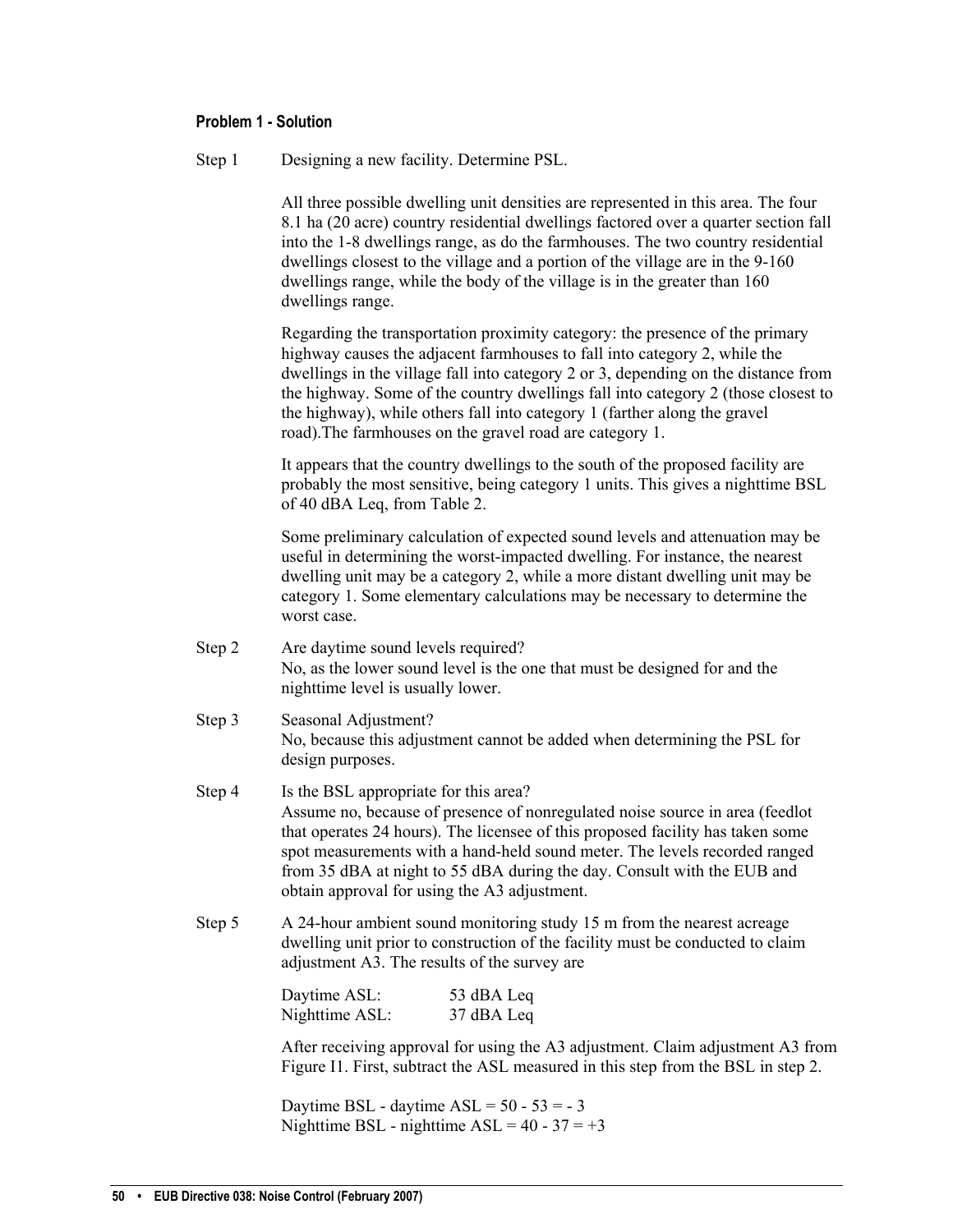For each in turn, locate this difference on the horizontal axis of Figure I1, read upward until the adjustment line is intersected, and read to the left to find the applicable adjustment A3.

|        | Daytime adjustment:<br>Nighttime adjustment:                                                                                           | $A3 = +8$ dBA Leq<br>$A3 = +2$ dBA Leq                              |  |  |  |
|--------|----------------------------------------------------------------------------------------------------------------------------------------|---------------------------------------------------------------------|--|--|--|
| Step 6 | Sum of adjustments:<br>Daytime:<br>Nighttime:                                                                                          | $A1 + A3$ (call it A)<br>$0 + 8 = 8$ dBA Leq<br>$0 + 2 = 2$ dBA Leq |  |  |  |
| Step 7 | Is A greater than 10 dBA Leq?<br>In either case, no.<br>Class A adjustment $= 8$ dBA daytime<br>Class A adjustment $= 2$ dBA nighttime |                                                                     |  |  |  |
| Step 8 | Is noise temporary in nature?<br>No; the facility will operate all year.<br>Class B adjustment: $B = 0$ dBA                            |                                                                     |  |  |  |

Step 10 Determine the PSL.

|                     |  | <b>Daytime</b> |  |  |  | <b>Nighttime</b>                                                                                        |  |
|---------------------|--|----------------|--|--|--|---------------------------------------------------------------------------------------------------------|--|
|                     |  |                |  |  |  | PSL = BSL + Day + A + B $ $ PSL = BSL + Day + A + B<br>PSL = 40 + 10 + 8 + 0 $ $ PSL = + 40 + 0 + 2 + 0 |  |
| $PSL1 = 58$ dBA Leq |  |                |  |  |  | $PSL = 42$ dBA Leq                                                                                      |  |

| Step 11 | Daytime PSL   | $= 58$ dBA Leq |
|---------|---------------|----------------|
|         | Nighttime PSL | $= 42$ dBA Leq |

as measured 15 m from the nearest acreage dwelling unit.

## **Problem 2—Noise Impact Assessment**

A new compressor station is proposed for the area shown in Figure 7.2. What is the predicted sound level at the nearest or most impacted dwelling?



**Figure 7.2. Area sketch for problem 2**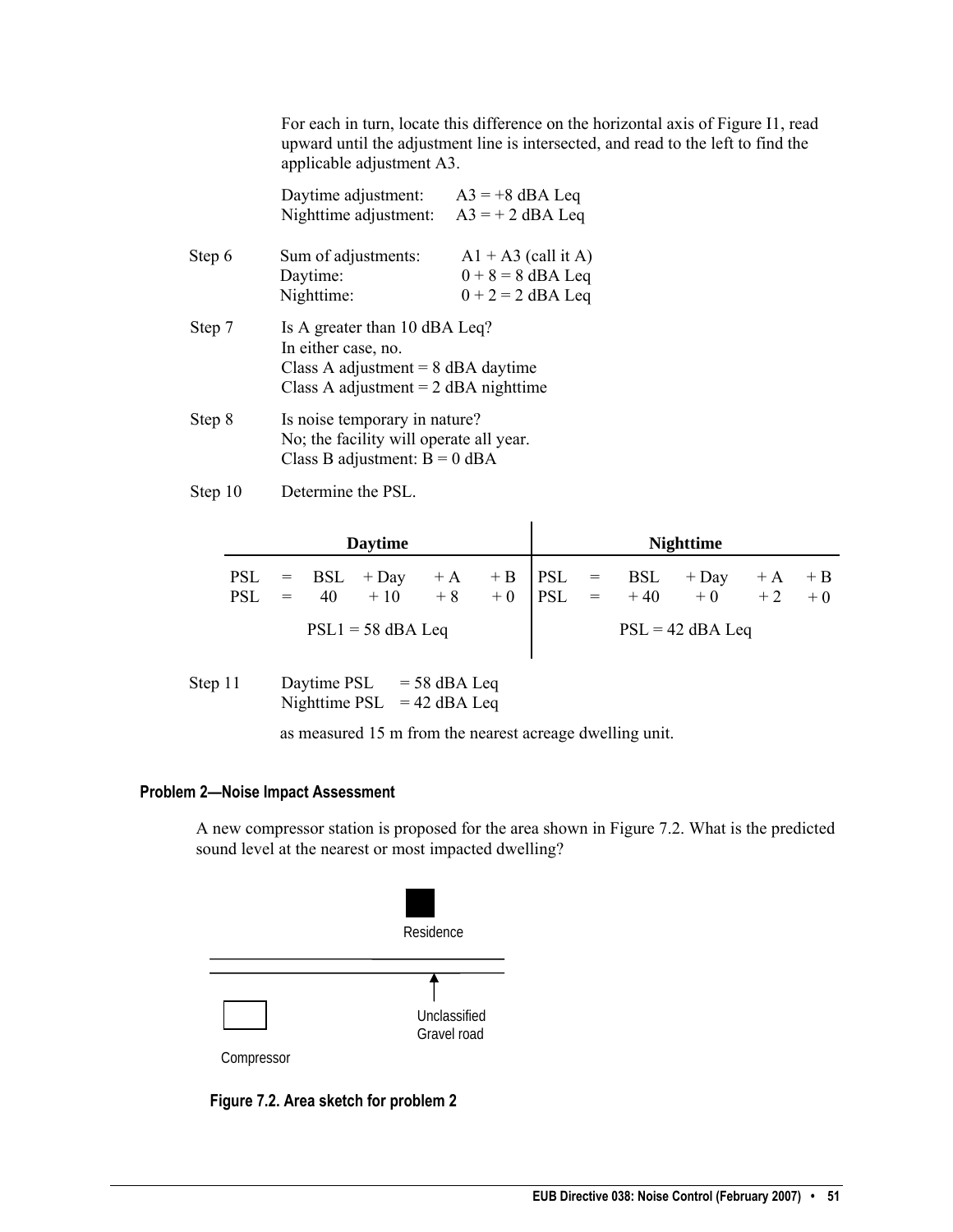#### **Problem 2 - Solution**

The designer must calculate the maximum sound output of the facility. In this case, for example, the dwelling unit is about 600 m from the facility. Assuming a theoretical 6 dBA drop in sound level per doubling of distance, the facility must have a sound level of no more than 60 dBA Leq measured 75 m from the facility in order to have a sound level of 42 dBA at 600 m. This can be seen from the following table:

| Sound Level (dBA) |
|-------------------|
|                   |
| 42                |
| 48                |
| 54                |
| 60                |
|                   |

Note that since this is a small, stationary, single source facility without any existing industrial infrastructure and with flat ground between the facility and a single dwelling at a close distance, the 6 dBA loss per doubling of distance is used.

The 6 dBA loss per doubling of distance is a very rough estimate, and more site-specific methods should be used if possible. A more accurate way to determine the sound attenuation with distance is to measure similar equipment at a topographically similar location. This is done by measuring the sound levels at specified distances away from the facility (for example, 100 m, 200 m, 400 m, etc.) to determine the actual attenuation with distance. It is not uncommon for this attenuation to vary between 5 and 10 dBA for each doubling of distance.

For a design situation, notice how it is the nighttime sound level that must be met. Most permanent facilities create the same amount of noise whether it is day or night, and so the most stringent criterion is the nighttime sound level.

The NIA developed from these findings would include the following:

- 1) The major sources of noise in this facility include cooler fans and exhaust noise. The manufacturer of this equipment has stated that the maximum sound level from all the equipment is 60 dBA measured at 50 m in front of the cooler fan.
- 2) The sound levels at the nearest dwelling have been predicted using only the theoretical 6 dBA loss per doubling of distance. No additional losses for air absorption, excess ground attenuation, or facing the cooler fan away from the dwelling have been calculated. The only input is the 60 dBA criterion at 50 m.
- 3) The distance to the most impacted dwelling is 600 m to the south. This also happens to be the closest dwelling. If we extrapolate the 60 dBA value out to 600 m, using the theoretical 6 dBA loss per doubling of distance:

$$
L(R_2) = L(R_1) - 20 \log \left(\frac{R_2}{R_1}\right)
$$
  

$$
L(600 \text{ m}) = 60 - 20 \log \left(\frac{600}{50}\right)
$$
  

$$
L(600 \text{ m}) = 60 - 21.6
$$
  

$$
L(600 \text{ m}) = 38.4 \text{ dBA}
$$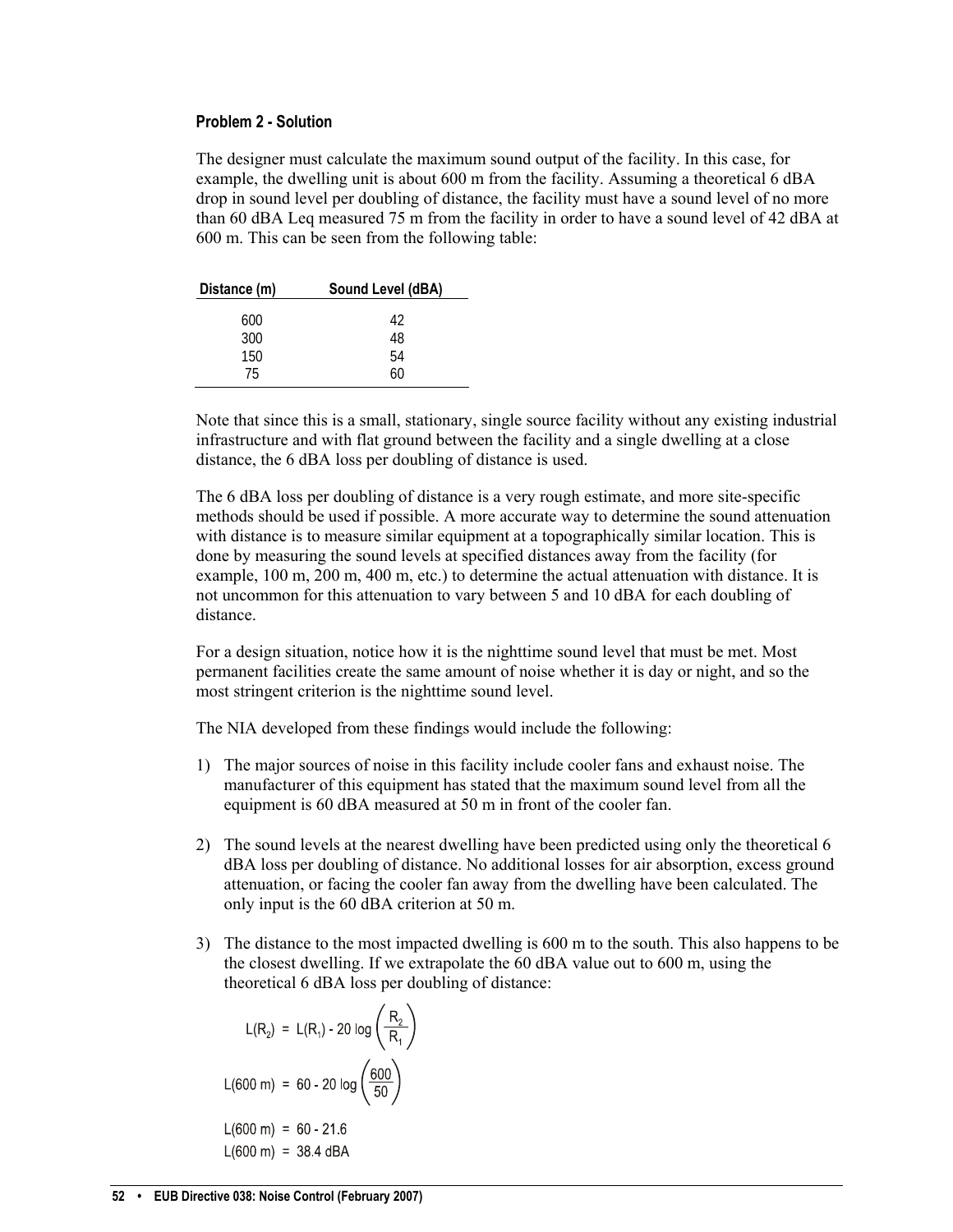So the predicted facility sound level at the dwelling is 38.4 dBA. Adding this to the ambient sound level would give a combined predicted sound level of 40.0 dBA.

As well, we have measurements at a similar facility with similar topography to the one being applied for. Those measurements indicate short-term sound levels of 55 to 60 dBA at a distance of 75 m. These measurements indicate that the 6 dBA loss per doubling of distance may be conservative. As another measure to ensure compliance of the facility, the cooler fan will be faced in a southwest direction, so that dwellings are not located in front of it.

- 4) The most impacted dwelling is along an unclassified gravel road, so it is in category 1 proximity to transportation. The dwelling density falls into the 1-8 dwellings range. Based upon these two factors, the BSL is 40 dBA at night, from Table 2. No other adjustments are being used, so the PSL is 40 dBA Leq nighttime.
- 5) The assessment indicates that the predicted sound level is 40.0 dBA. This meets the PSL of 40 dBA during the nighttime, calculated above. The assessment indicates that the facility will meet the requirements in *Directive 038*. If the facility receives any complaints, they will be investigated promptly, and if the facility is not meeting the directive's requirements, remedial action will be undertaken to rectify the situation and bring the facility into compliance with the noise directive.
- 6) No further attenuation measures need to be considered at this time.
- 7) This NIA was conducted by A. Tech-Engineer, of XYZ Company.